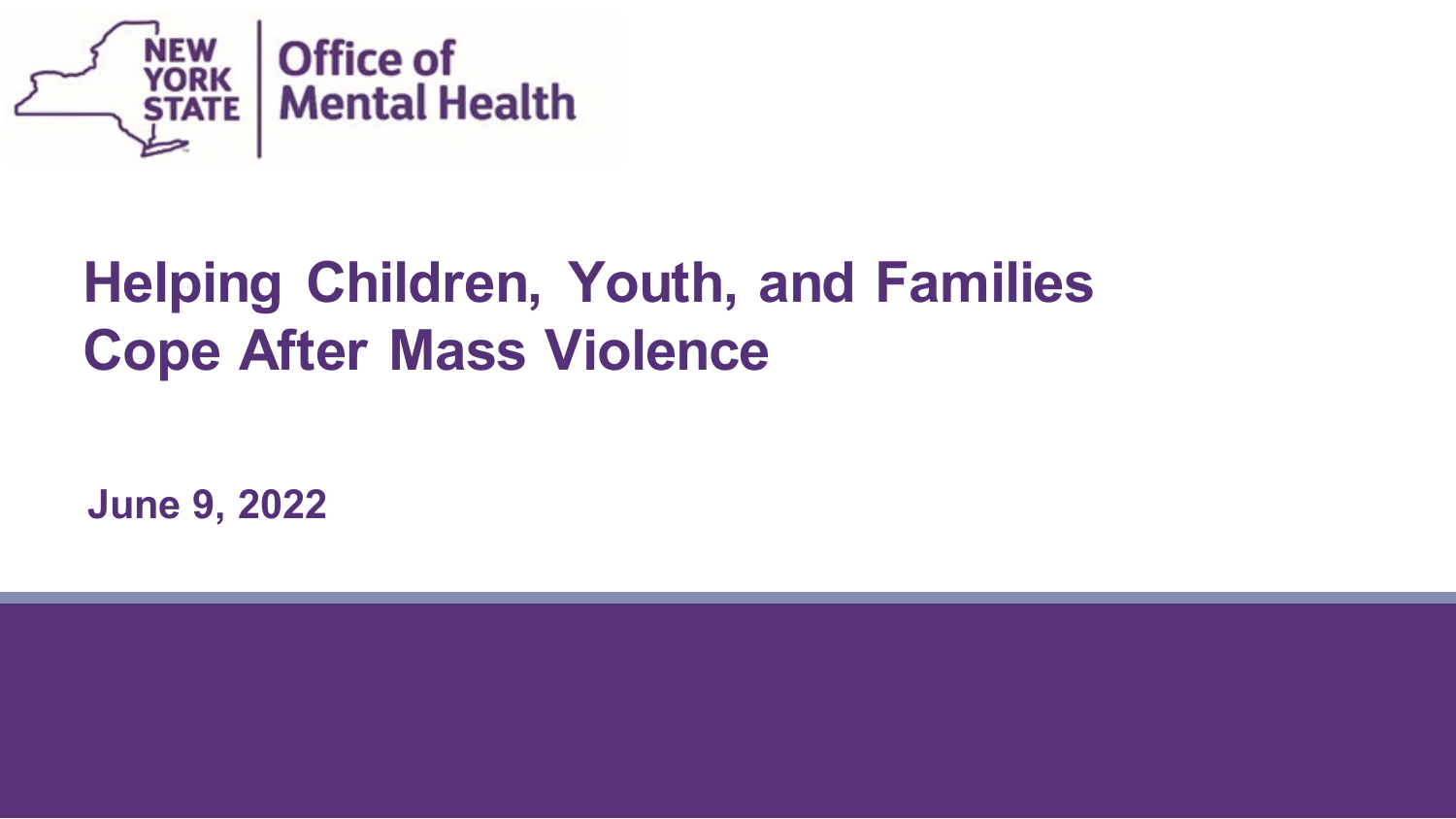# **Today's Speakers**

#### **Matthew Canuteson, MA** - New York State Office of Mental Health, Chief Diversity Officer

**Sarah Kuriakose, PhD, BCBA-D** - New York State Office of Mental Health, Associate Commissioner, Division of Integrated Community Services for Children and Families

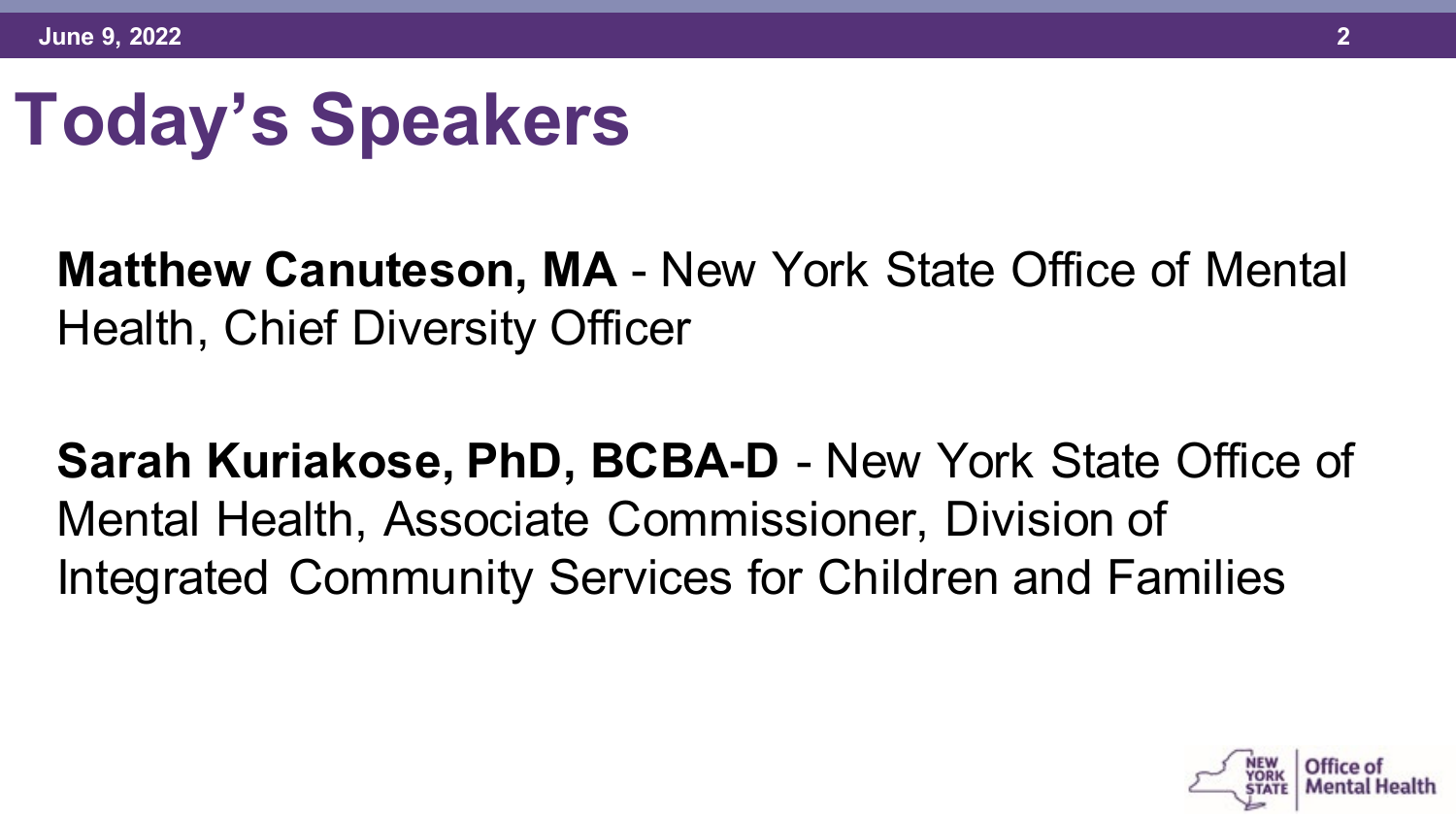#### **Overview**

- Impacts of Mass Violence and Hate-Based Violence
- Typical Reactions of Adults, Children, and Youth
- What Can Adults Say and Do to Support Youth?
- Caring for the Caregiver
- The Mental Health Effects of Racism
- Coping with Racial Trauma
- Seeking More Help When Needed
- Resources

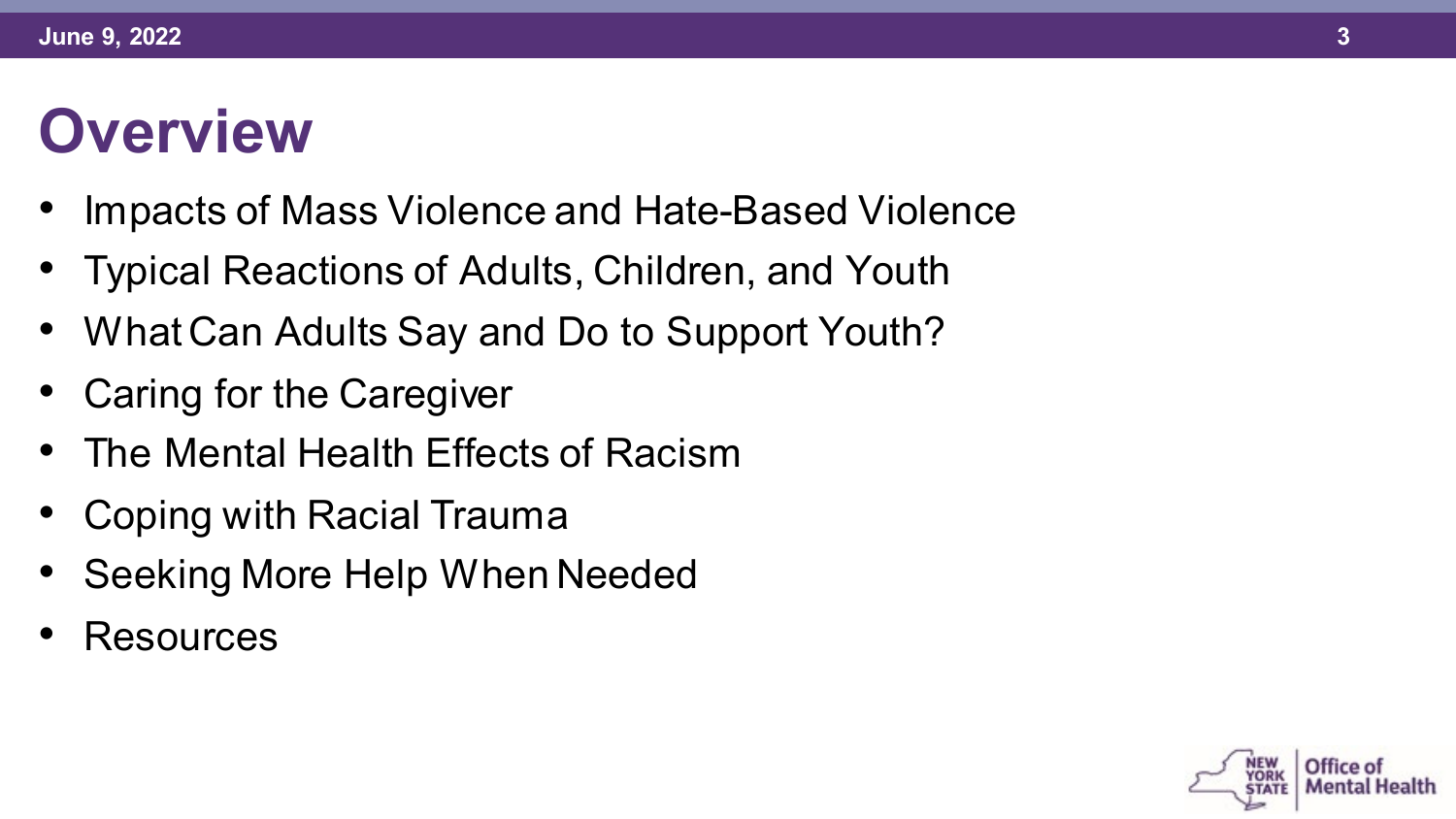#### **After Mass Violence**

- It is normal to experience significant, even overwhelming, reactions for days, weeks, and months afterwards
- Children, youth, and adults recover over time with supports
- Each of us had a different experience that impacts recovery
- Different reactions are normal

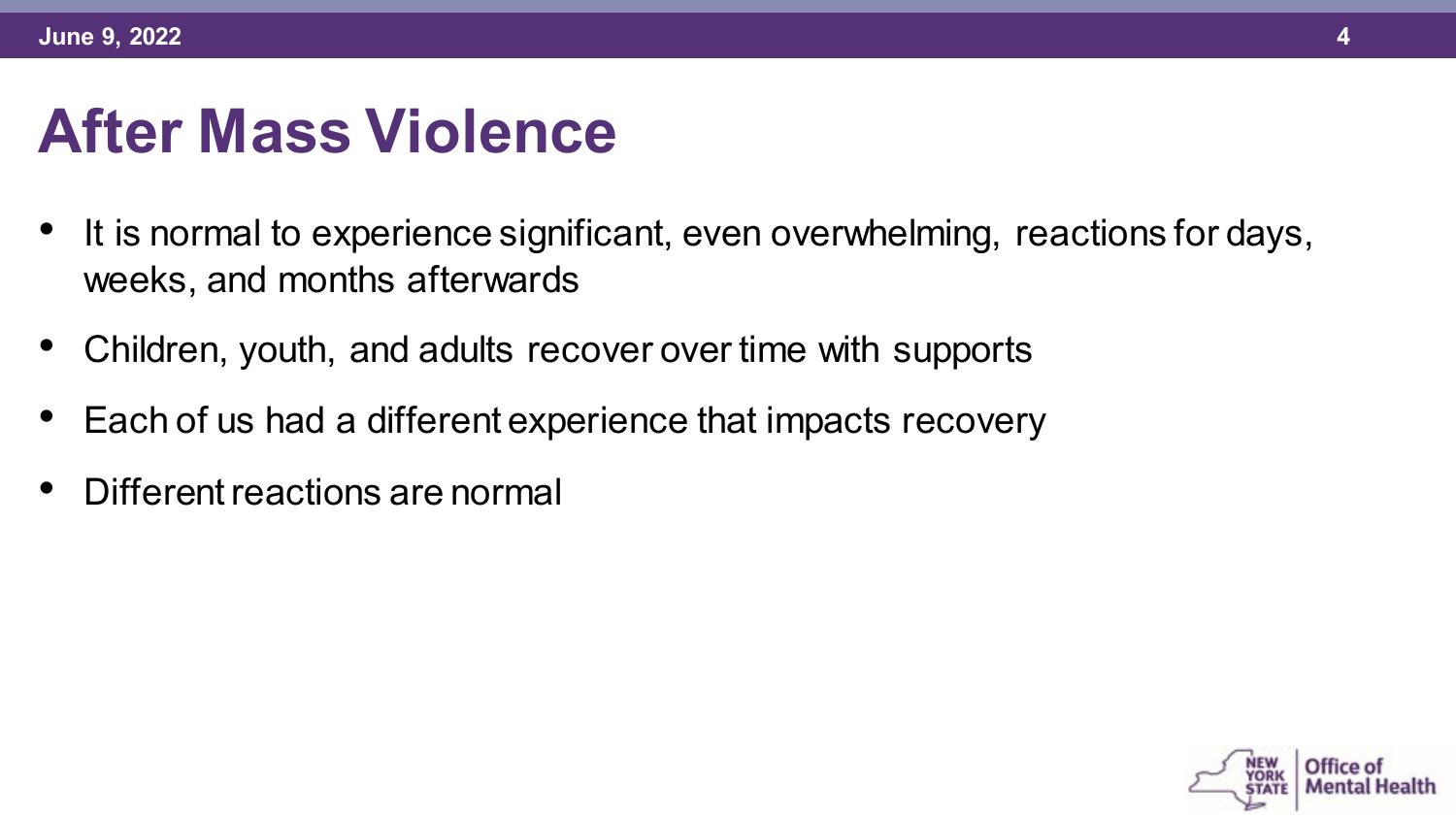#### **Impact of Mass Violence**

- The impact of violence is widespread and to varying degrees affects victims, responders, and the community-at-large.
- Incidents of violence can result in more serious and long-lasting psychological effects than other disasters.
- Disasters of mass violence are particularly hard to comprehend.
- The impact of multiple disasters can feel overwhelming, leading to hopelessness.

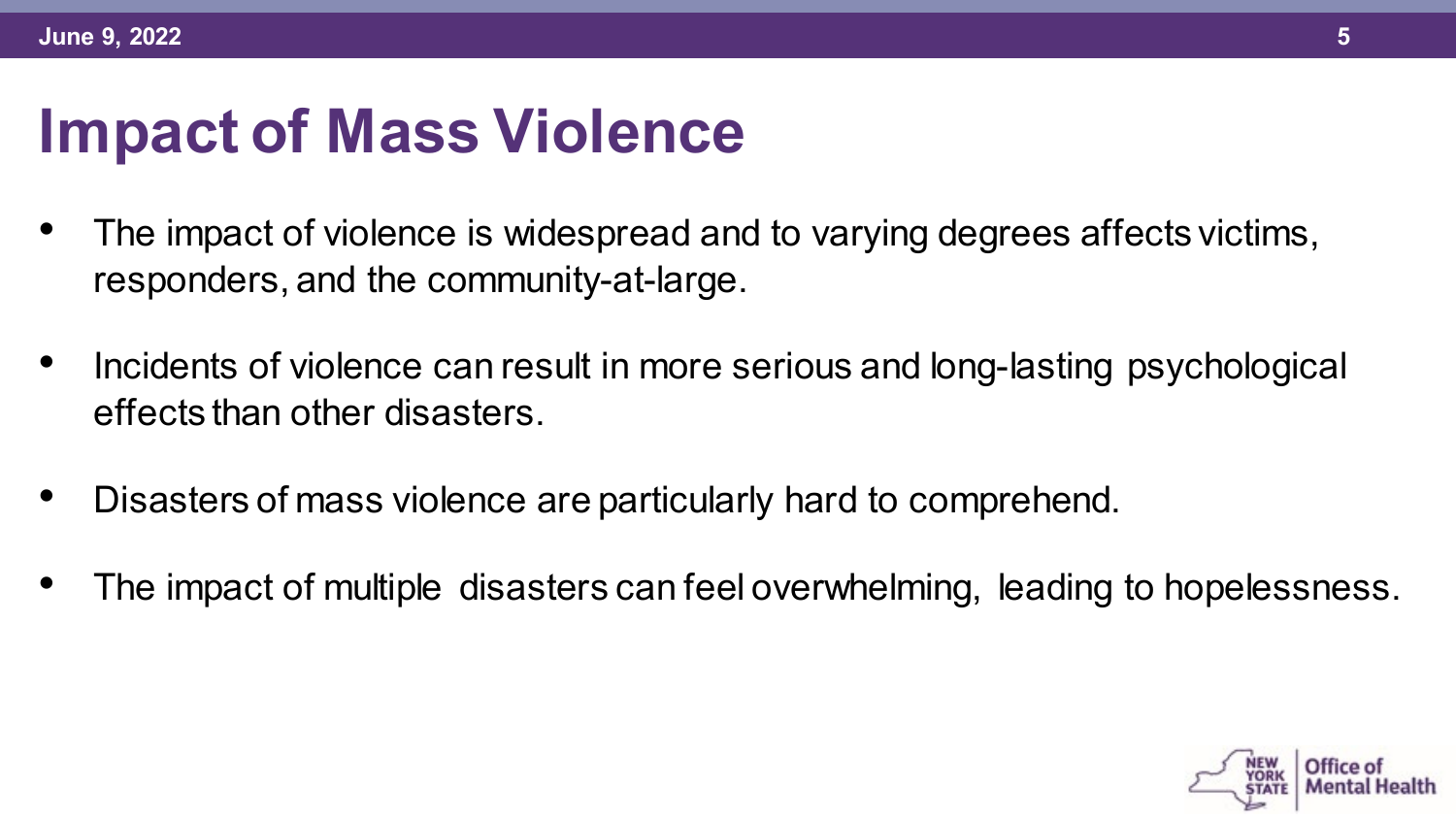#### **Impact of Hate-Based Violence**

- Hate-based violence threatens or harms the victims, and also is intended to send a message to the entire community to which the victims belong.
- The traumatic effect is compounded for the group, in this case Black and African Americans, and related groups, in this case other racial, ethnic, and religious minority groups.
- For Black communities and communities of color, hate-based violence exacerbates ongoing racial trauma in the historical context of enslavement, structural inequity, historical and ongoing racial violence, and staggering loss.
- There are higher barriers to accessing treatment.

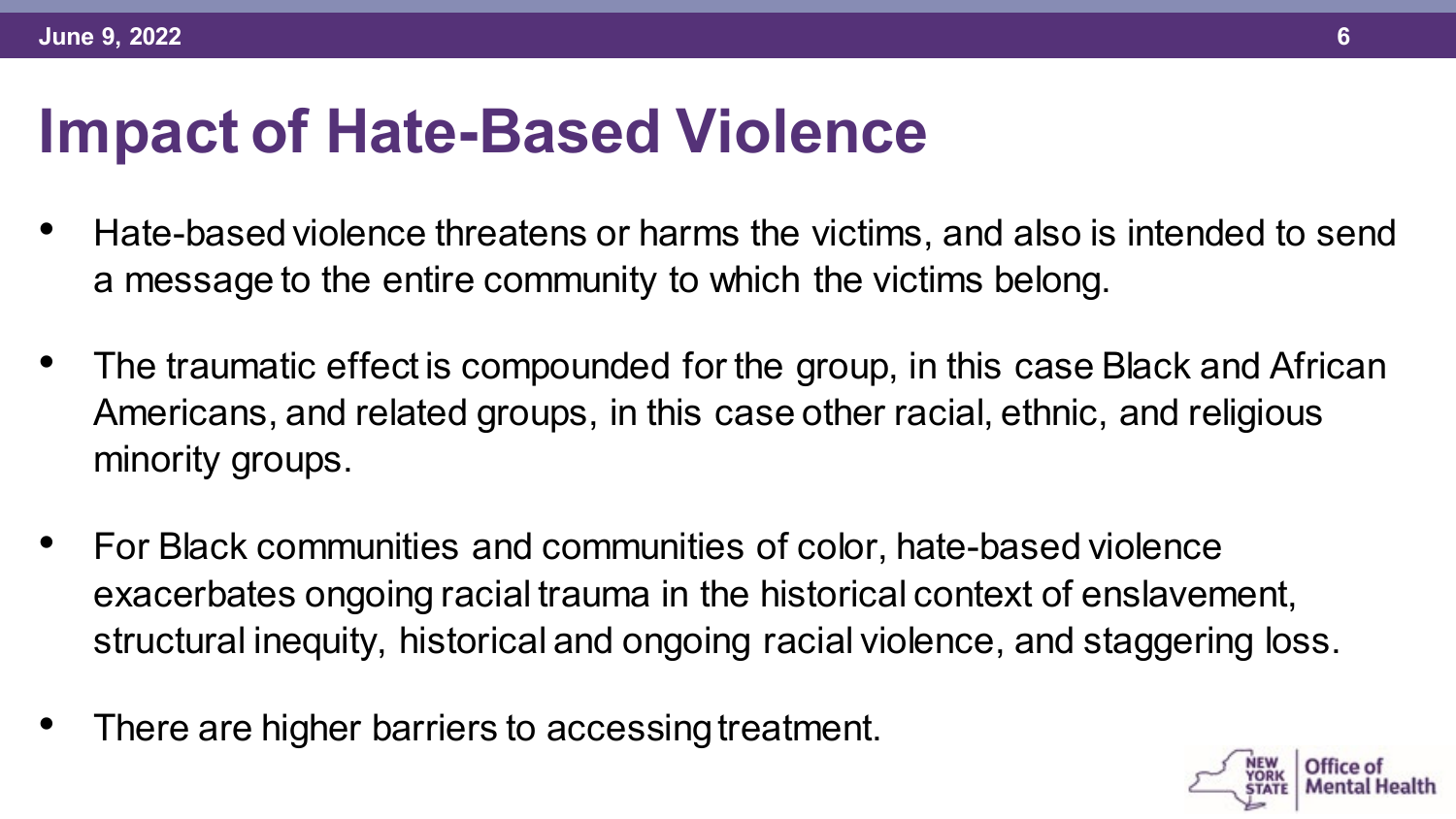# **Supporting Children and Youth**

- Children and youth are experiencing traumatic stress
- As parents, educators, caregivers, or other trusted adults, we are coping with traumatic stress while doing our best to support children and youth
- Some children, youth, and adults have compounded effects Black children and children of color and their families, Jewish children and families, children and families in the school districts or areas affected.

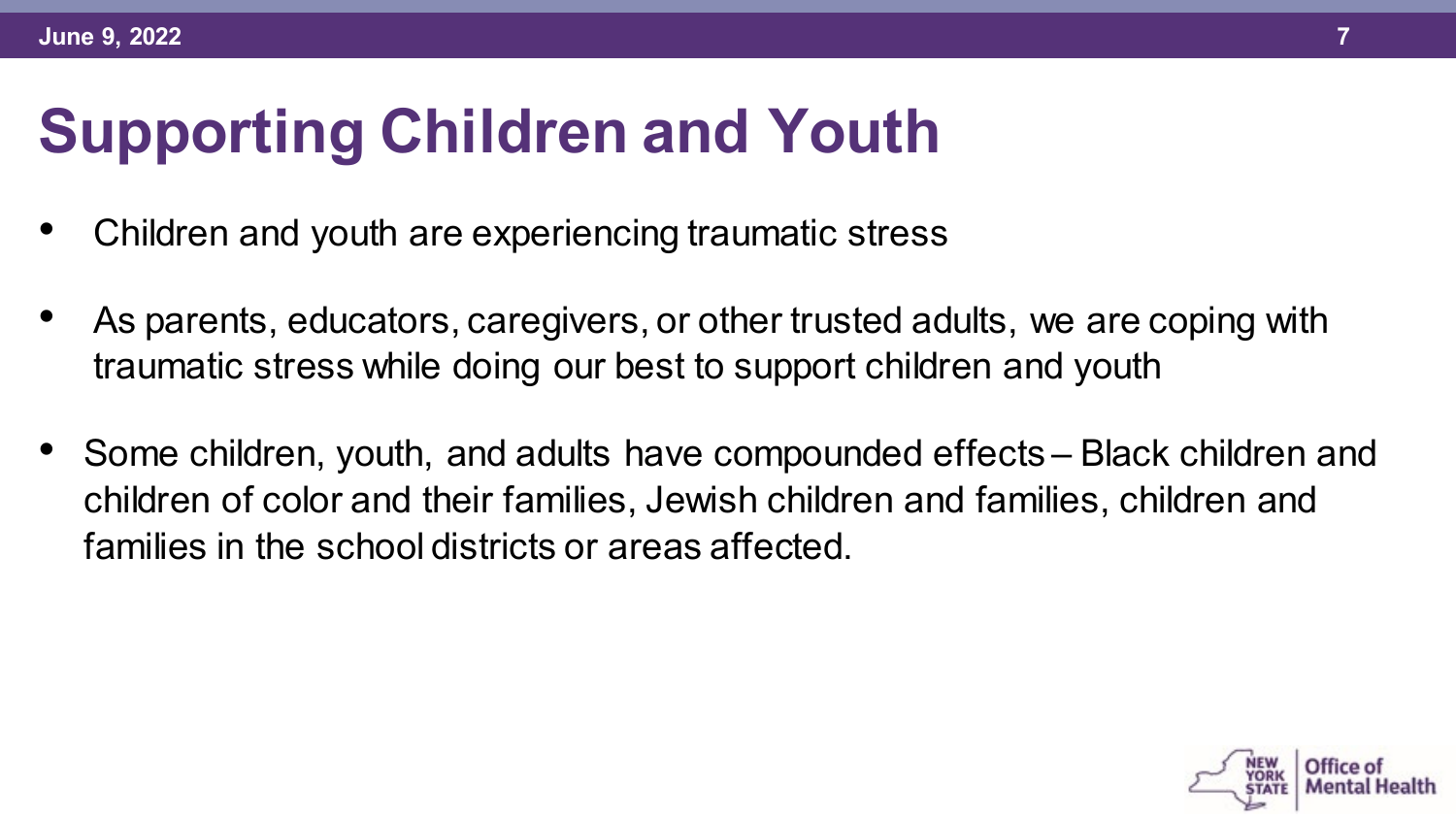

- If you feel intense or overwhelming emotions, that is normal and does not mean you will feel this way forever.
- Most people feel better and safer over time with support and coping skills.
- It is important to watch out for yourself and for others so that you can get additional help if needed.

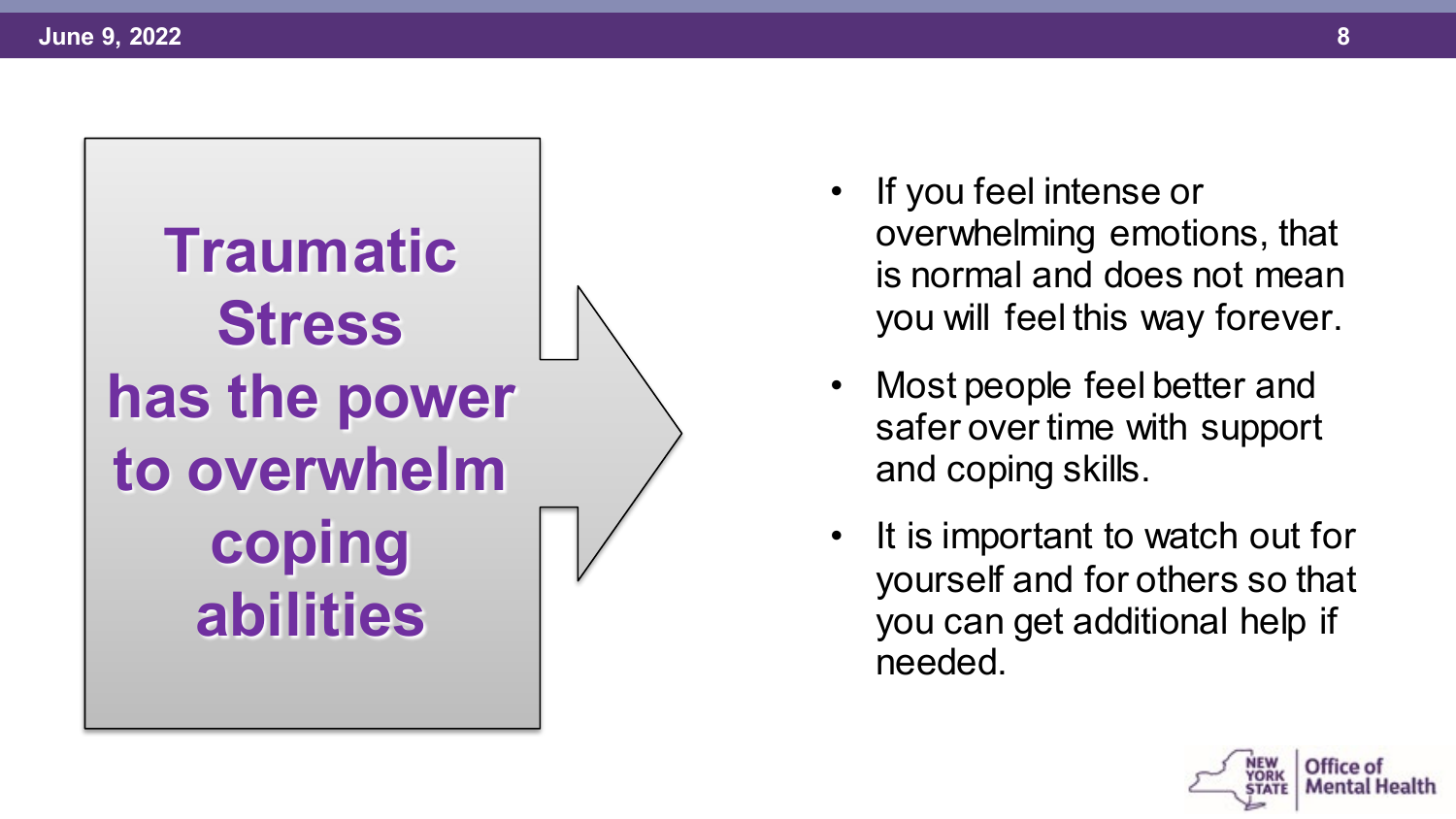## **Feeling Unsafe and Fearful after Mass Violence**

- Fear and not feeling safe are common reactions after mass violence. If people were killed at places you go, doing things you do, it is normal to feel scared and unsafe.
- Fears for yourself and your loved ones who are BIPOC (Black, Indigenous, People of Color) and religious minorities are heightened.

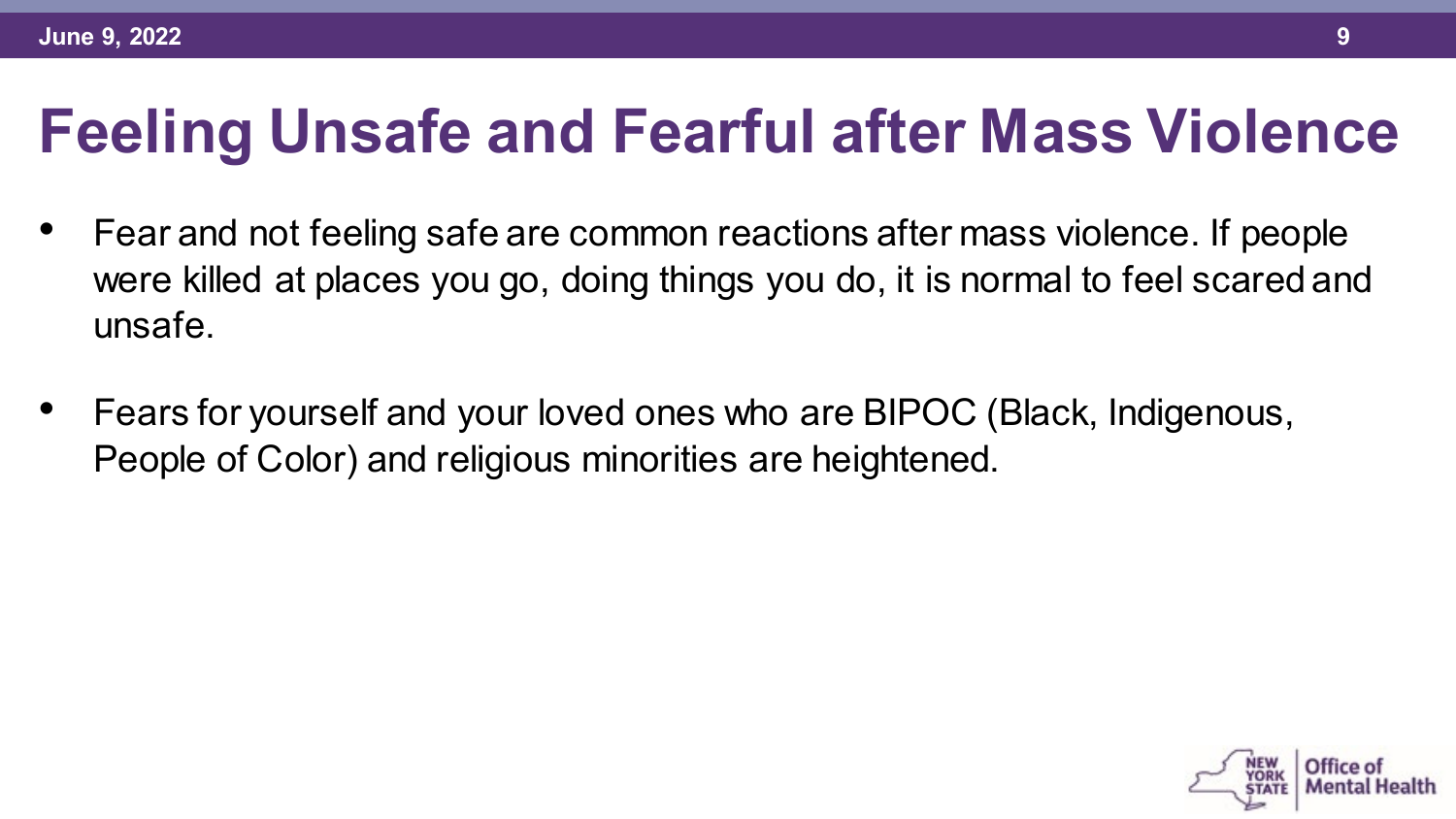# **Typical Reactions of Young Children**

- Helpless and uncertainty
- General fear and separation anxiety
- Behavioral challenges, like tantrums, fighting, or arguing.
- Regressions, such as setbacks in sleeping and toileting.
- Reacting physically such as stomachaches and headaches.
- Repetitive, less imaginative, or violent play

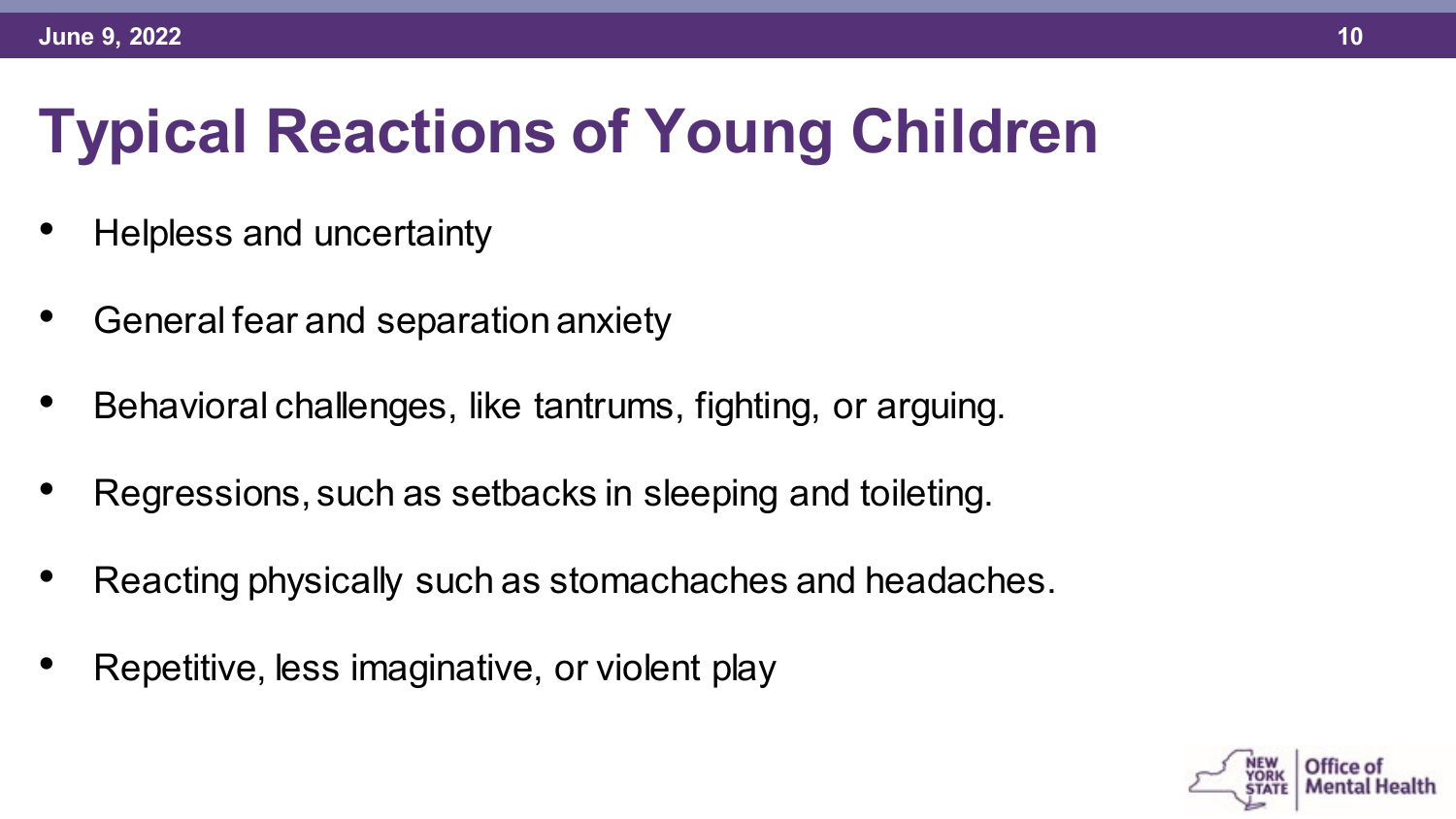# **Typical Reactions of School Age Children**

- Persistent concerns about themselves and others
- Preoccupation with their own actions
- Guilt and shame
- Constant retelling or questioning
- Trouble with academic work or social interactions
- More headaches, stomachaches
- Challenges with sleep
- Disruptive, sometimes reckless or aggressive, behavior

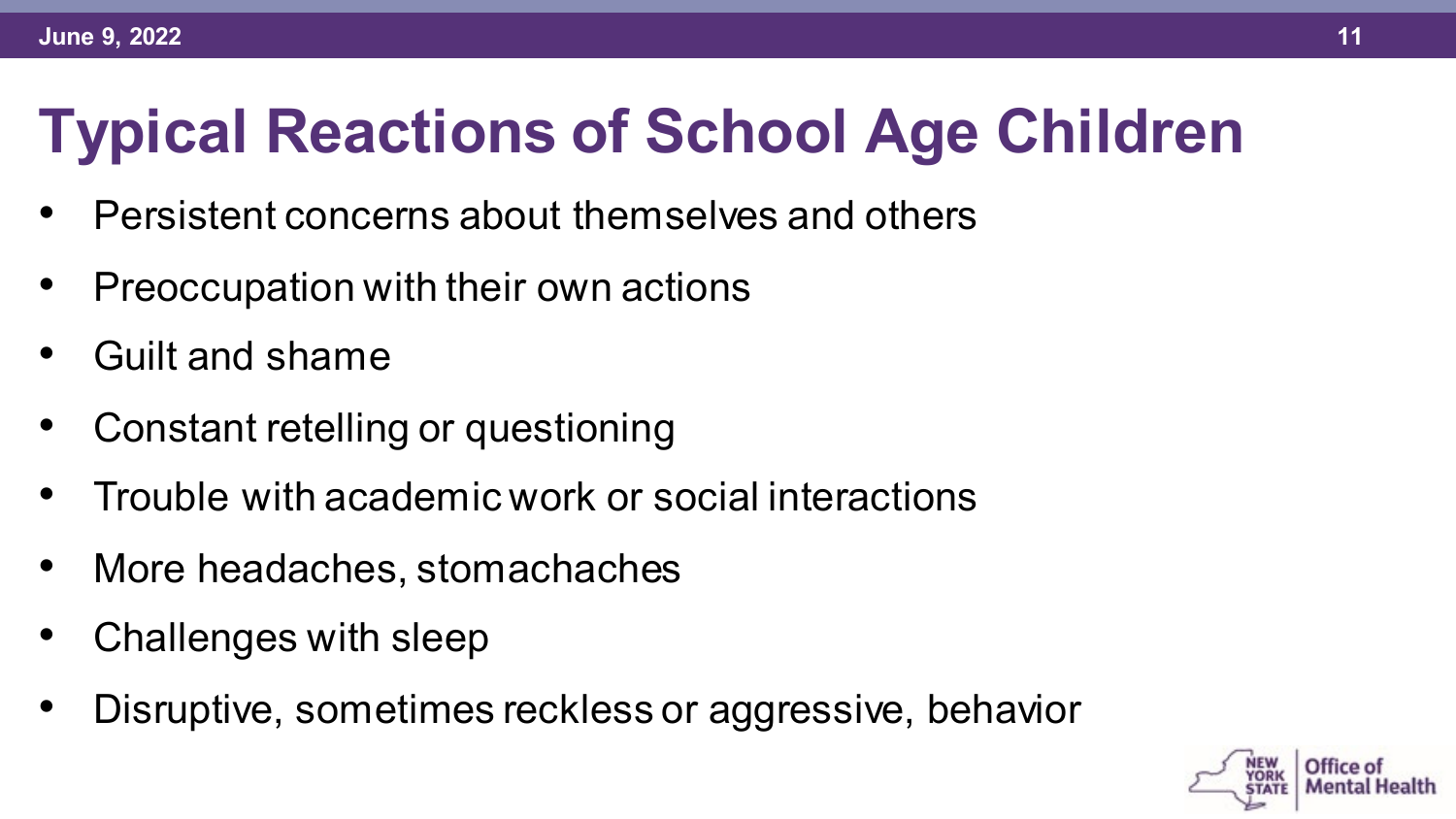# **Typical Reactions of Adolescents**

- Feeling sad, scared, confused, numb, hopeless, guilty, or that life is meaningless.
- Feeling self-conscious about their reactions
- Guilt and shame
- Change in sleeping and eating.
- Difficulty concentrating on schoolwork.
- Intense engagement with social media, gaming, even while sometimes engaging less outside technology.
- Radical shifts in thinking about the world
- Fantasies of revenge or retribution
- Serious unsafe behaviors like self-harm and using substances

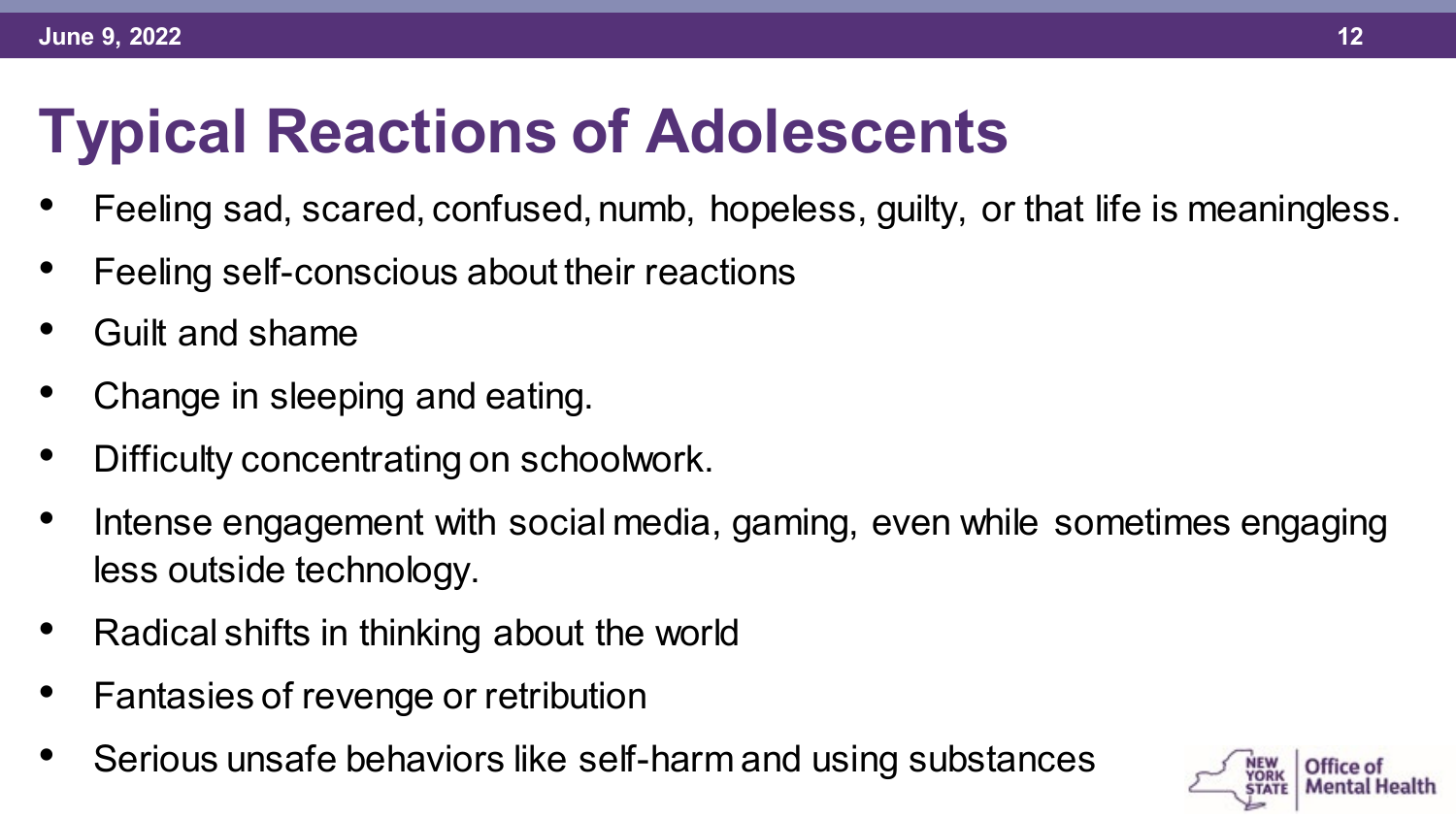## **Typical Reactions of Adults**

- Not being able to fall or stay asleep, not getting restful sleep, having nightmares.
- Having trouble concentrating, feeling in a fog or dazed.
- Feeling sad, angry, or afraid that the mass violence will happen again.
- Feeling isolated, or numb, like friends and family don't understand, or feeling distant from them.
- Feeling angry at society, authorities, self, God.
- Being unable to get rid of thoughts, images, or visions of the mass violence event.
- Experiencing headaches, stomachaches, a racing heart, or a change in appetite.
- Having sights, sounds, people, places, or other things remind you of the violence.
- Feeling jumpy, irritable, or on guard for danger all or nearly all of the time.
- Feeling a loss of trust in institutions and searching for meaning.

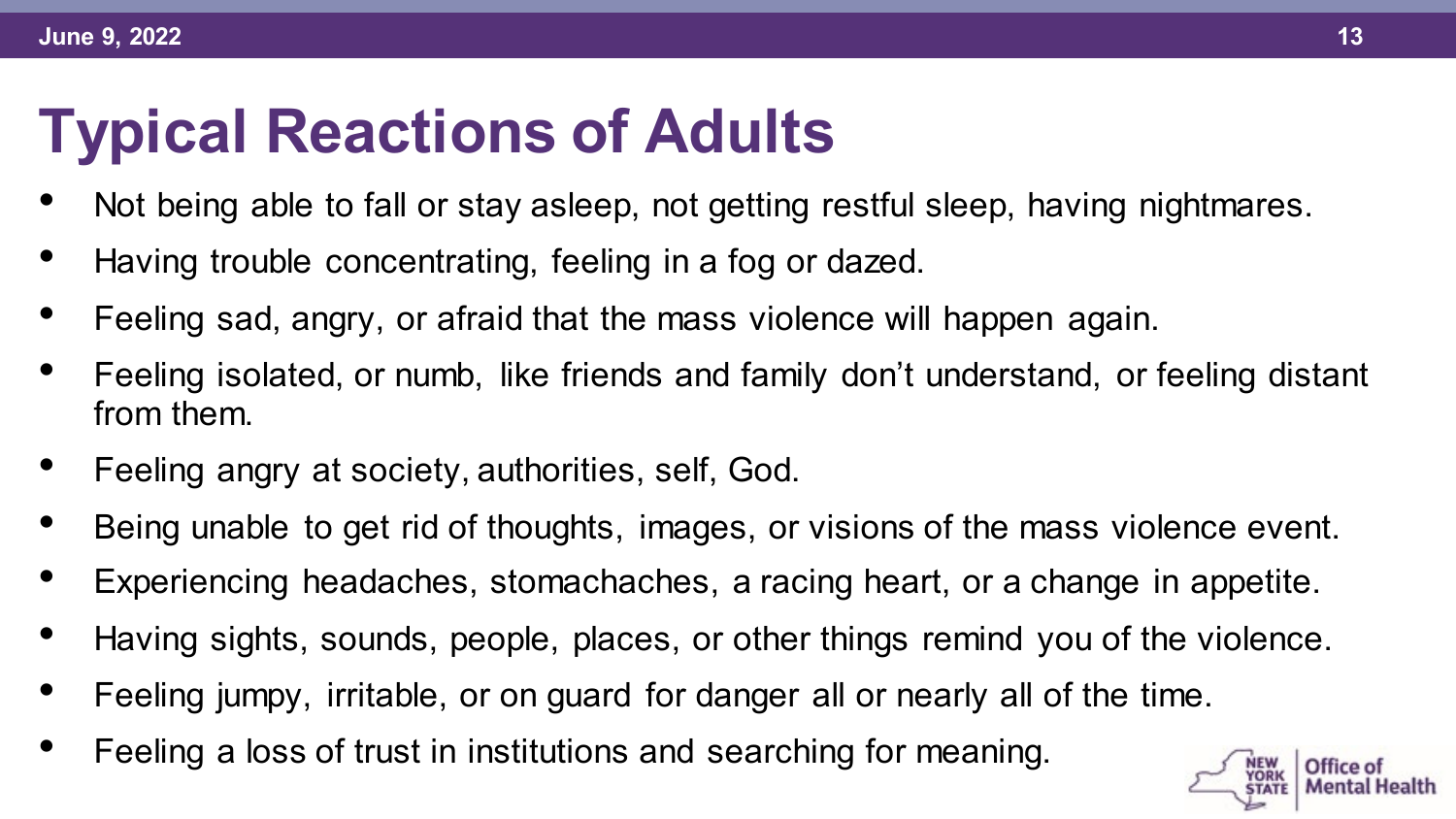#### **Adults Make a Difference**

- Reactions of children and youth are strongly influenced by adults
- What parents, teachers, relatives, coaches, mentors, say and do makes a big difference
- Children look to adults for information, comfort, and help
- Adolescents are listening to what adults do and what they say
- **If you are thinking about it, you are not going to harm.**

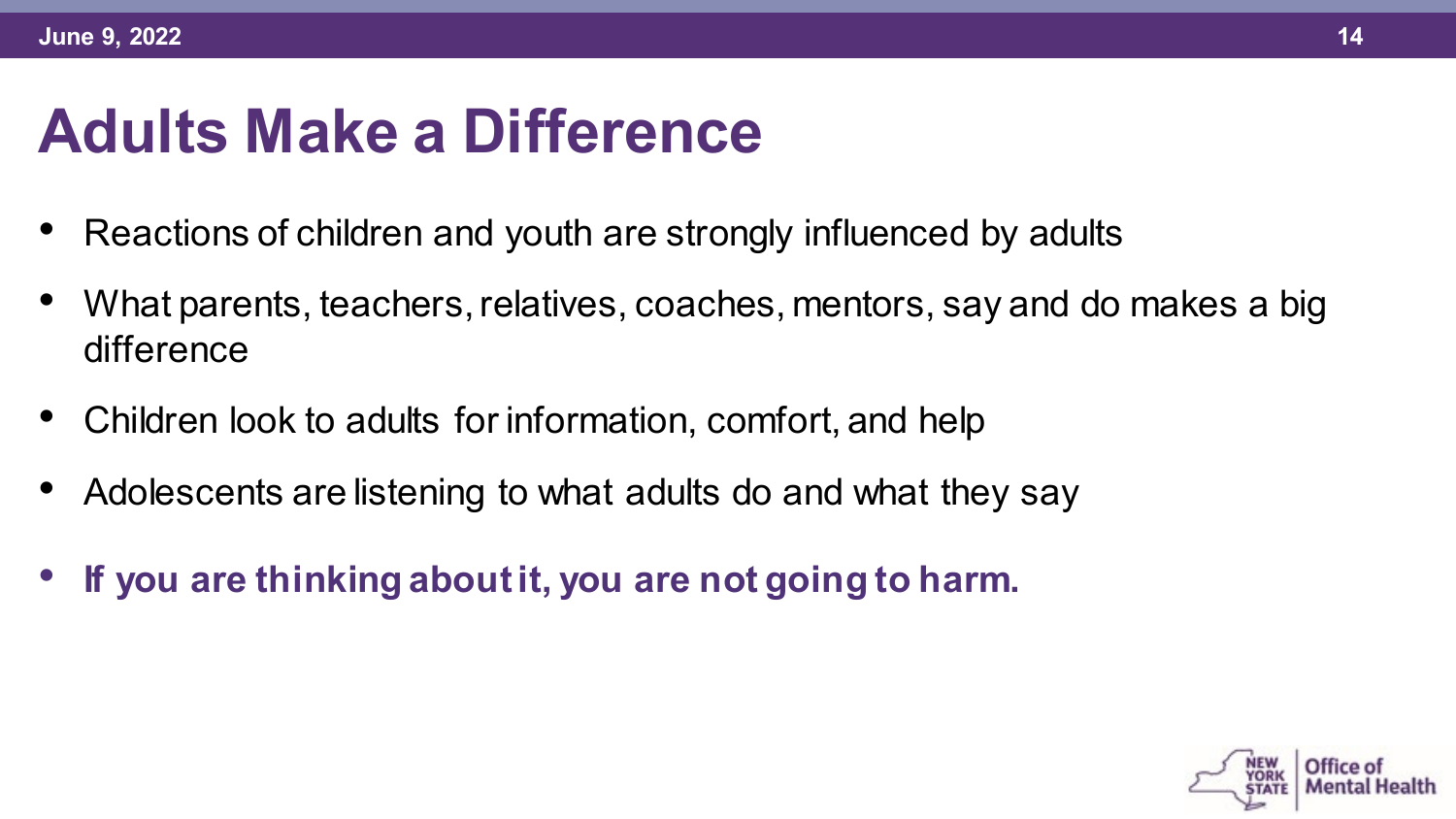# **Supporting Children and Youth**

- Whether or not you live with or work directly with children, you can help.
- As a neighbor, camp counselor, pastor, teacher, pediatrician, relative, or caregiver, you can help.
- Understand that there are a range of reactions and that children and youth can experience trauma reactions for weeks and months after the event, including after periods they seem ok.

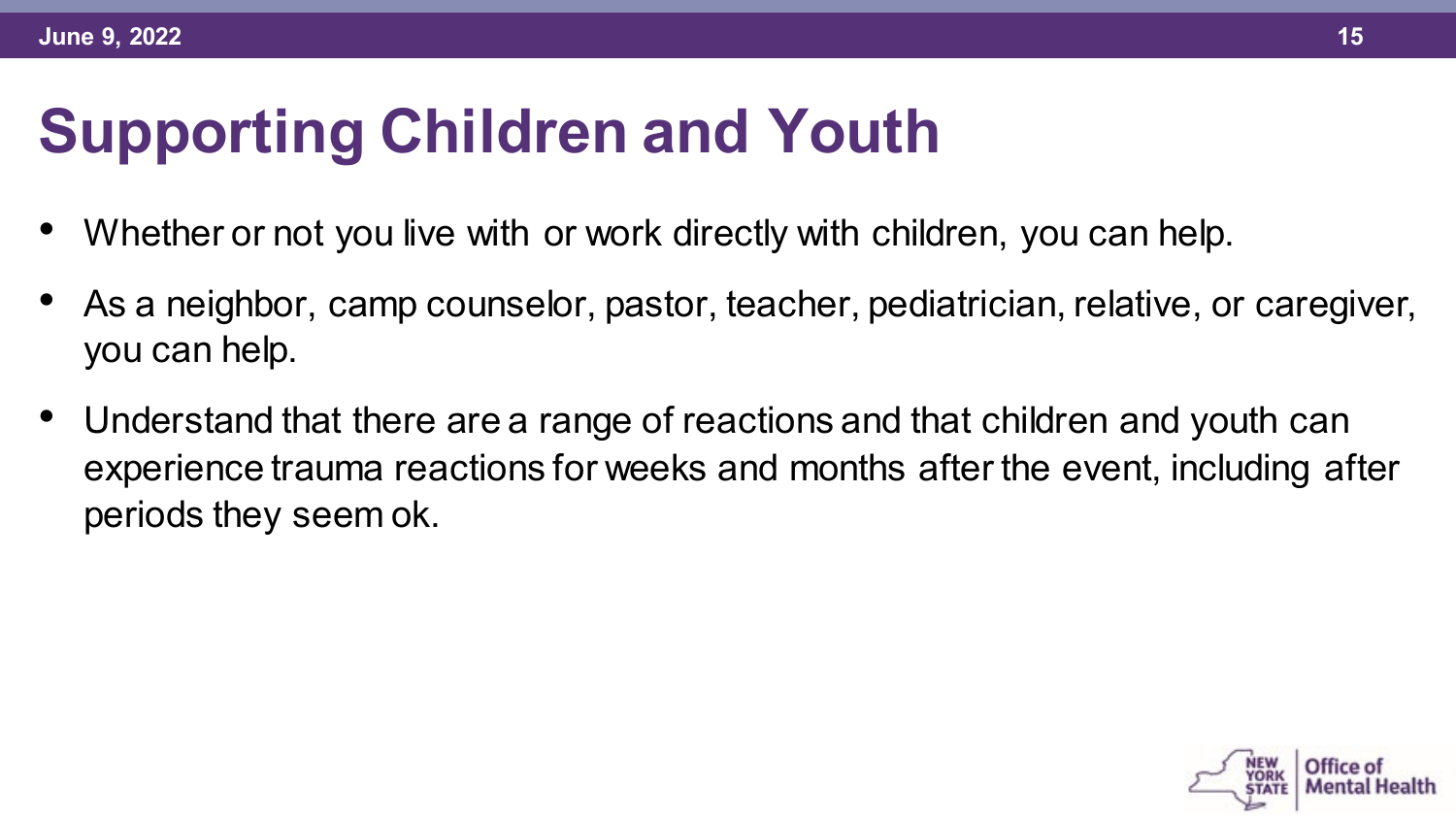#### **How Can Adults Help?**

- **Be trauma-informed.** Start from the position that behavior or response may be a trauma reaction. Be thoughtful about the impacts on specific children – Black children and children of color, Jewish children, children in the school districts or areas affected.
- **Be patient.** There is no timeline for healing.
- **Be flexible.** Be open to modifying speed or content if you are working with children.
- **Stay structured.** Keep a predictable schedule. Help children practice daily healthy habits (eating and drinking, hygiene, sleeping, getting outside and connected with others).

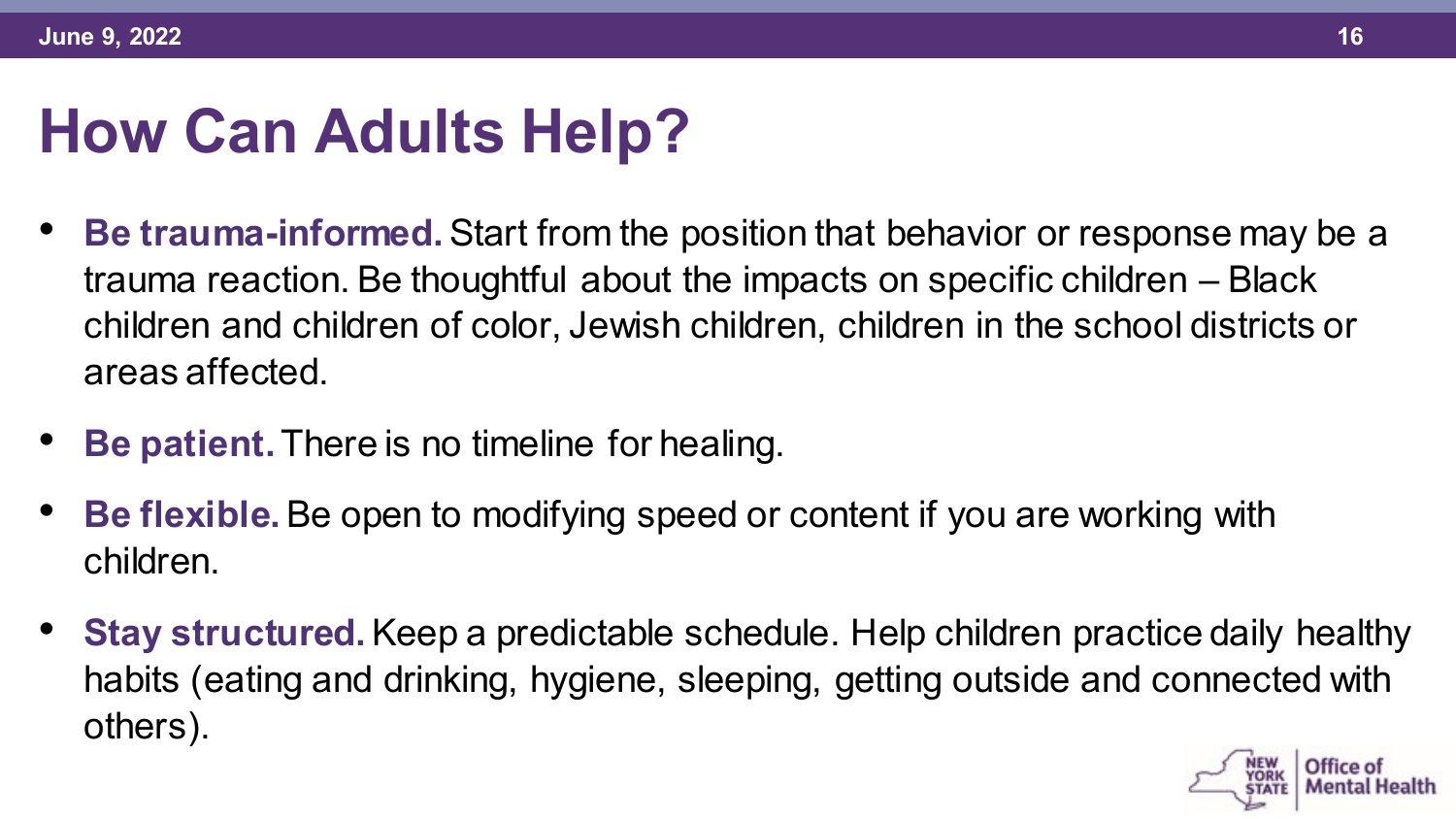## **How Can Adults Help?**

- **Be consistent.** Rules and consequences help children and youth feel safe.
- **Be sensitive.** Help filter violent content and redirect triggering conversations. Limit media and social media exposure.
- **Be collaborative.** Set up systems to check in with other adults in the youth's life.

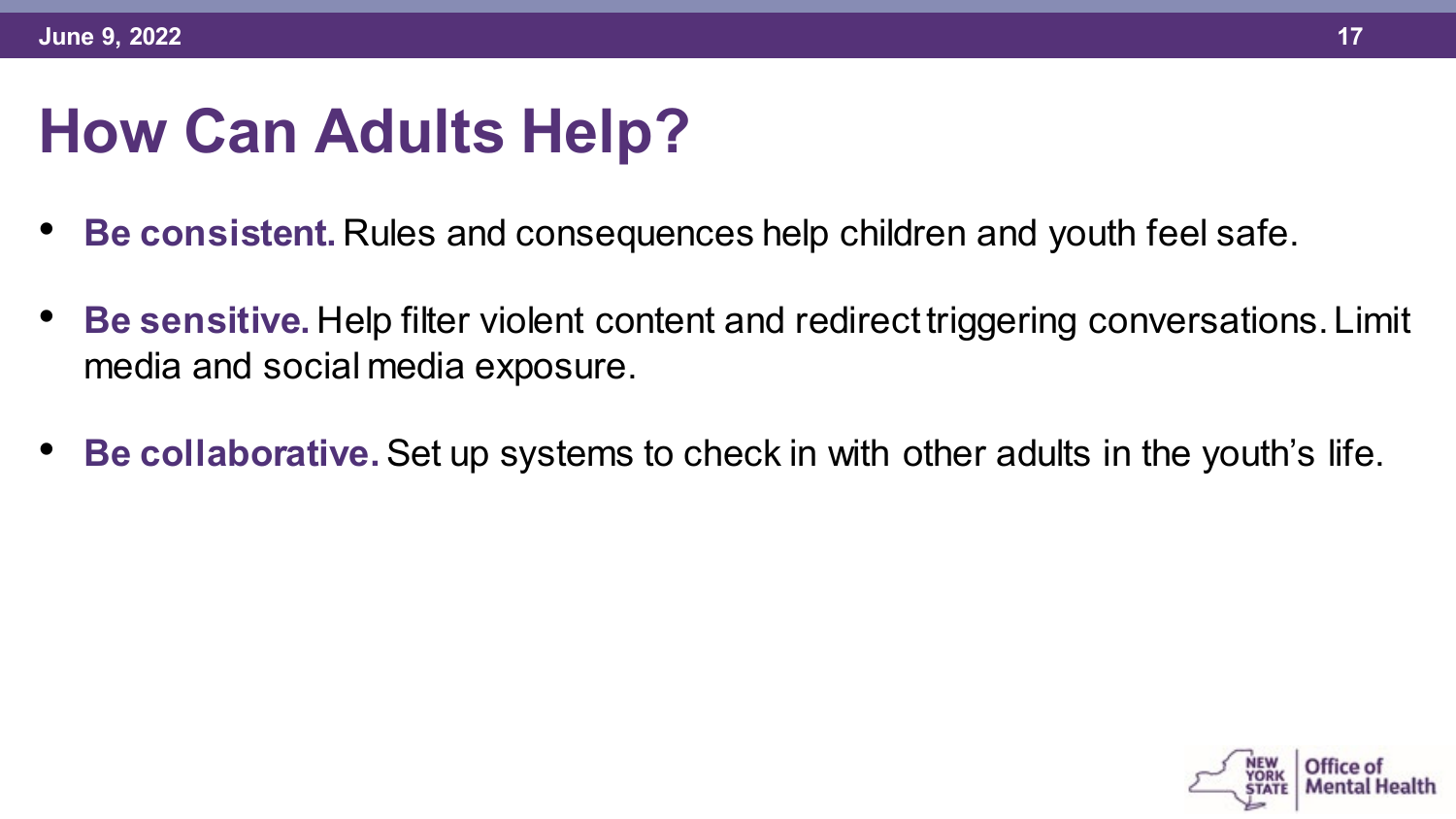# **Coping as a Family**

- Say out loud that family members all have reactions and there might be different reactions
- Normalize that there may a strain in the family or with others
- Brainstorm ways to understand and support each other
- Promote your family beliefs and values.
- Routines support a consistent emotional environment in the face of stress.
- Rituals provide touchpoints and create a sense of security and belonging.

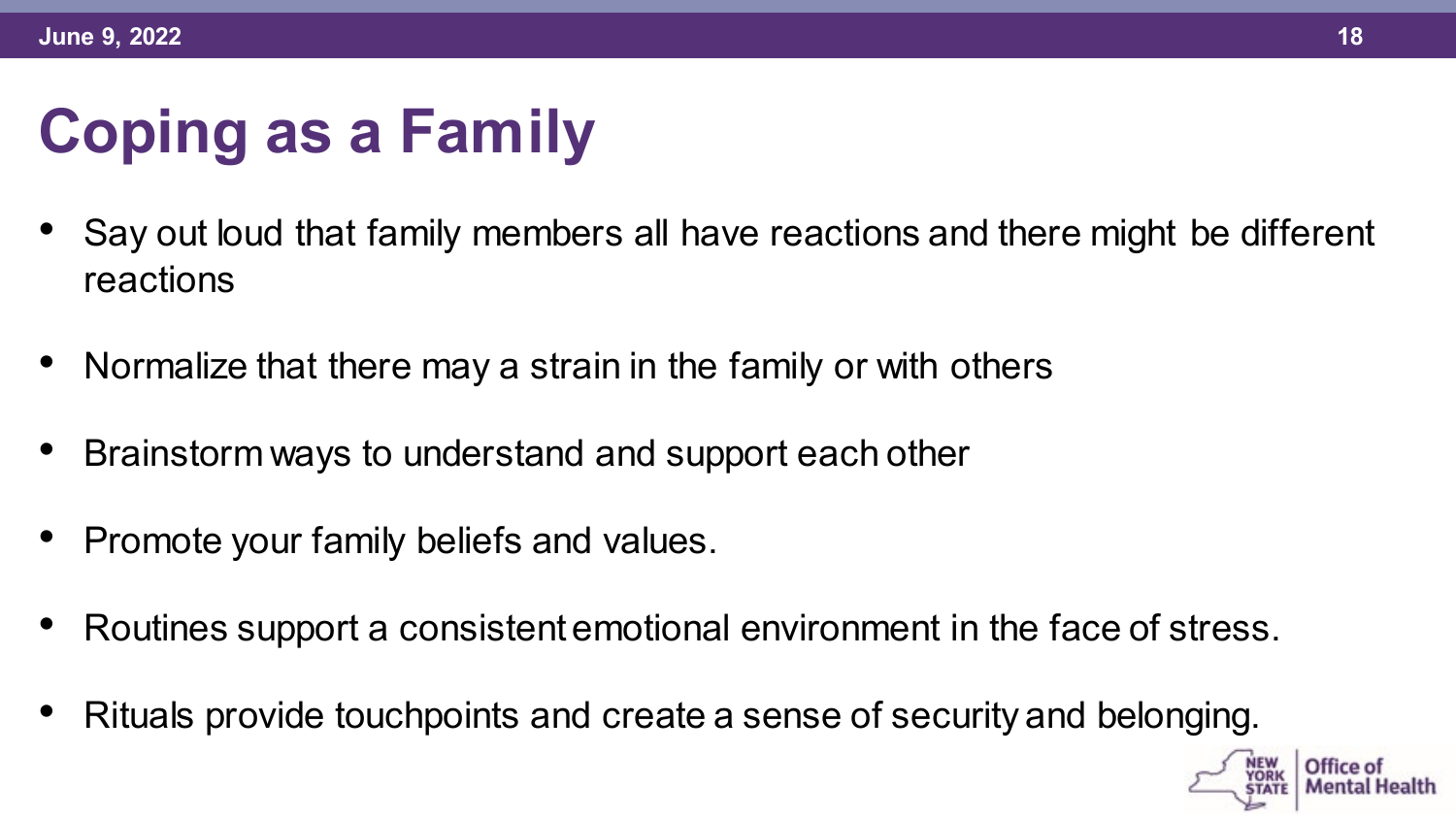# **Coping as a School, Camp, or Other Setting**

- Say out loud that members all have reactions and there might be different reactions
- Normalize that there may a strain
- Brainstorm ways to understand and support each other
- Promote your organization's beliefs and values.
- Routines support a consistent emotional environment in the face of stress.
- Rituals provide touchpoints and create a sense of security and belonging.

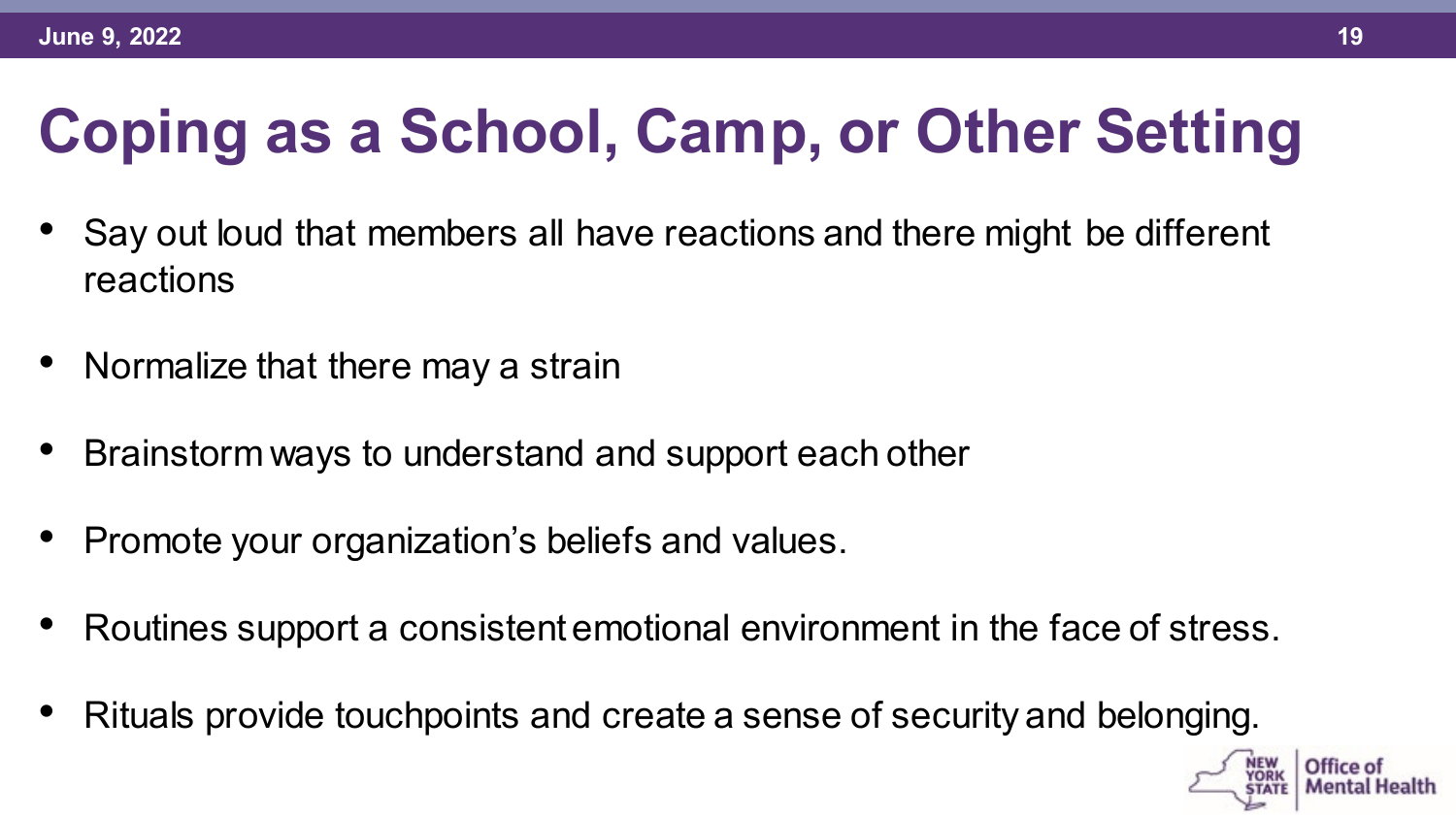#### **What Can Adults Say?**

- Start the conversation. Not talking about mass violence, with children and youth who have heard about traumatic events, can be scarier.
- Don't force the conversation.
- Start with asking what they know.
- Gently correct inaccuracies.
- **There is no perfect thing to say.**
- End discussion with reassurance and safety plans.

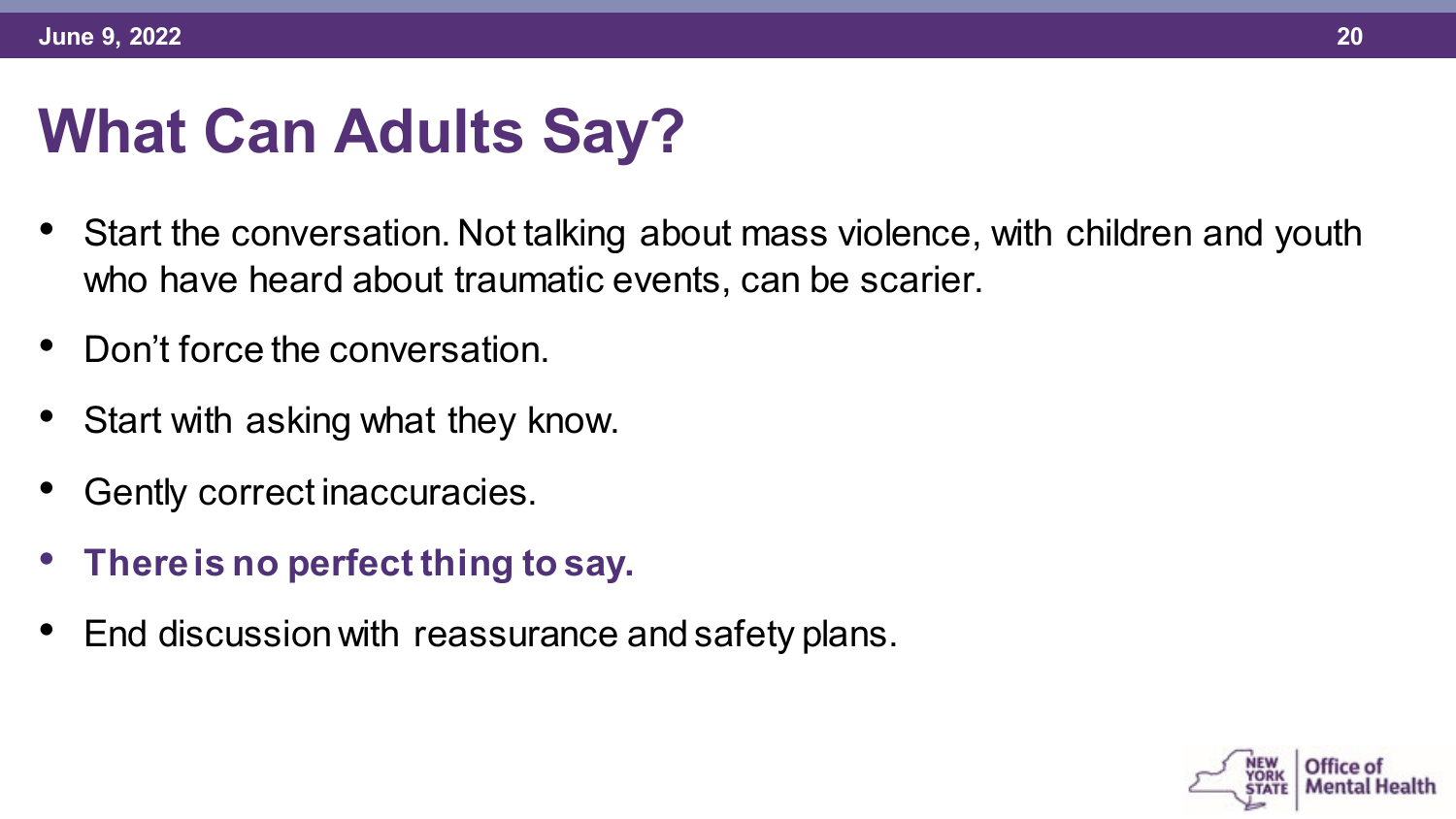# **What Can Adults Say?**

"There was a very sad thing that happened. It is very sad because people were hurt and people were killed. I want you to know that if you ever have any questions or want to talk about it, you can always talk to me. What have you heard about it?"

"This is hard to talk about. A man with a gun killed people at a school today. A lot of people are there helping kids and families who were hurt or whose family members died. We all feel so sad and angry and confused that this happened. What have you heard about it?"

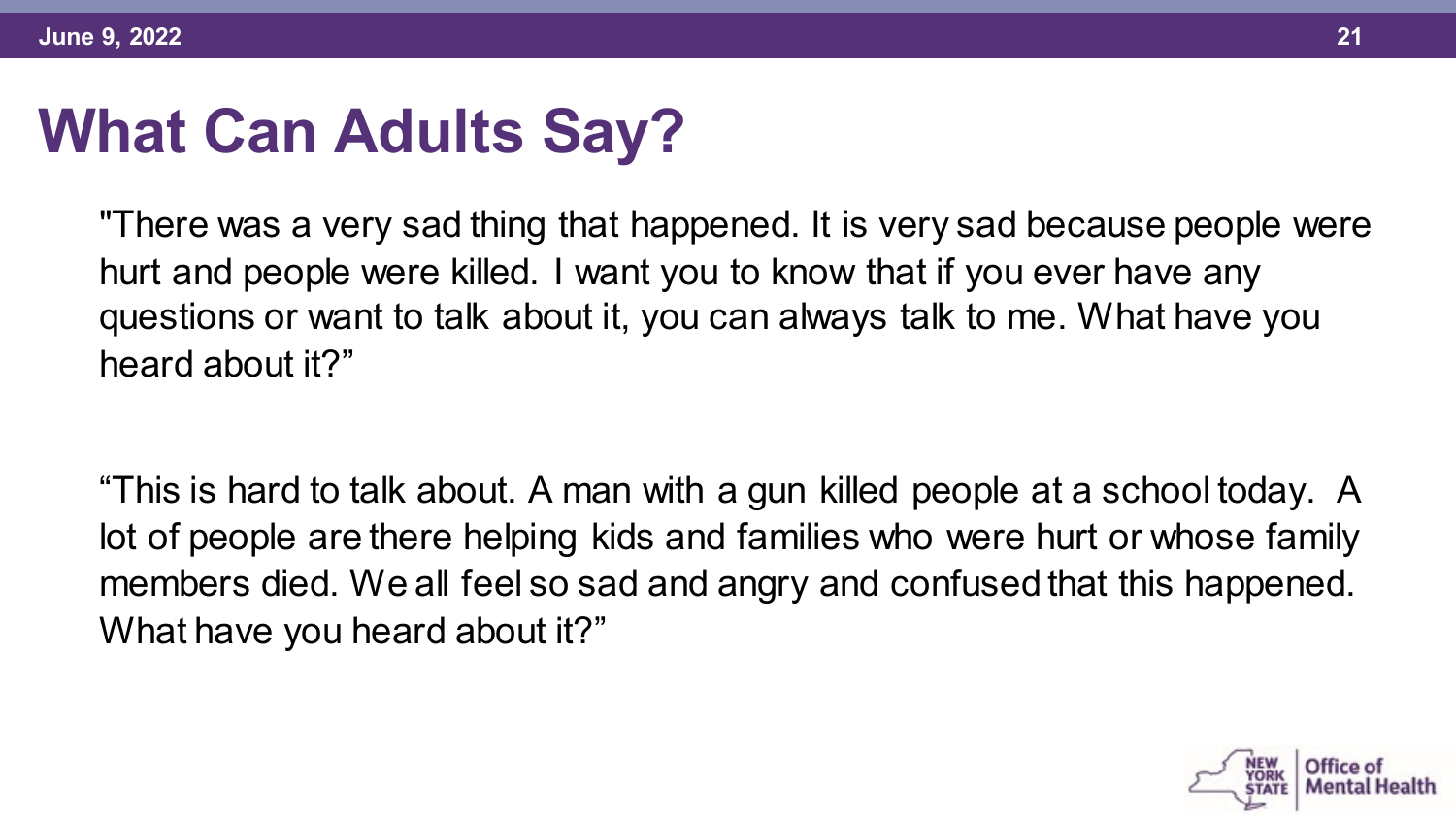# **How to Help Young Children**

| Provide comfort and cuddles.                                                                                      | Come sit on my lap.                                                            |
|-------------------------------------------------------------------------------------------------------------------|--------------------------------------------------------------------------------|
| Ensure there is a safe place to play and let your child<br>use play to express their feelings.                    | Let's draw together.                                                           |
| Be cautious about adult conversations and exposure<br>to media. For young children, aim for no media<br>exposure. | Let's turn this off and talk about your day at<br>school.                      |
| Validate feelings.                                                                                                | I can tell you feel sad right now.<br>I know you are feeling scared right now. |

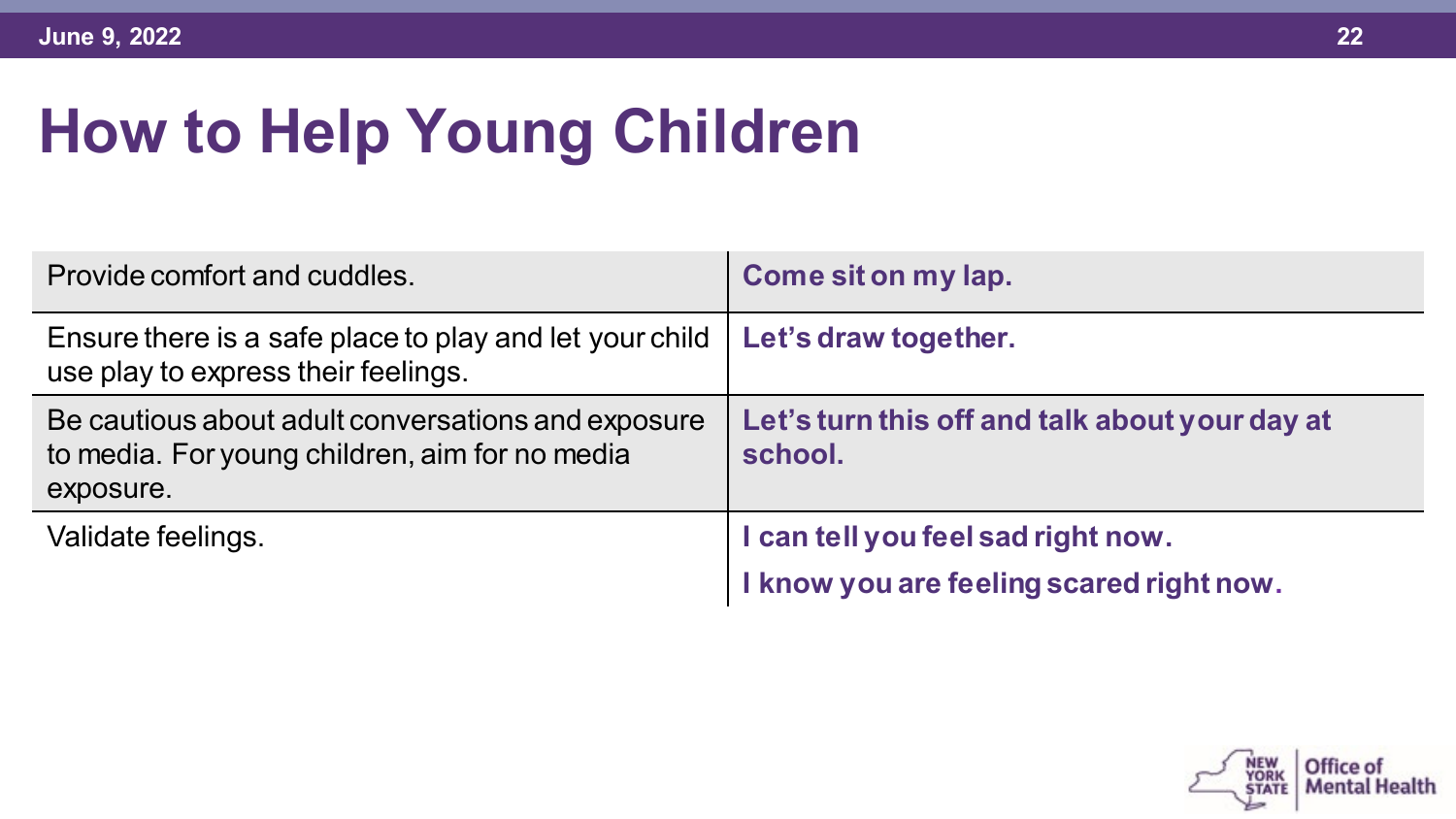# **How to Help Young Children**

| Provide reassurance. Share notes, pictures, or<br>transition objects when children have to separate. | You are safe with me.<br>You are safe with your teacher.<br>I am going to work now, and I will be back after<br>your nap.<br>Papa is going to church with Sissy and will come |
|------------------------------------------------------------------------------------------------------|-------------------------------------------------------------------------------------------------------------------------------------------------------------------------------|
|                                                                                                      | back for dinner.                                                                                                                                                              |
| Praise children for what they are doing well.                                                        | I was so proud when you were brave about going<br>to Nana's today.                                                                                                            |
|                                                                                                      | You did a great job telling me that you were sad.                                                                                                                             |
|                                                                                                      | You kept your hands to yourself when you felt<br>mad.                                                                                                                         |

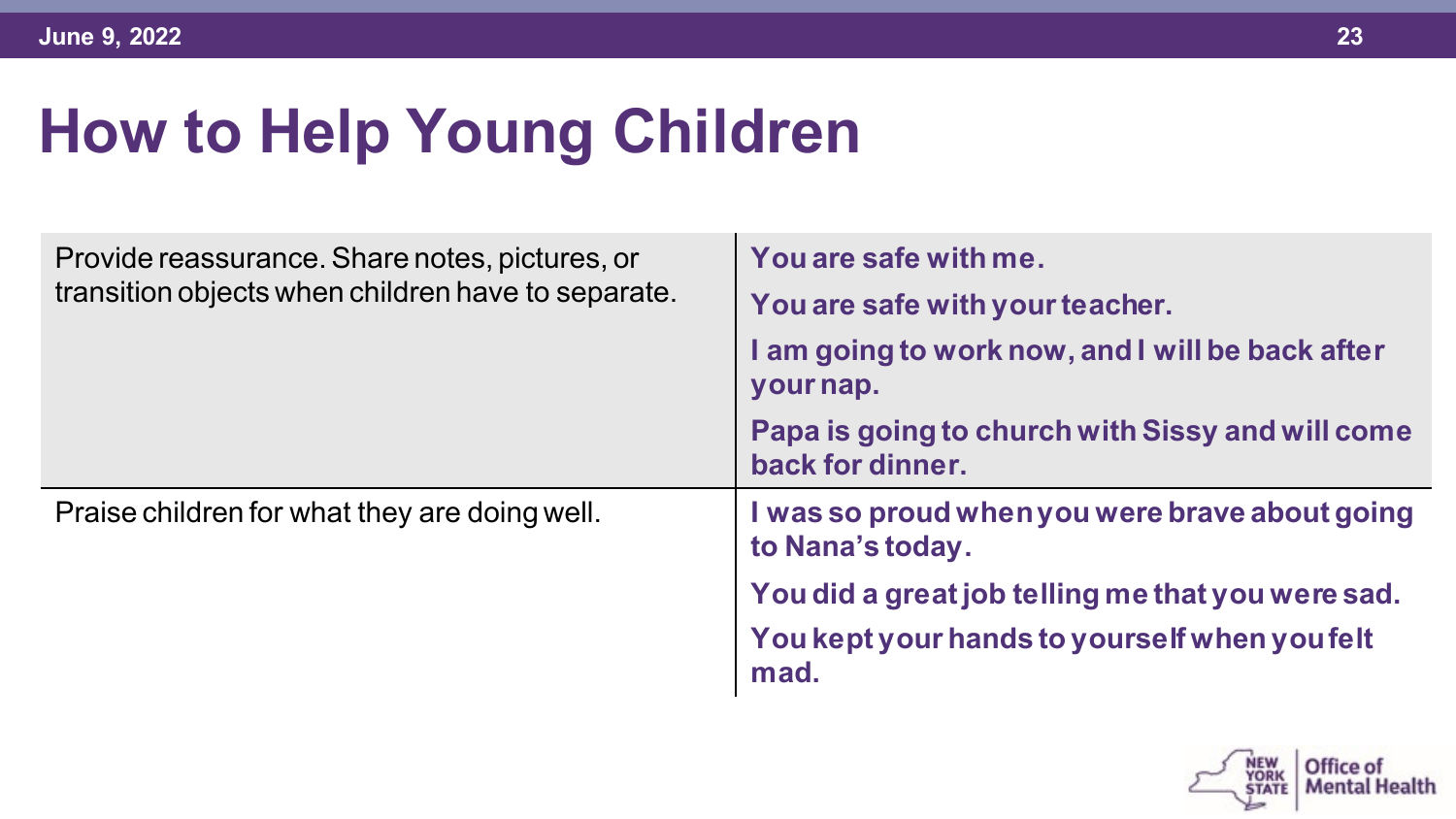# **How to Help Young Children**

| Be tolerant of regression. Do not shame or punish.                     | I'm going to change the sheets and get you some<br>fresh clothes. I'm proud that you are staying so<br>calm. |
|------------------------------------------------------------------------|--------------------------------------------------------------------------------------------------------------|
| Keep limits.                                                           | It's always okay to feel angry. I won't let you hurt<br>anyone.                                              |
| Directly address magical thinking and fears that<br>children may have. | I noticed you were worried it might be your fault.<br>Nothing that happened was your fault.                  |
| Practice coping skills.                                                | When you feel sad, you can cuddle your tiger.                                                                |
|                                                                        | Let's practice taking our big breath and counting<br>to four.                                                |

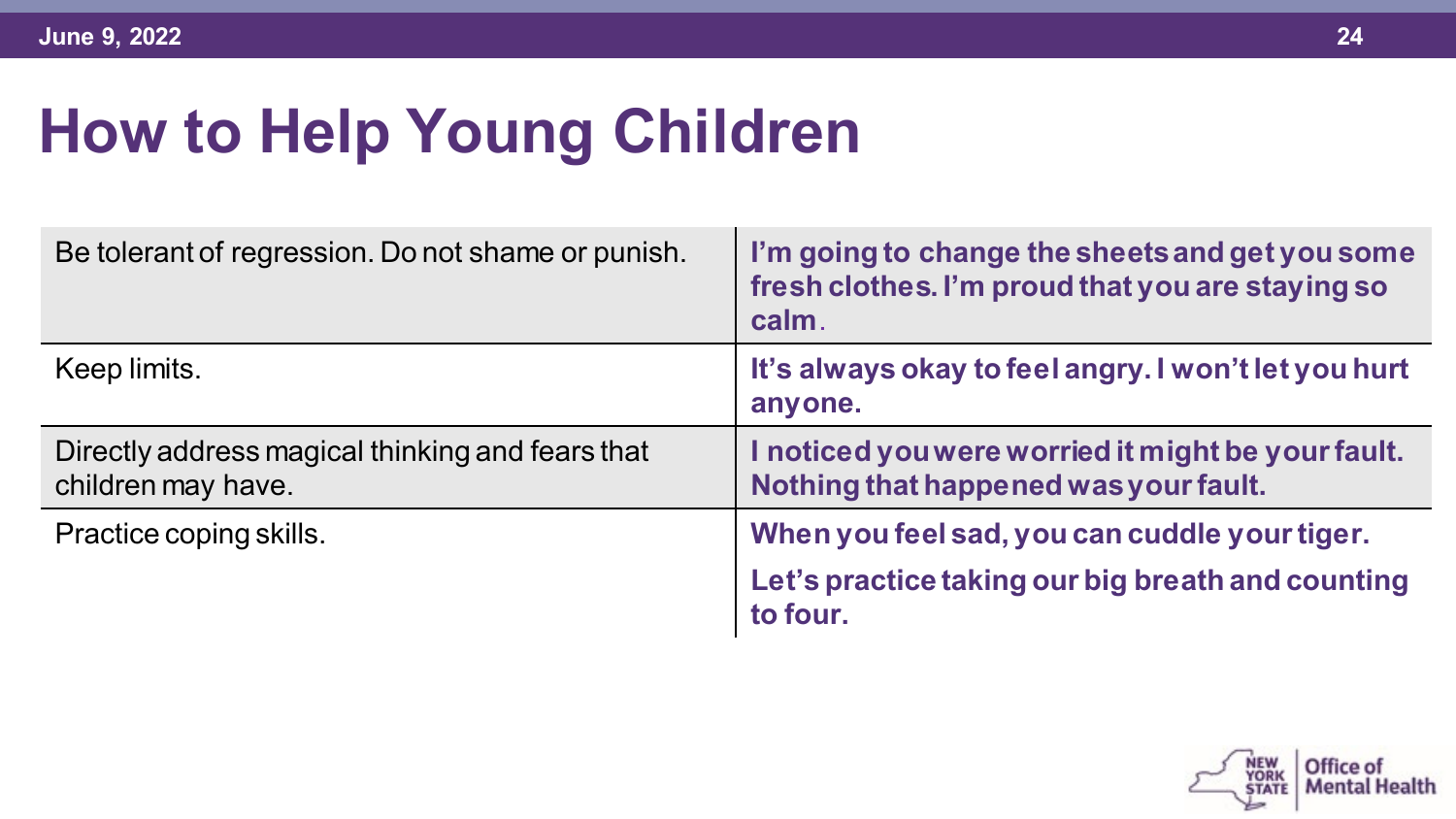| Signal that you are open to conversations. Be open    | What have you heard about what happened?                                                                   |
|-------------------------------------------------------|------------------------------------------------------------------------------------------------------------|
| to addressing the same questions again.               | What questions do you have for me?                                                                         |
|                                                       | You know that I'm always here to talk about the<br>shooting, whenever you have a thought or a<br>question. |
| Have direct, factual conversations. If your child is  | Thanks for asking me that question. I'm proud of                                                           |
| bringing it up, it is scarier to have their questions | you for bringing up something that's hard to talk                                                          |
| brushed aside.                                        | about.                                                                                                     |
| Answer questions honestly. It is okay to say you      | We might not have an answer for why something                                                              |
| don't know.                                           | terrible happened.                                                                                         |

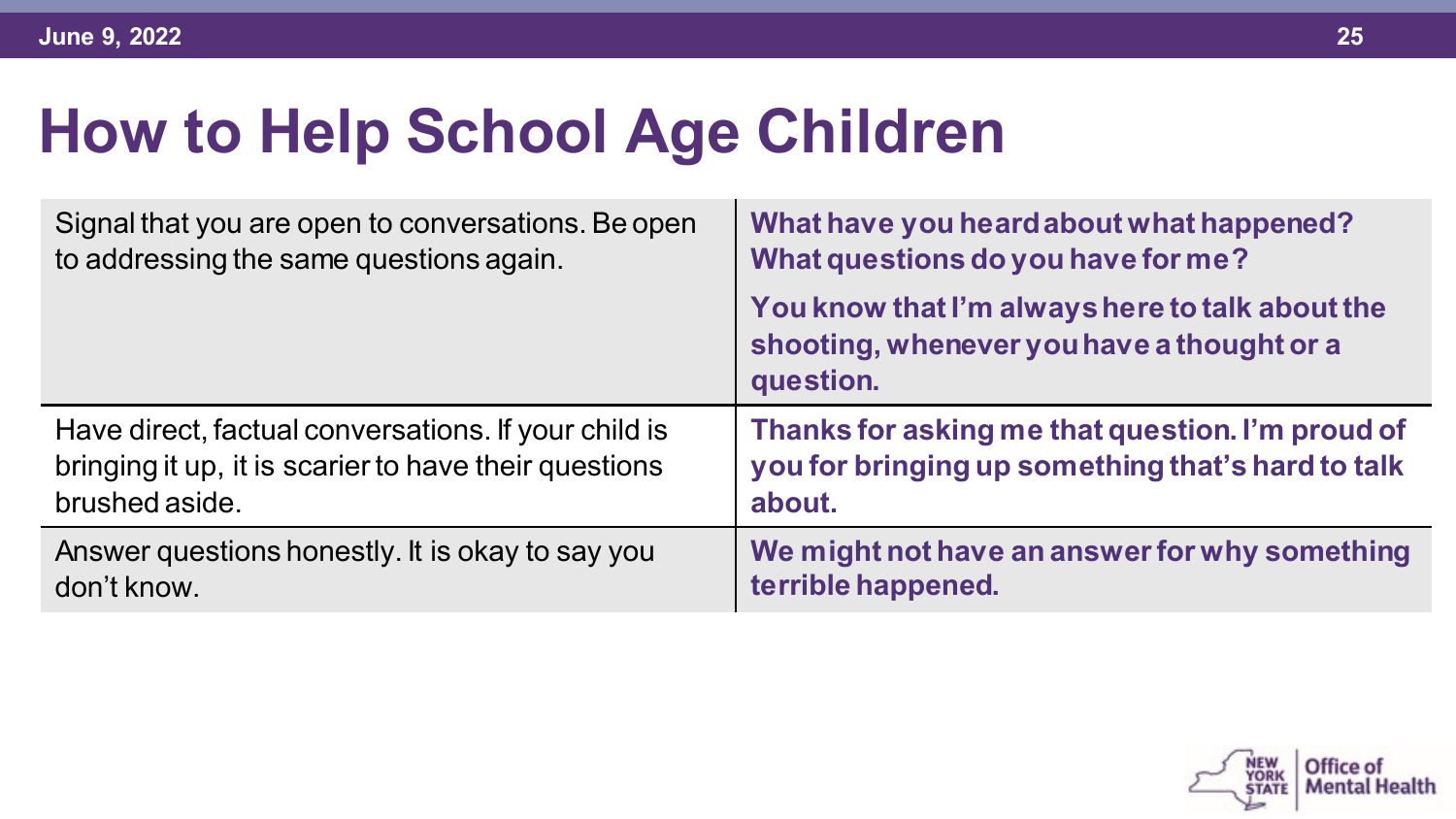| Normalize that stress reactions are common.           | Did you know that a lot of kids and adults feel<br>scared and worried right now? Some kids feel<br>really sad and angry. Anything that you feel is<br>okay.                                     |
|-------------------------------------------------------|-------------------------------------------------------------------------------------------------------------------------------------------------------------------------------------------------|
| Let children know it's okay to take a break from      | I know you've been working a lot on the                                                                                                                                                         |
| talking and thinking about the event or participating | memorial. I want you to know that it's okay to do                                                                                                                                               |
| in related activities.                                | other things too.                                                                                                                                                                               |
| Address shame and guilt.                              | Many children, and even adults, feel like you do.<br>They are angry and blame themselves, thinking<br>they could have done more. You're not at fault.<br>There was nothing you could have done. |
| Limit media exposure. Watch with them if possible,    | What do you think that he meant when he said                                                                                                                                                    |
| pause, and reflect.                                   | that?                                                                                                                                                                                           |

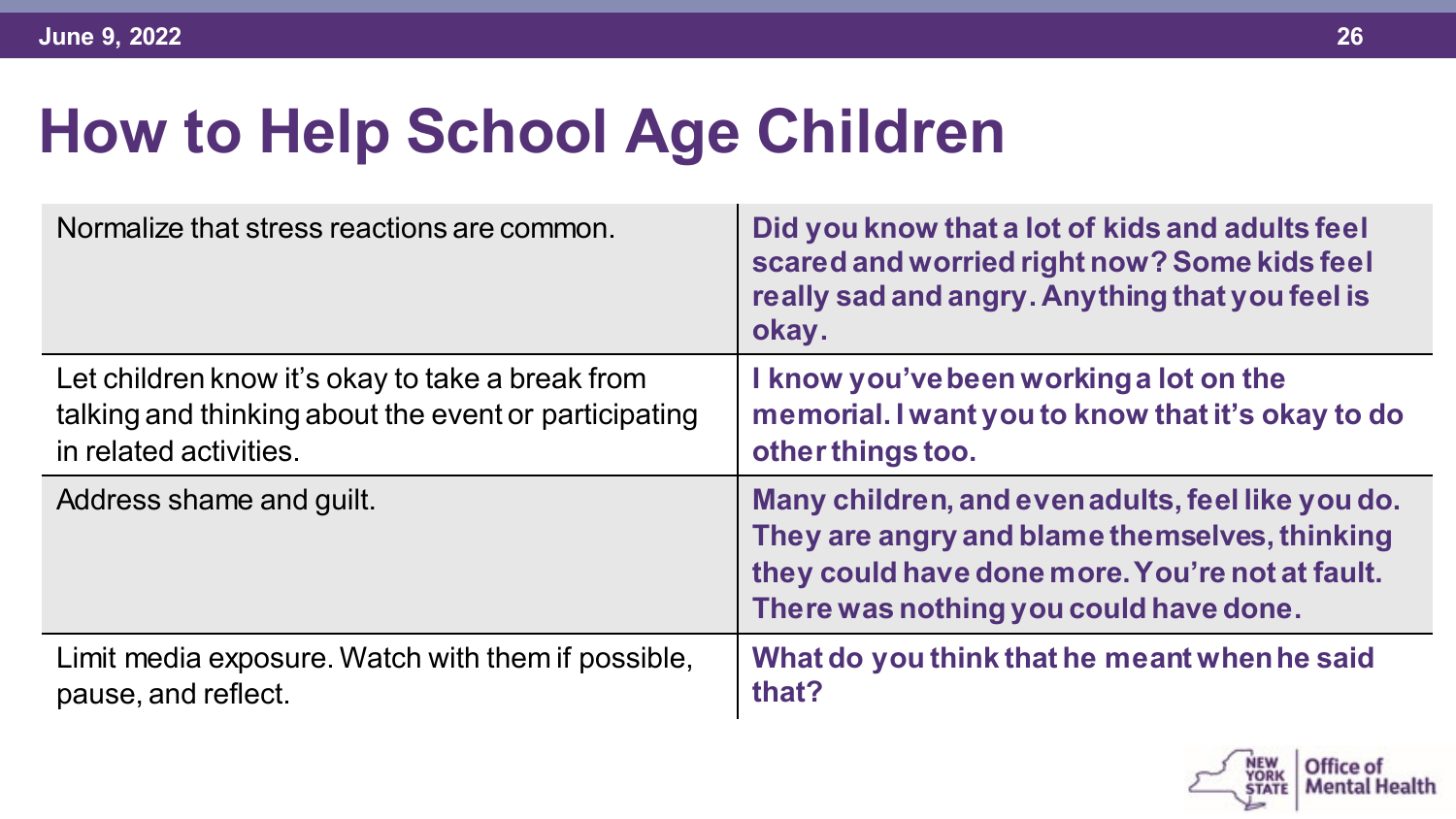| Manage reminders. Think about locations, images,<br>sounds, anniversary dates. | I know that driving near that street can make you<br>feel worried. Let's go a different way for a while.                                                                                                                                                                                                                      |
|--------------------------------------------------------------------------------|-------------------------------------------------------------------------------------------------------------------------------------------------------------------------------------------------------------------------------------------------------------------------------------------------------------------------------|
| Model your coping skills and take accountability for<br>actions.               | I want to say sorry for using a loud voice earlier. I<br>was having a hard day thinking about what<br>happened. Going for a walk helped me feel better.                                                                                                                                                                       |
| Give kids concrete information about how to respond<br>to scary things.        | If you hear about someone who might be having<br>a hard time or thinking about hurting people, it's<br>really important to tell someone. Sometimes they<br>might say it's a secret or that you'll be in trouble<br>if you tell. I promise you will not get in trouble for<br>trying to help. Who are two adults you can tell? |

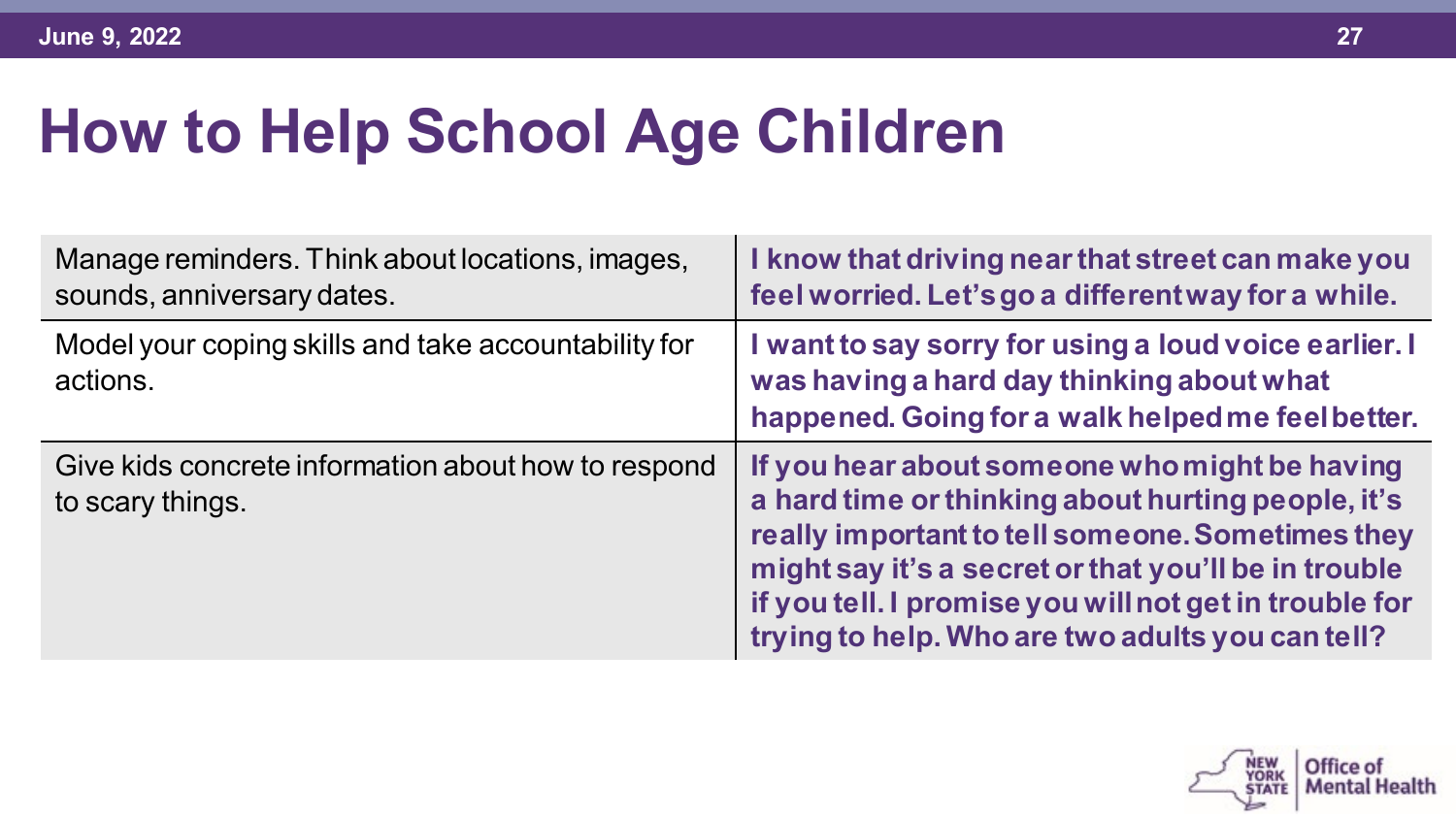| Address magical thinking and fears about<br>responsibility.                                                       | Sometimes kids and even adults think that they<br>could have done something to stop what<br>happened. I want to let you know that there was<br>nothing you could have done. Nothing that<br>happened was your fault.                                    |
|-------------------------------------------------------------------------------------------------------------------|---------------------------------------------------------------------------------------------------------------------------------------------------------------------------------------------------------------------------------------------------------|
| Help kids feel safe. When kids ask if a shooting it<br>possible at their school, they are asking if it is likely. | I know that you've been thinking about<br>something dangerous happening at your school.<br>Your teachers and principal spend a lot of time<br>working on keeping everyone safe. Do you know<br>the rules your school has to help everyone stay<br>safe? |
|                                                                                                                   | Tell me about your worries. What is it that is<br>making you feel unsafe?                                                                                                                                                                               |

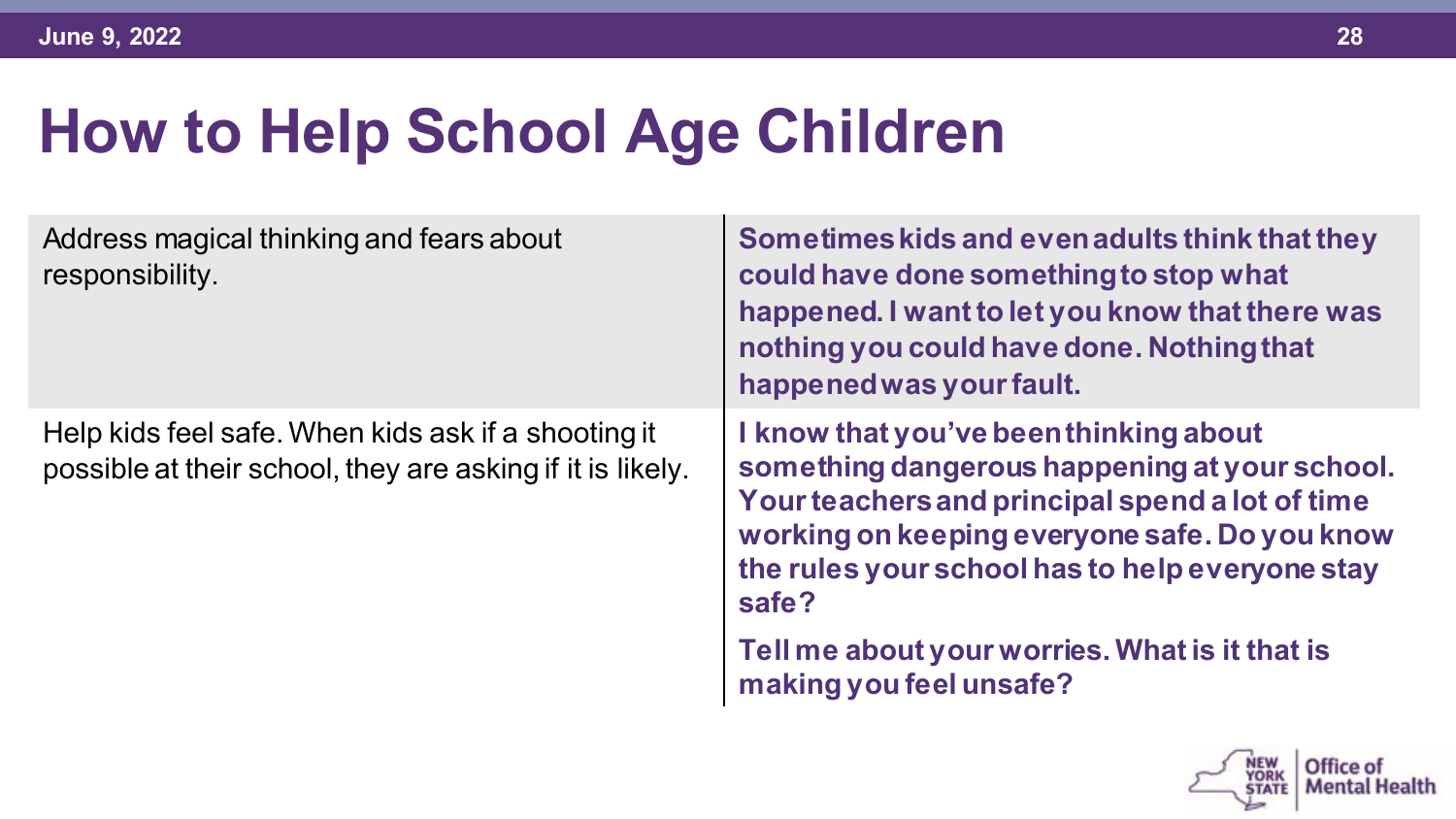| Point out the forces of good in the community. | Did you know that for weeks people have been<br>volunteering to bring food to people who can't<br>get food right now?                           |
|------------------------------------------------|-------------------------------------------------------------------------------------------------------------------------------------------------|
| Redirect energy to constructive things to do.  | I wonder if you and me might feel a little better<br>today if we took a walk.                                                                   |
|                                                | Sometimes I feel better when I can help someone.<br>Do you think we should write a card or find some<br>things to donate today?                 |
| Let children know that most people recover.    | Most people feel really stressed after something<br>terrible happens. We won't always feel this way.<br>We will feel more like ourselves again. |

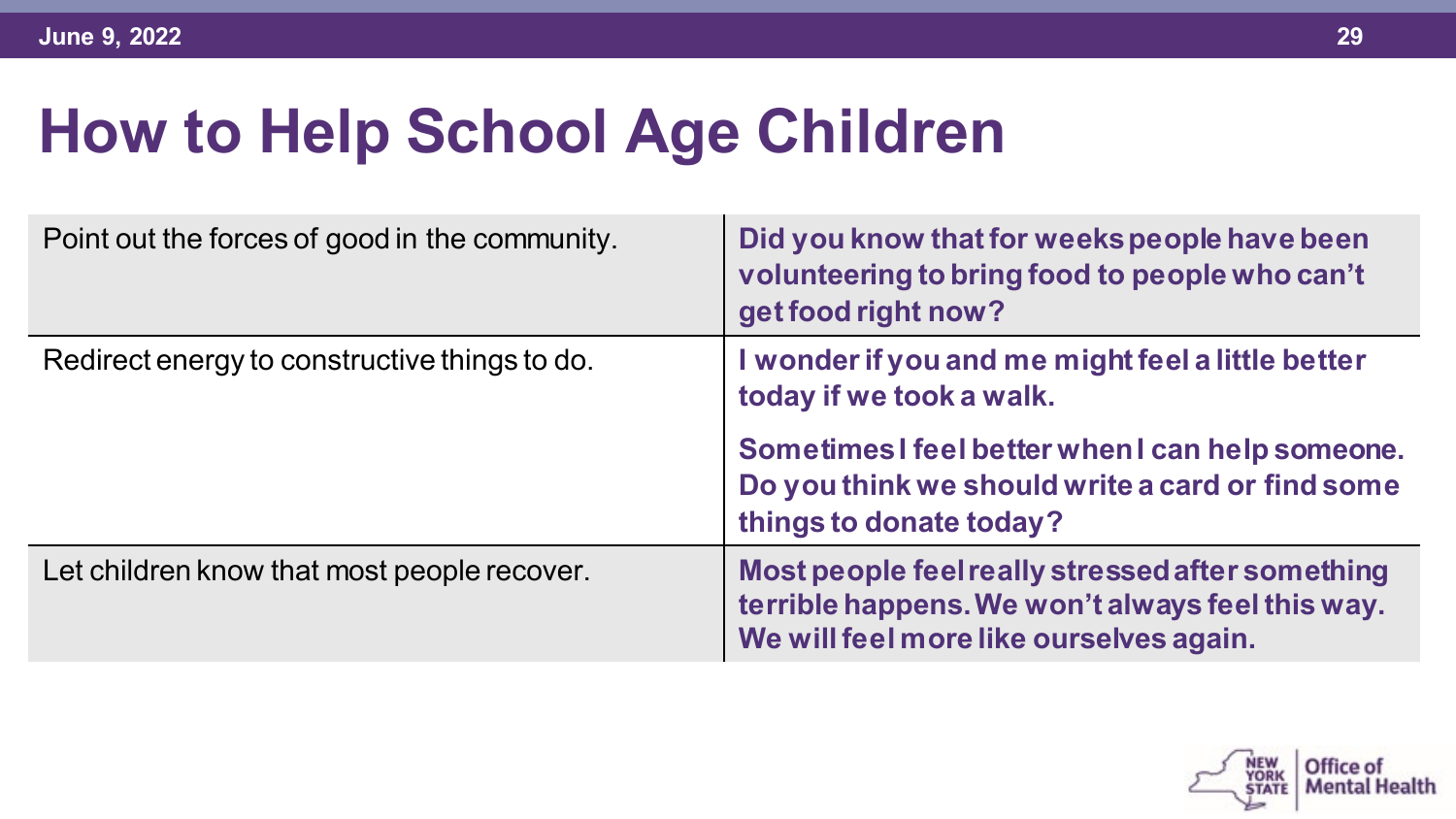| Keep conversations open. Know that teenagers<br>might have an easier time not talking face to face.<br>Let teens exit conversations when they want.<br>Multiple short conversations are better than one long<br>conversation. | I was thinking about you today. How are you<br>feeling?                                                                                                                                                                                                                                                                                                                                                                 |
|-------------------------------------------------------------------------------------------------------------------------------------------------------------------------------------------------------------------------------|-------------------------------------------------------------------------------------------------------------------------------------------------------------------------------------------------------------------------------------------------------------------------------------------------------------------------------------------------------------------------------------------------------------------------|
| Makes teens aware of expected strains on<br>relationships.                                                                                                                                                                    | After something terrible happens, a lot of times<br>relationships can change. You and your friends,<br>or us in our family, might not get along the same<br>way for a while. What do you think about that?<br>You know, it's totally normal that we're all cranky<br>with each other right now. Given what we've been<br>through, I think we're doing a pretty great job<br>helping each other. I'm so glad I have you. |
|                                                                                                                                                                                                                               |                                                                                                                                                                                                                                                                                                                                                                                                                         |

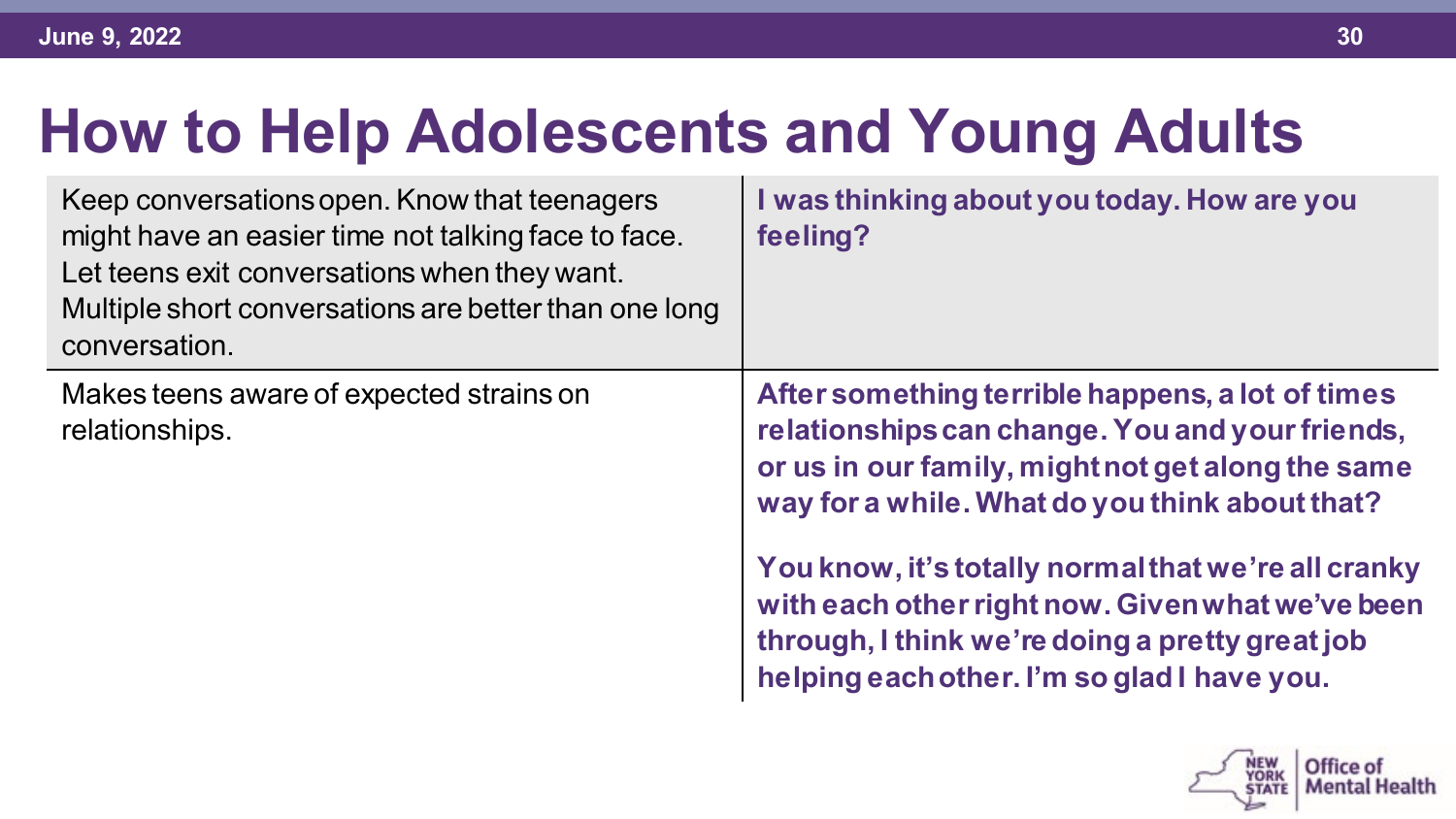| Be tentative and provide options. Avoid lecturing. | Sometimes it helps me to talk about what<br>happened and sometimes I don't want to think<br>about it at all. What are you thinking today?                             |
|----------------------------------------------------|-----------------------------------------------------------------------------------------------------------------------------------------------------------------------|
| Normalize reactions and label emotions.            | I noticed you've been feeling anxious about<br>leaving the house.                                                                                                     |
|                                                    | I've been finding it really hard to concentrate<br>lately. What about you?                                                                                            |
|                                                    | Sometimes it can feel like everyone else has<br>moved on or seems ok. I want you to know that<br>people who might look like they are fine are still<br>feeling a lot. |

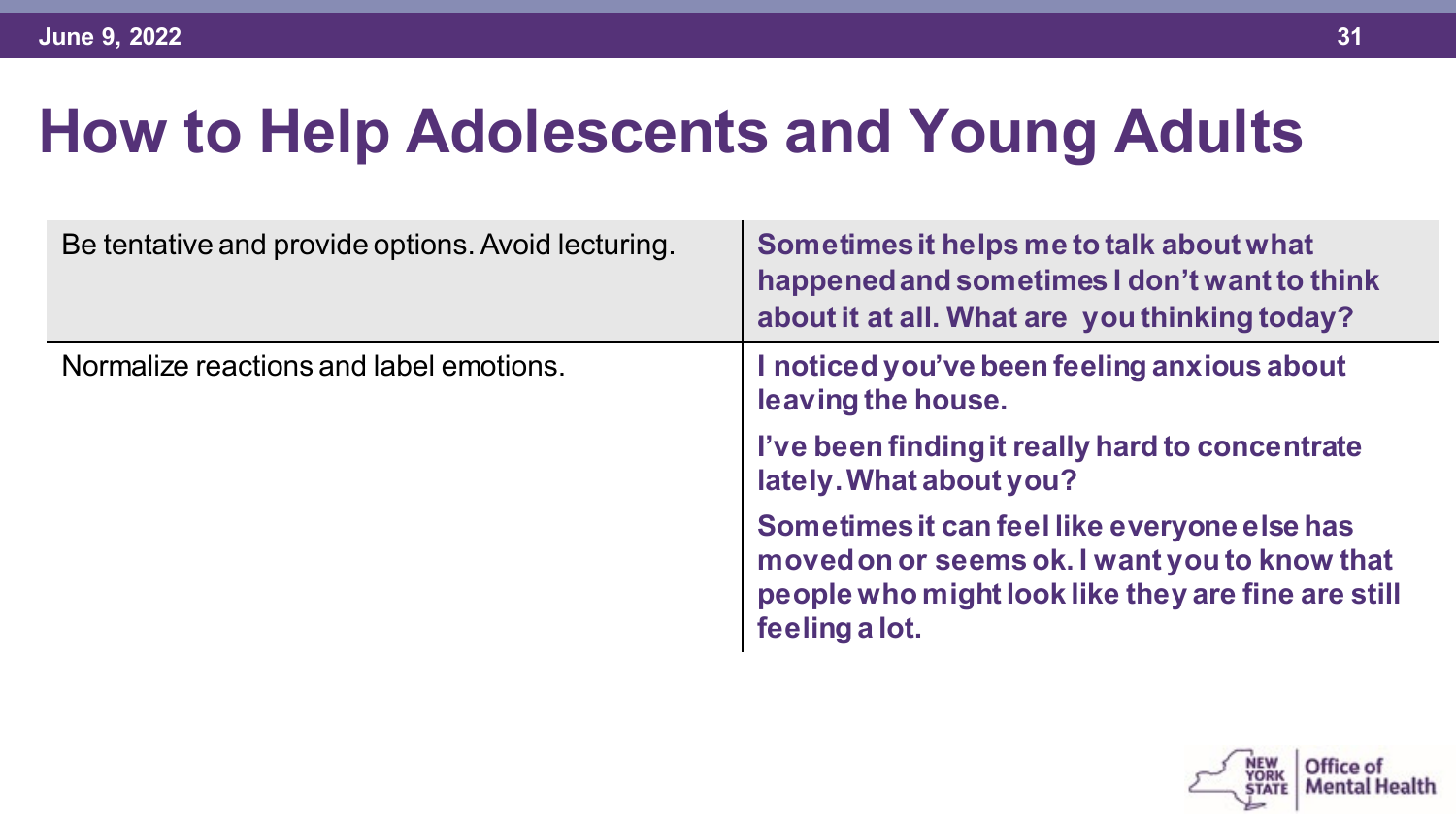| Help teens understanding what is underneath acting<br>out. Provide consequences without shaming. | After something like this happens, a lot of people<br>feel so sad and out of control. Sometimes people<br>feel like drinking more or doing drugs can help<br>somehow. It's totally normal to feel like that but<br>it's not a good idea to act on it. What do you<br>think about that? |
|--------------------------------------------------------------------------------------------------|----------------------------------------------------------------------------------------------------------------------------------------------------------------------------------------------------------------------------------------------------------------------------------------|
| Address risk-taking behavior and provide<br>consequences without shaming.                        | After something like this happens, a lot of people<br>feel out of control and think that drinking or<br>drugs can help. You know our house rules.                                                                                                                                      |

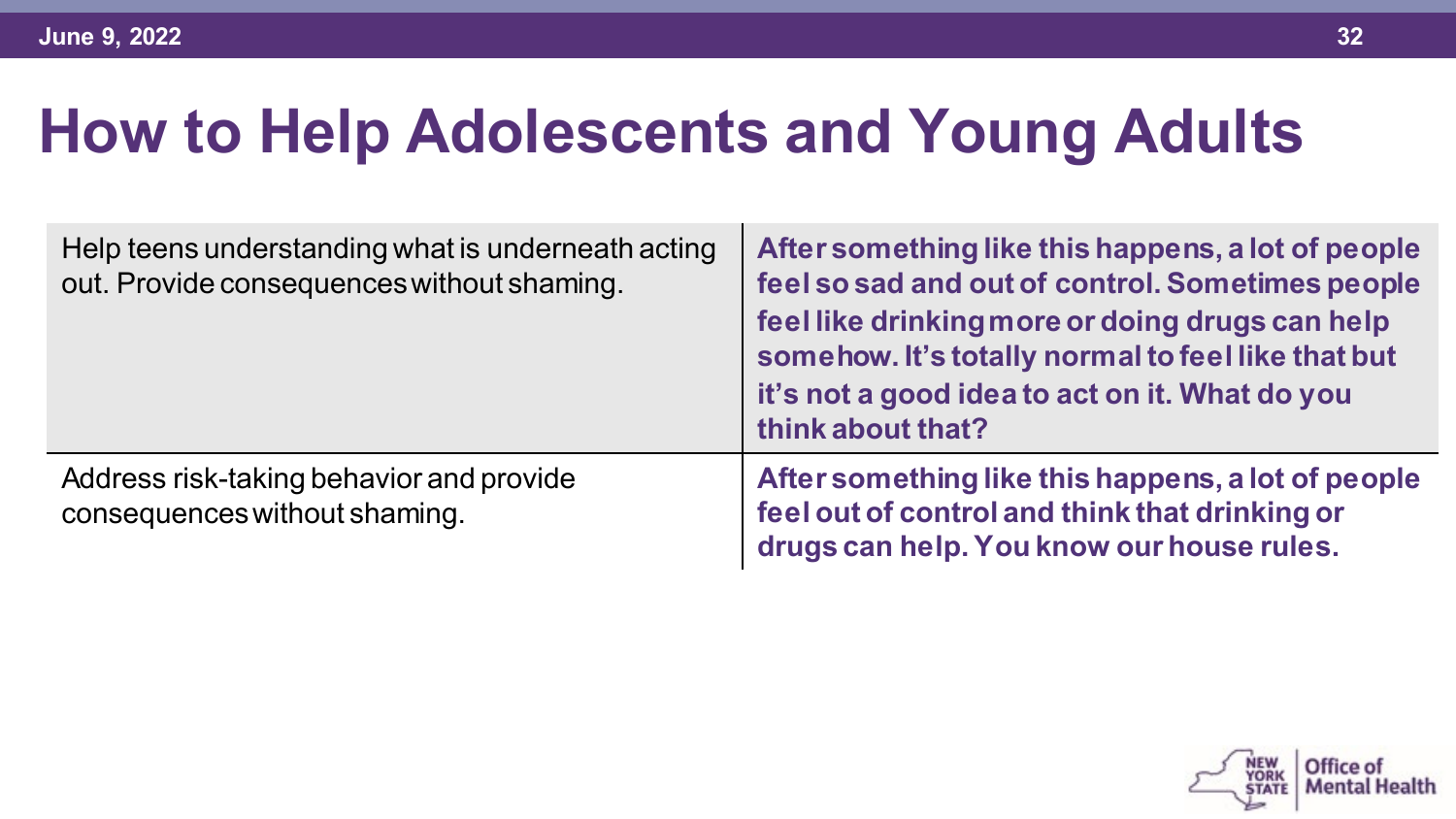| Praise.                                   | I know you woke up when your brother had a<br>nightmare last night. Thank you for being so<br>patient with him.                                                                                                                                                                                                                                                                     |
|-------------------------------------------|-------------------------------------------------------------------------------------------------------------------------------------------------------------------------------------------------------------------------------------------------------------------------------------------------------------------------------------------------------------------------------------|
|                                           | I know you're going through a lot. I just want to<br>let you know how proud we are of you every day.                                                                                                                                                                                                                                                                                |
|                                           | I saw that you took a deep breath right then.                                                                                                                                                                                                                                                                                                                                       |
| Address revenge and retribution directly. | After something like this happens, people can<br>spend a lot of time thinking about how to get<br>revenge. We're all under a lot of stress and it's<br>normal that our sadness can come out as anger.<br>One thing I've learned is that anger doesn't take<br>away sadness or solve any problems, it just<br>leads to more anger. Can we talk about things<br>that could help more? |
|                                           | Mental Health                                                                                                                                                                                                                                                                                                                                                                       |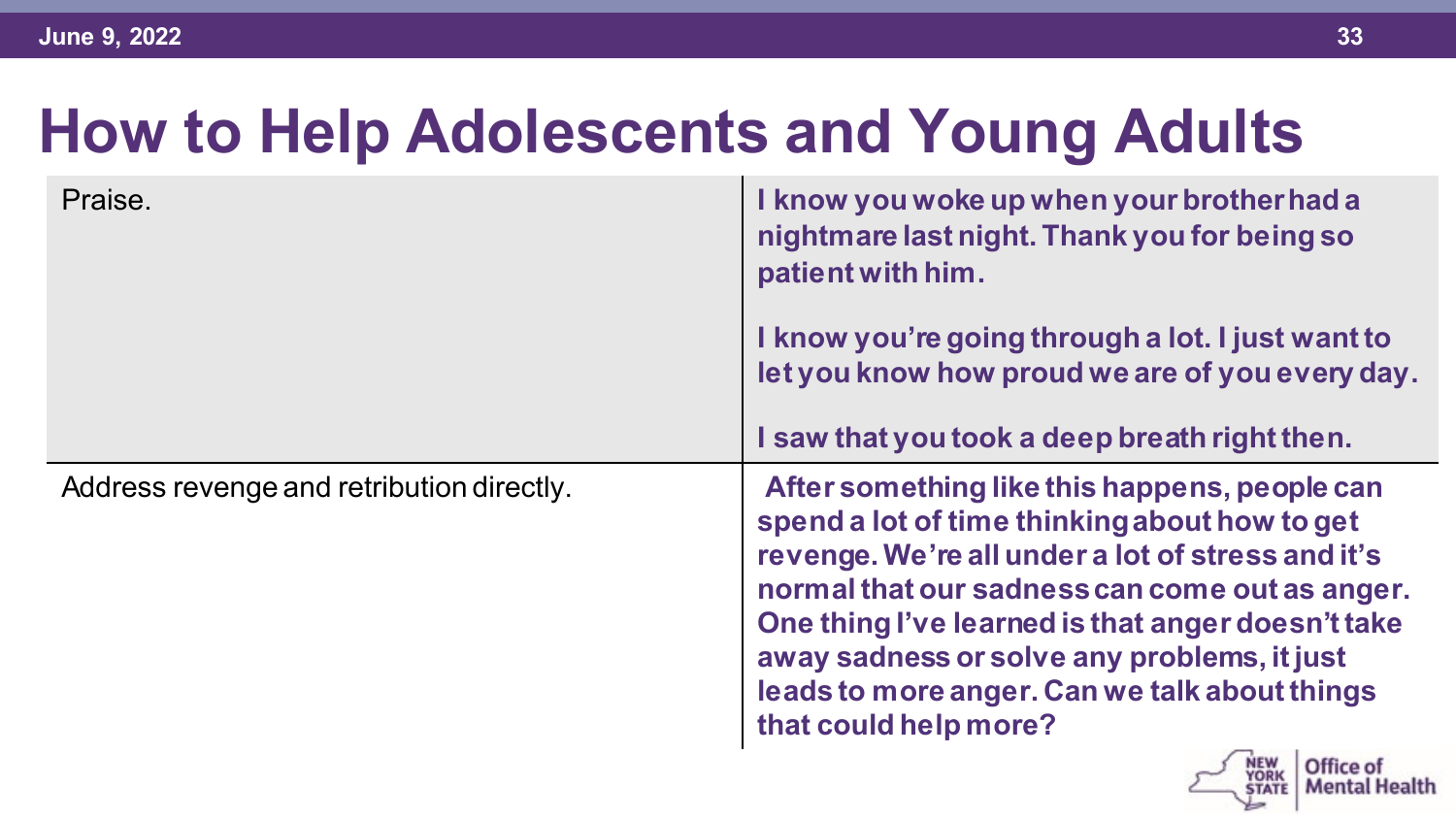| Provide safety and security with extra checking in<br>and boundaries. | Things are feeling scary and dangerous for all of<br>us. I'm going to be calling you every day after<br>school to check in. It won't be like this forever-I<br>just need to check in a little more right now to<br>help us both feel safer. |
|-----------------------------------------------------------------------|---------------------------------------------------------------------------------------------------------------------------------------------------------------------------------------------------------------------------------------------|
| Help direct energy towards something constructive.                    | I think everyone in our family is really feeling like<br>we want to help. Here are some things we could<br>do. What other ideas do you have?                                                                                                |
| Keep checking in.                                                     | I'm going to check in with you tomorrow about<br>how you are.                                                                                                                                                                               |

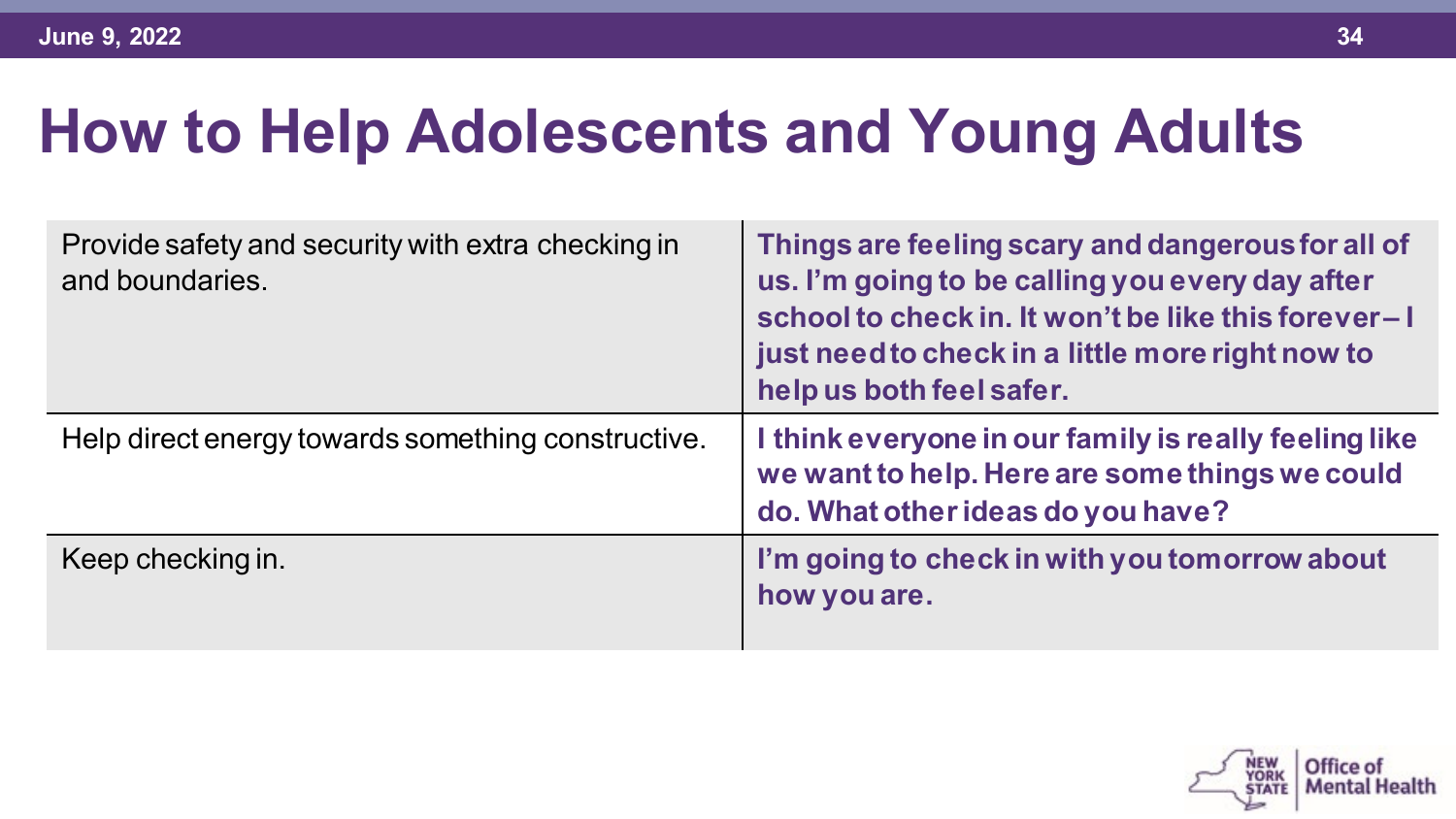# **Caring for Caregivers**

- 
- Taking care of yourself is critical. Don't forget basic coping skills. Eat well and stay hydrated
	-
	- Physical activity
	- Bathe, dress, comb hair
	- Sleep well and in a routine
	- Purposeful activity
	- Time outside
	- Time to check in with yourself
	- Down time

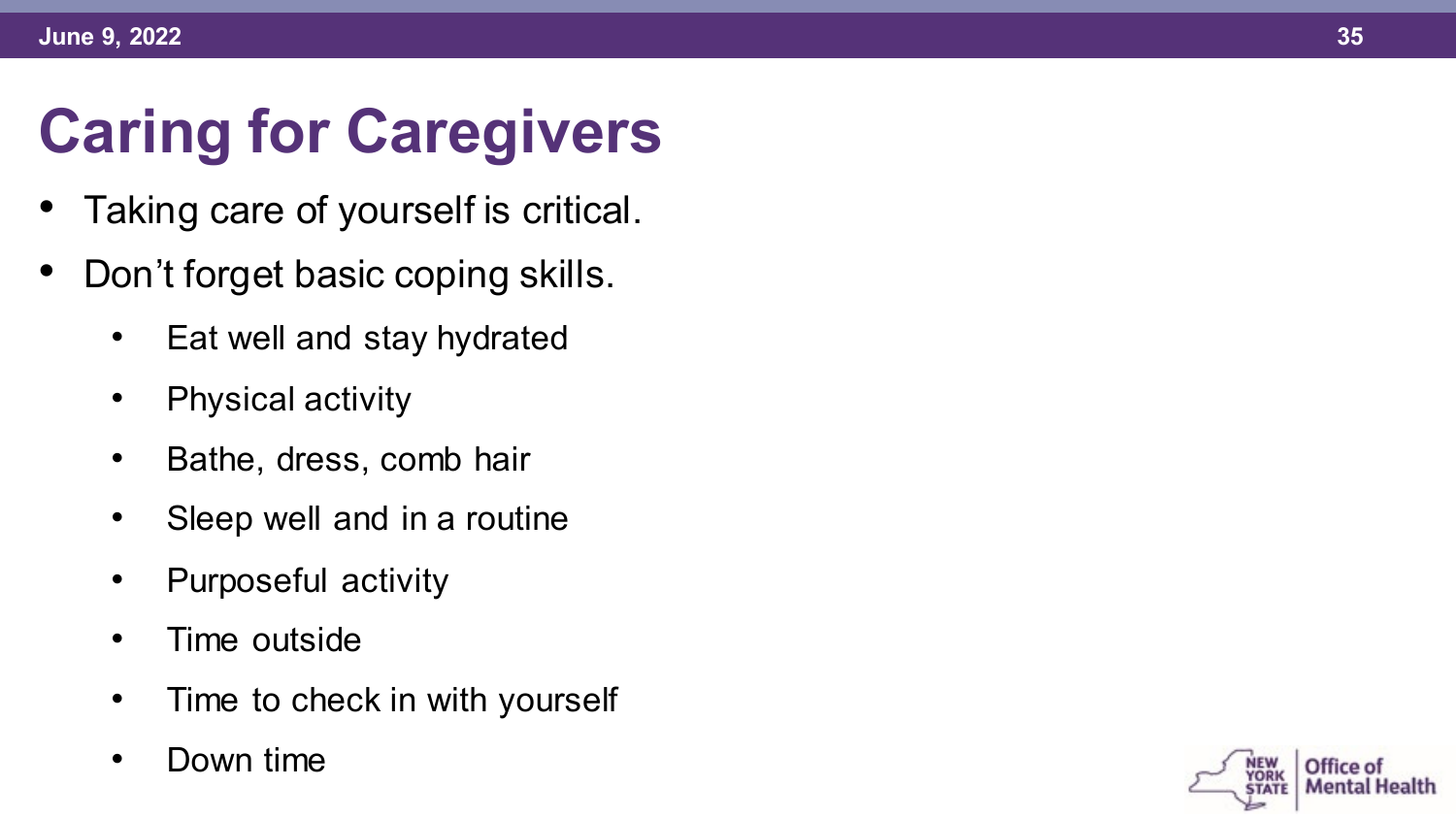# **Caring for Caregivers**

- Acknowledge the hardship of the last few years (and beyond).
- Be gentle with yourself. You are doing the best you can. It may not be the same as before. That is ok.
- Be flexible in taking things on. You may need to take care of yourself before taking care of others.
- Check in with yourself before responding.
- Acknowledge your identities and connections to communities under strain.
- Be compassionate towards others. They are doing the best they can. Checking in can be healing.

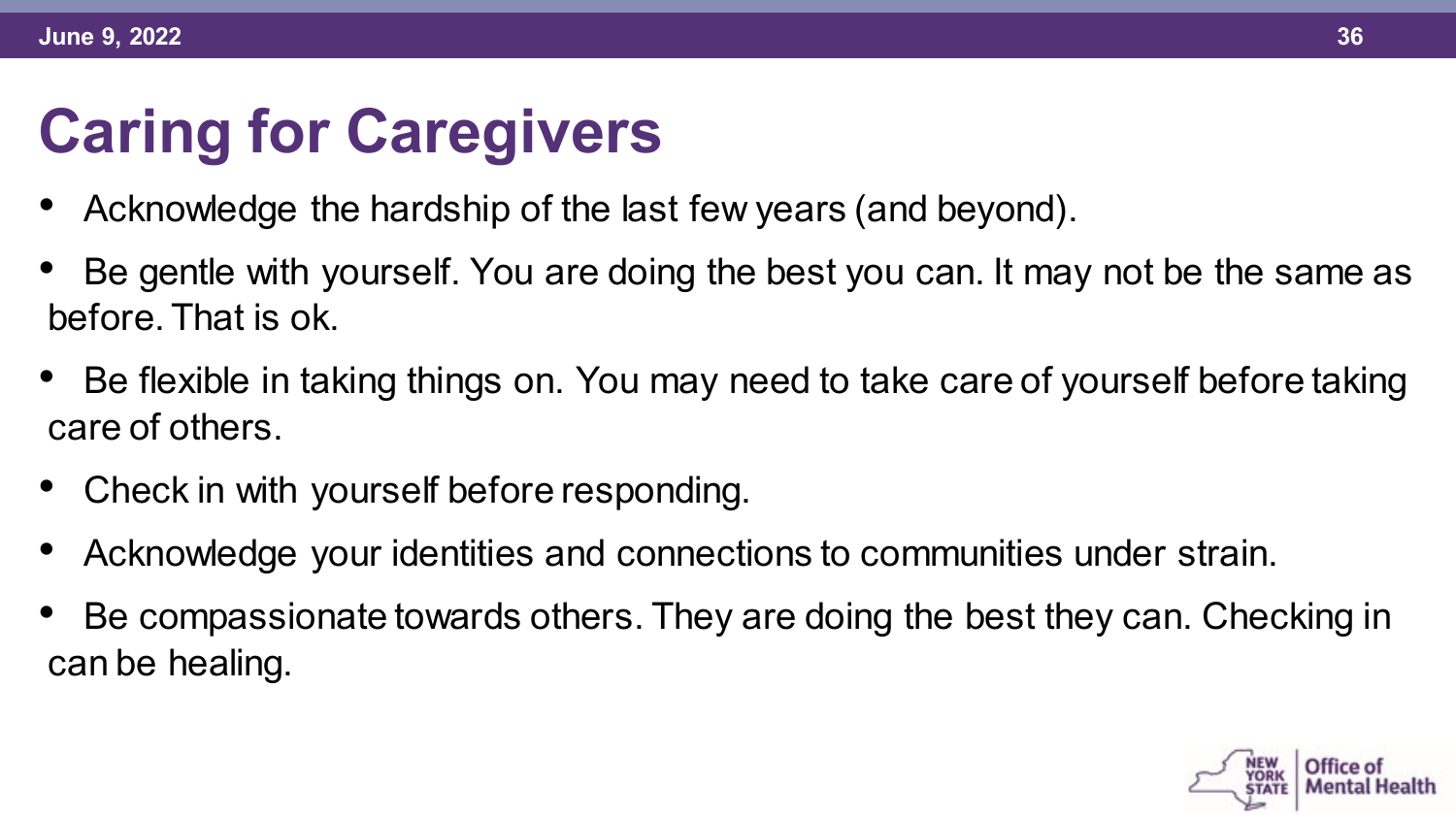#### **Caring for Caregivers**

- Limit your media and social media exposure. You may feel guilty about being able to check out. Ask yourself if the way that you are engaging is helping. Disable news alerts.
- Put off major decisions.
- Focus on one thing at a time when ordinary things feel overwhelming.
- Reach out for support.
- Find things to enjoy.

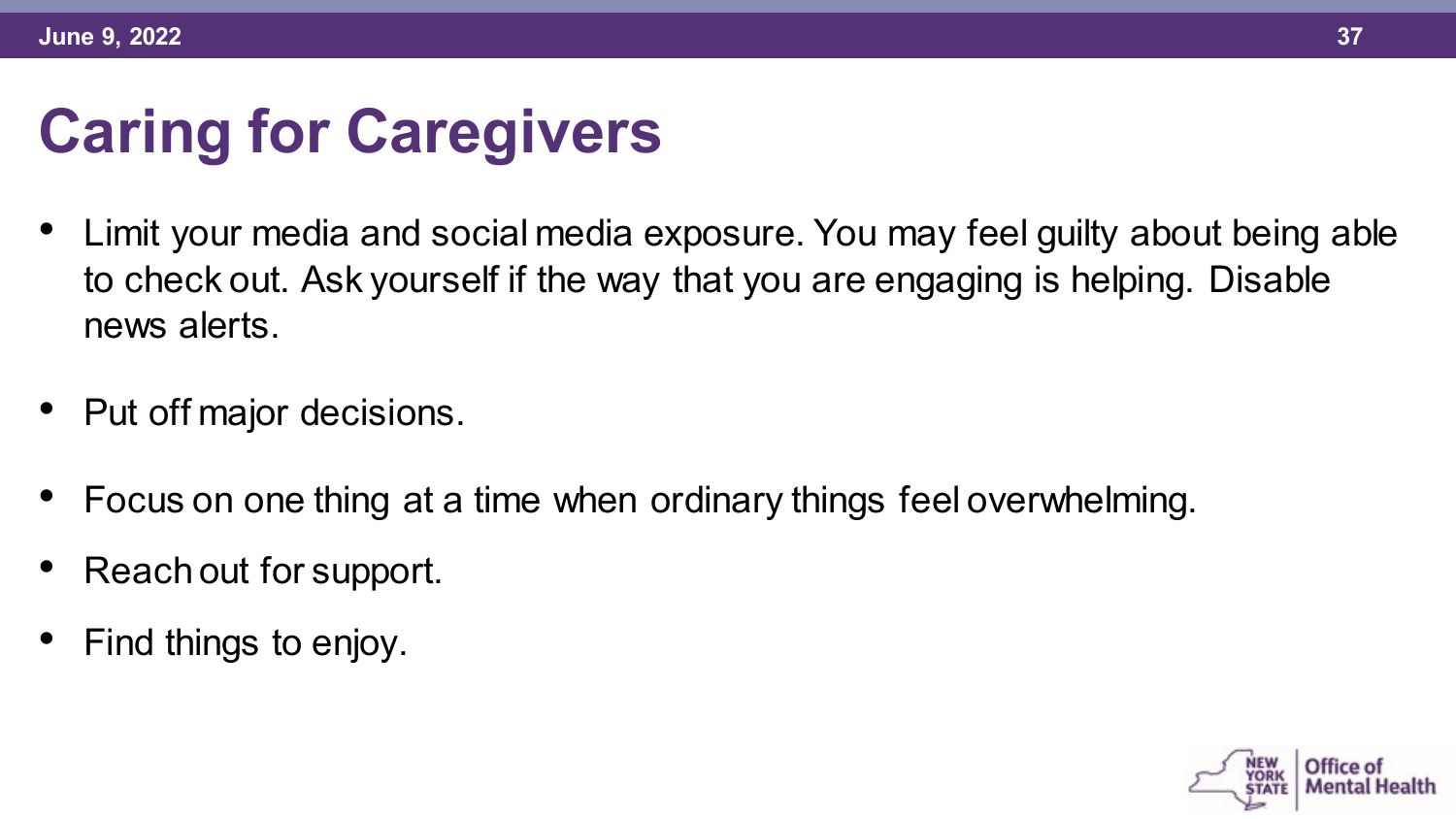#### **Parent and Caregiver Anxiety**

- Unfortunately, violent events are likely to occur in the future.
- The job of parents and caregivers is to keep children safe while allowing them to grow.
- It is understandable to want to keep children out of harm's way entirely and it is impossible.

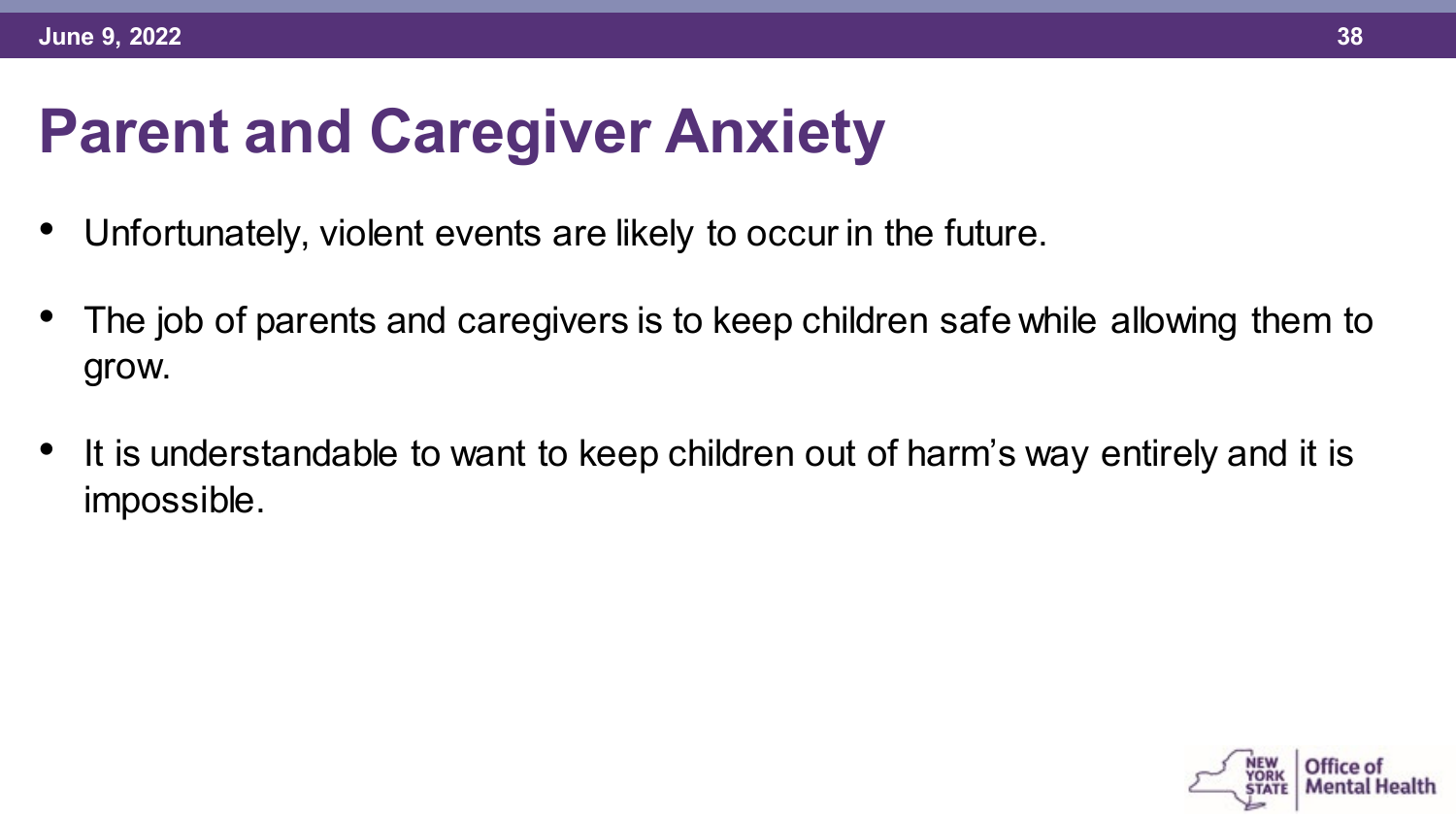# **Managing Parent and Caregiver Anxiety**

- Remind yourself that media coverage can distort true risk
- Know your children's whereabouts
- Be aware of and discuss emergency procedures
- Strive to keep communication open
- Encourage children and youth to speak up when they see or hear something

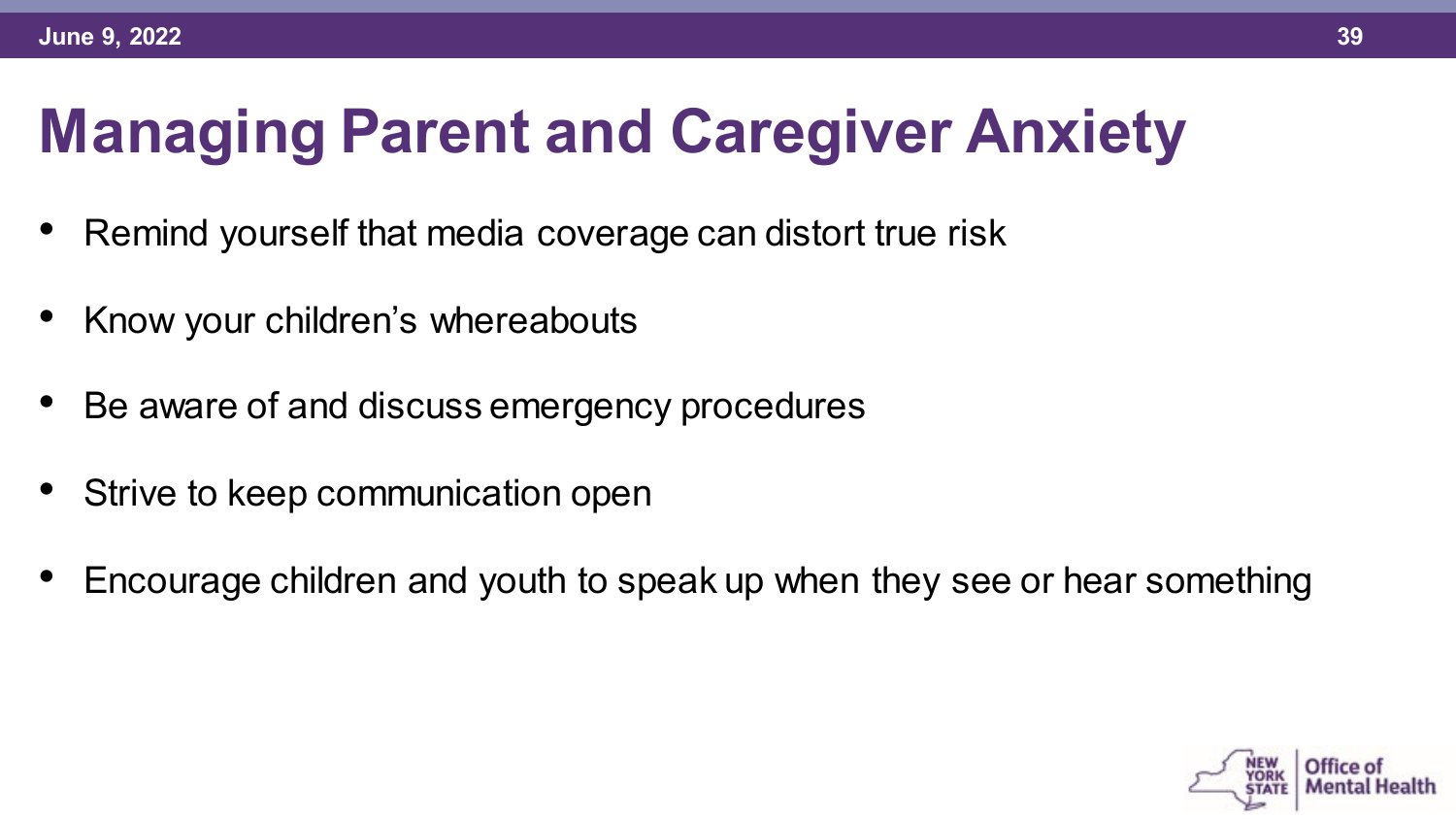## **Post-traumatic growth**

- Nothing will ever make what happened okay.
- Tragic events can lead to opportunities and growth.
- New chances for connection
	- Opportunities to express love and experience gratitude
	- Opportunities to work together to change things
	- Opportunities to plan for future hard times
	- **Children, youth, and adults need hope to cope with trauma.**

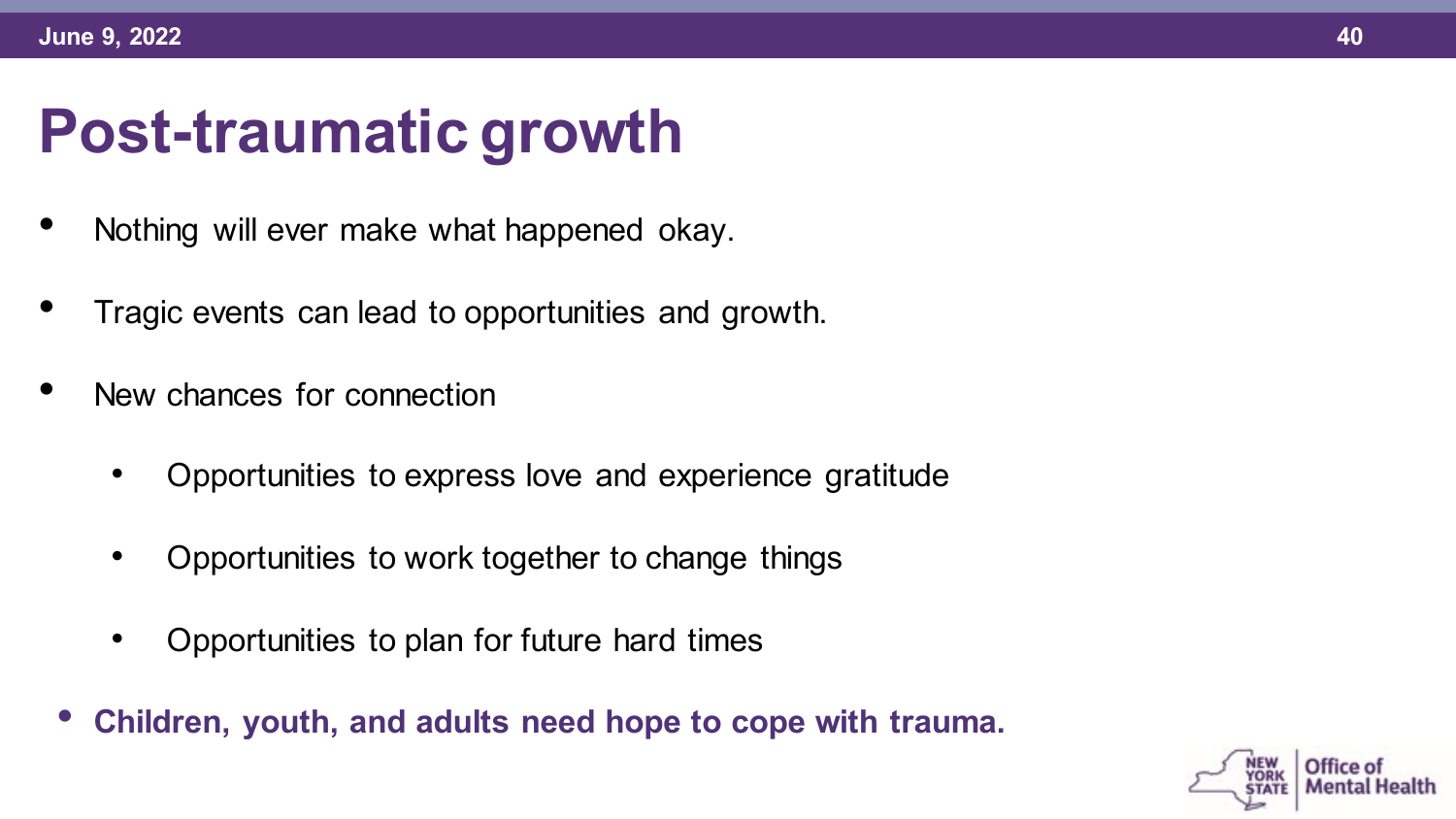# **People are exposed to racism on a micro-level and on a macro-level.**



#### **Micro-level:**

Experiencing racism yourself or watching others experience it.

#### **Macro-level:**

Experiencing racism through the effects of policies, in the media or through institutions like the justice system, education system, or financial system.

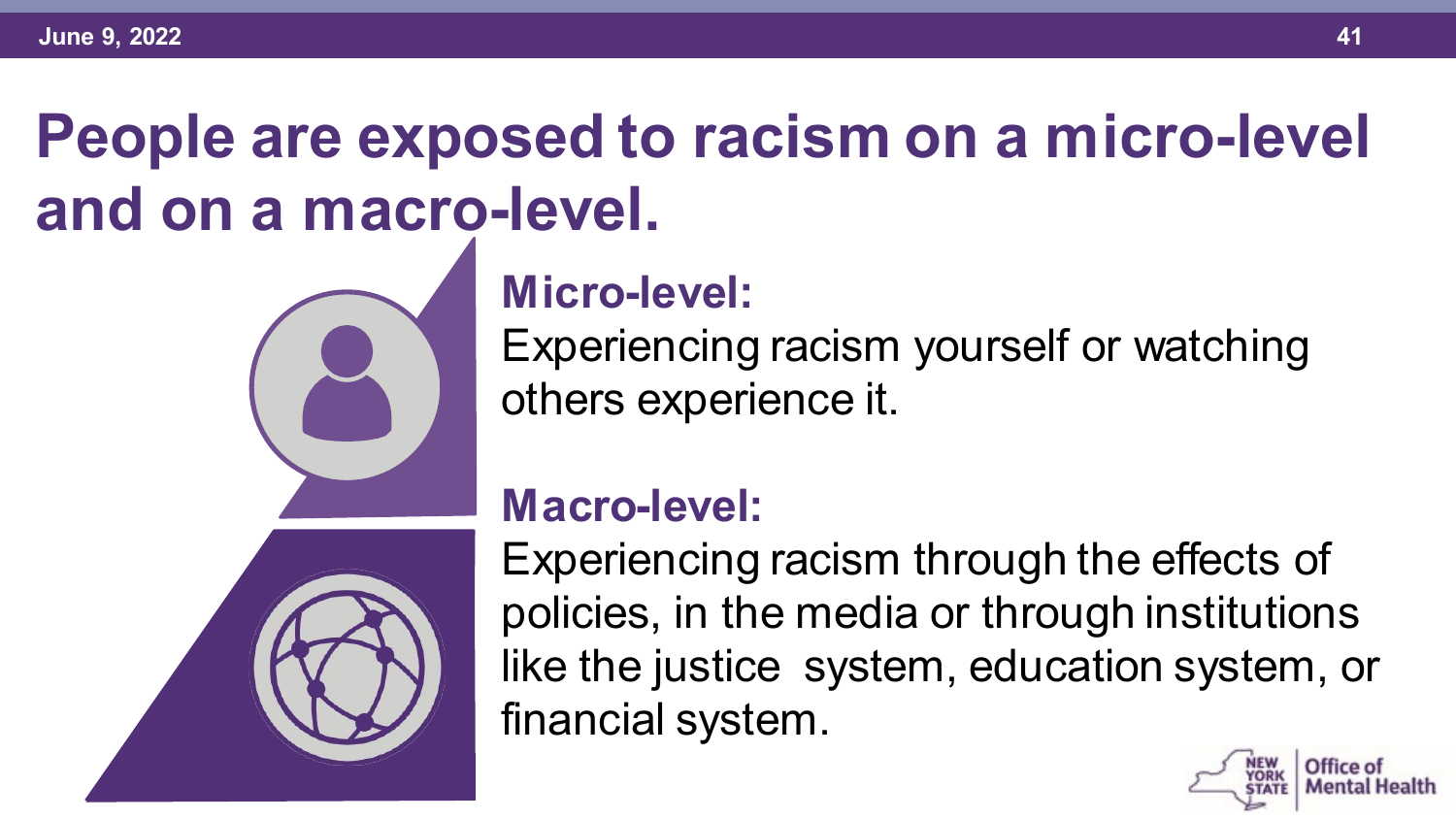## **When someone experiences racism, it may cause them to feel**

- Sad, depressed, or have suicidal thoughts
	- Anxiety and vigilance, on guard forthe next discriminatory experience
	- Internalized racism(believing negative messages about people of color) and decreased self-worth
	- Pessimistic andhopeless aboutthe possibilityof change
	- Distress and post-traumatic stress
	- Anger
	- Lack of energy for planning, thinking, and coping
	- Increased likelihood of using alcohol and substances

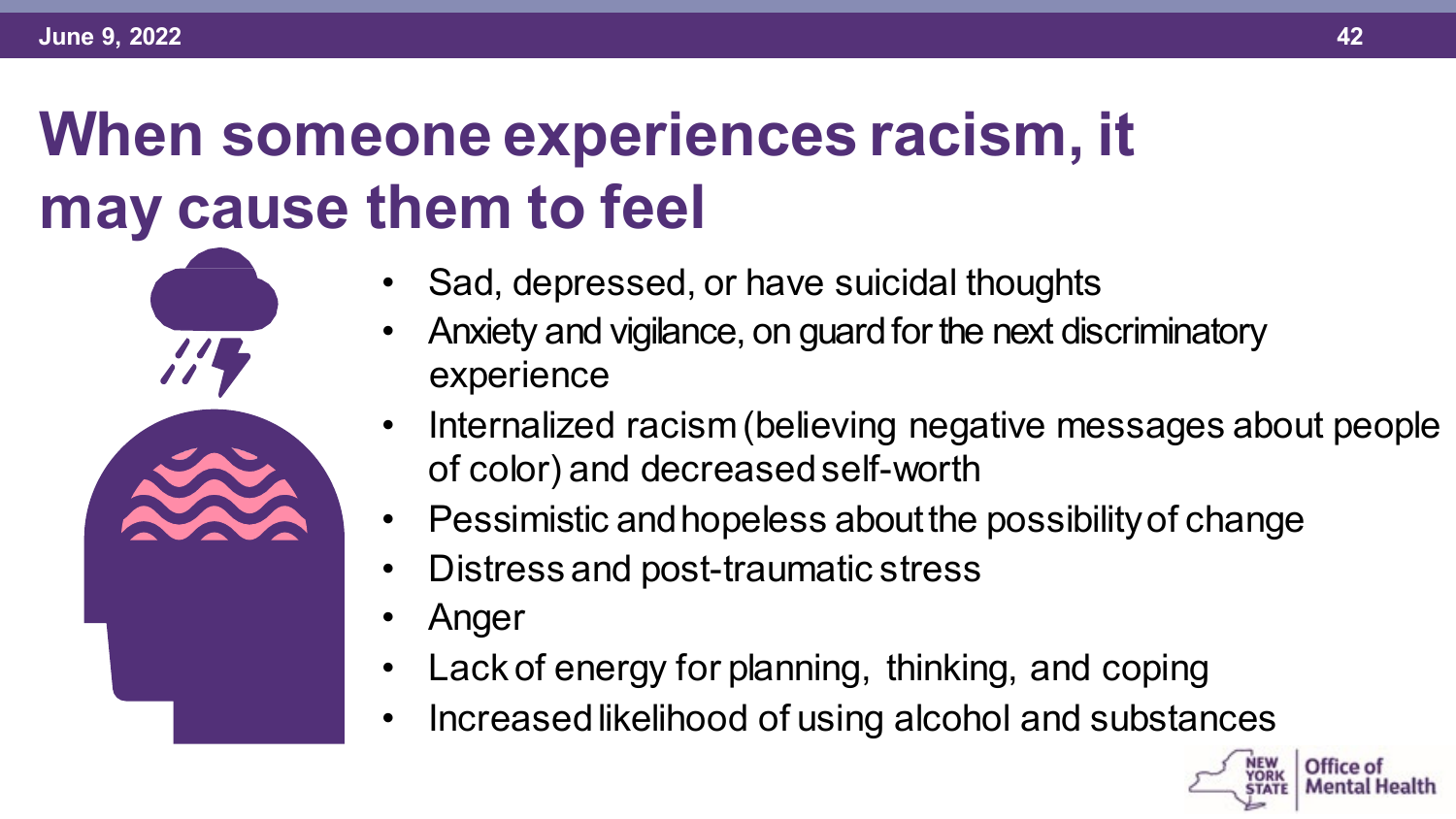#### **How Does Racism Impact Our Bodies?**



When someone encounters a stressful situation, their body gets ready to respond. Their heart starts racing, blood pressure increases and their breathing speeds up as their body releases stress hormones. It's the natural way that the body prepares to manage stress. But, **when a stressor - like structural racism - never goes away, the body can stay in this heightened state.**

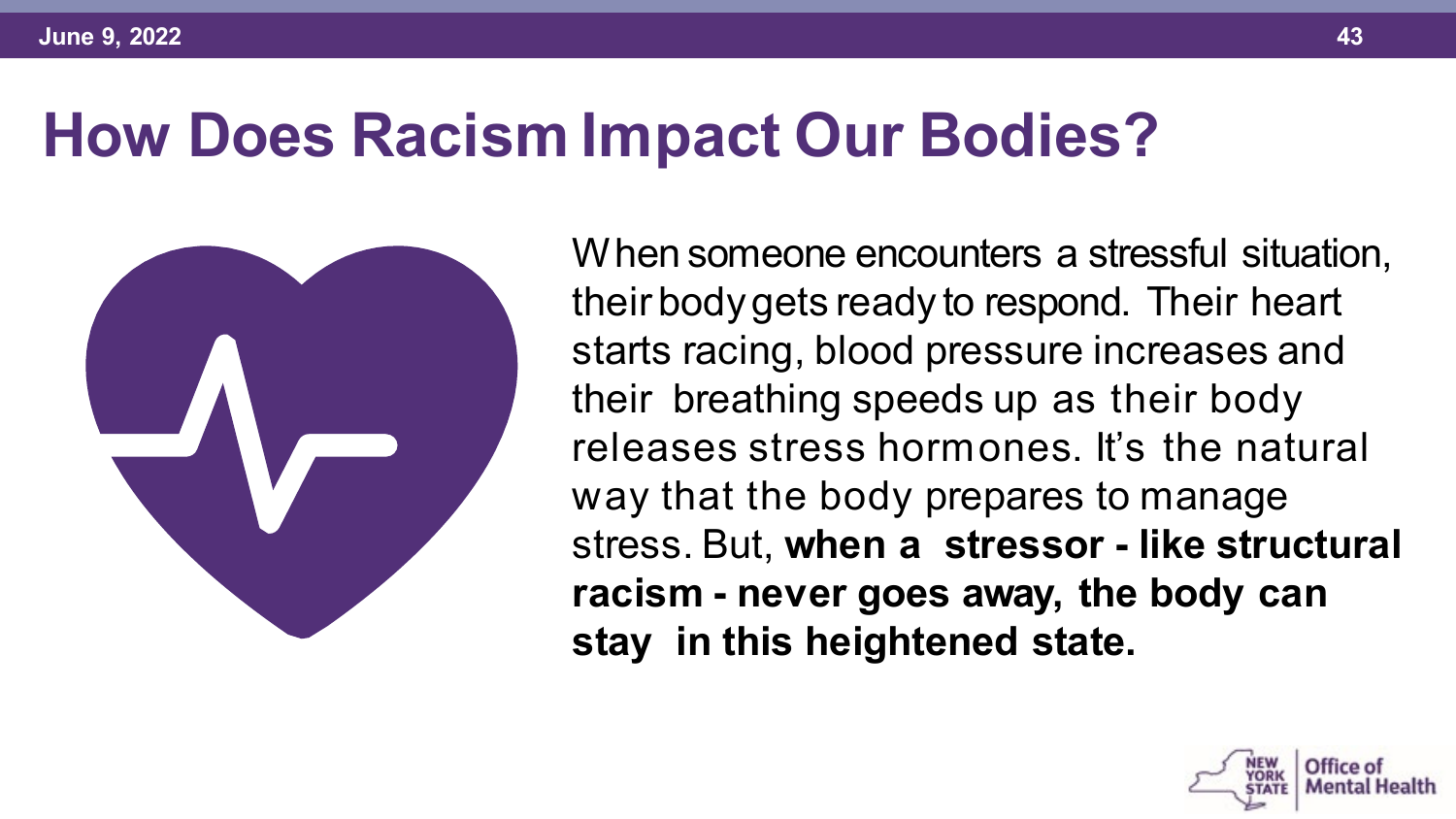# **Remember: Mental health impacts physical health.**

Experiencing Discrimination is a Stressor to The Body

Over time, the constant stress of racism can have long-term physical health effects like:



- Inflammation
- Higher cortisol levels
- Higher blood pressure
- Increased heart rate
- Decreased immune function

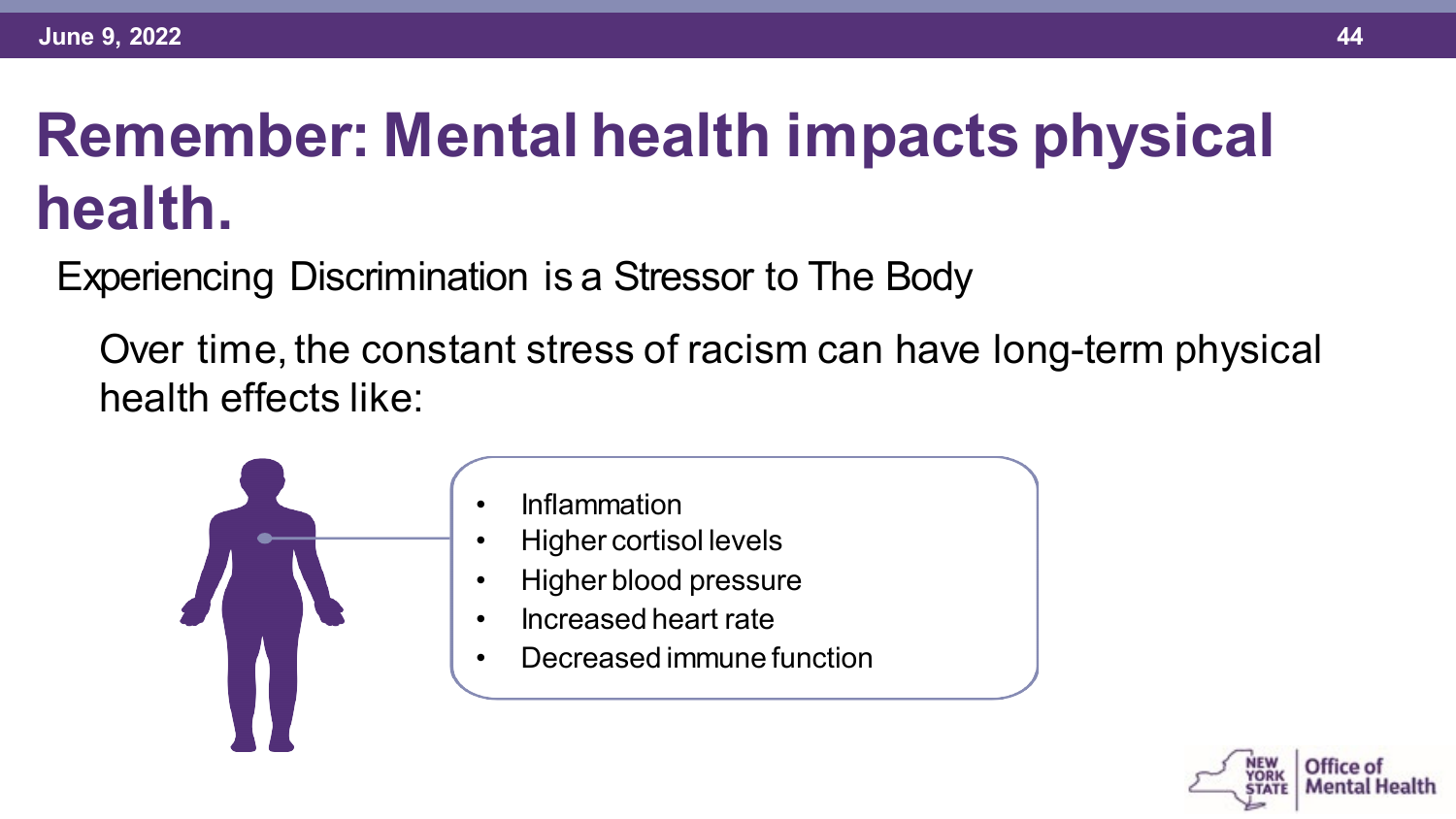# **Experiences of racial discrimination can cause racial trauma.**

When people encounter racism more often, their symptoms may be more intense.

#### **Someone with racial trauma may:**

- Constantly think about and re-experience distressing events
- Have anxiety and hypervigilance
- Suffer from chronic stress
- Experience physical symptoms like headaches or stomachaches
- Have difficulties with memory
- Struggle with sleep or insomnia
- Avoid people and be less willing to take risks

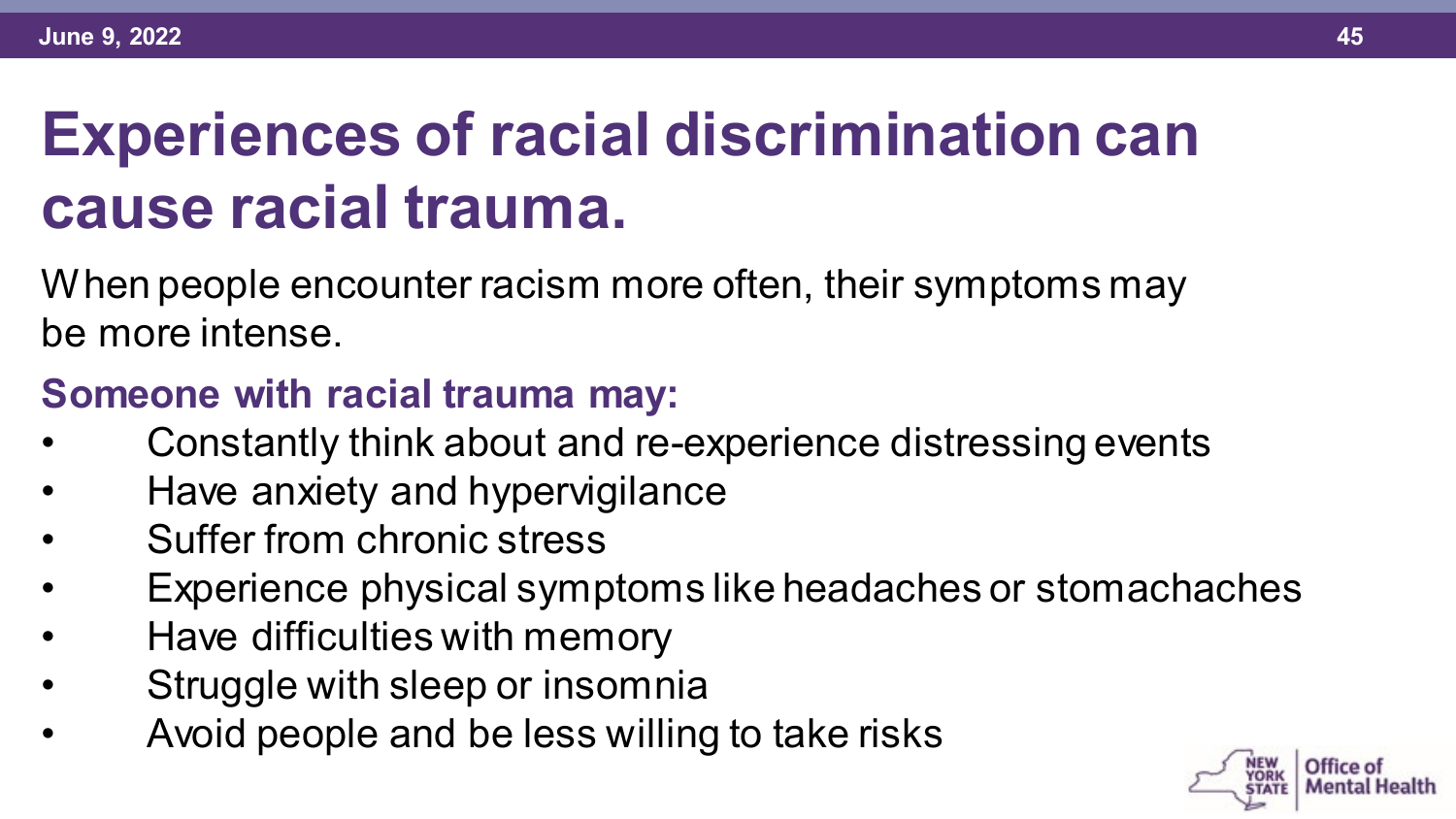#### **Remember… racial discrimination isn't the only form of discrimination.**



People of color who **also**  experience discrimination based on their gender identity, sexuality, disability status or other identities, are: **more likely to be impacted by its trauma AND less likely to be actively included in efforts to combat structural racism.**

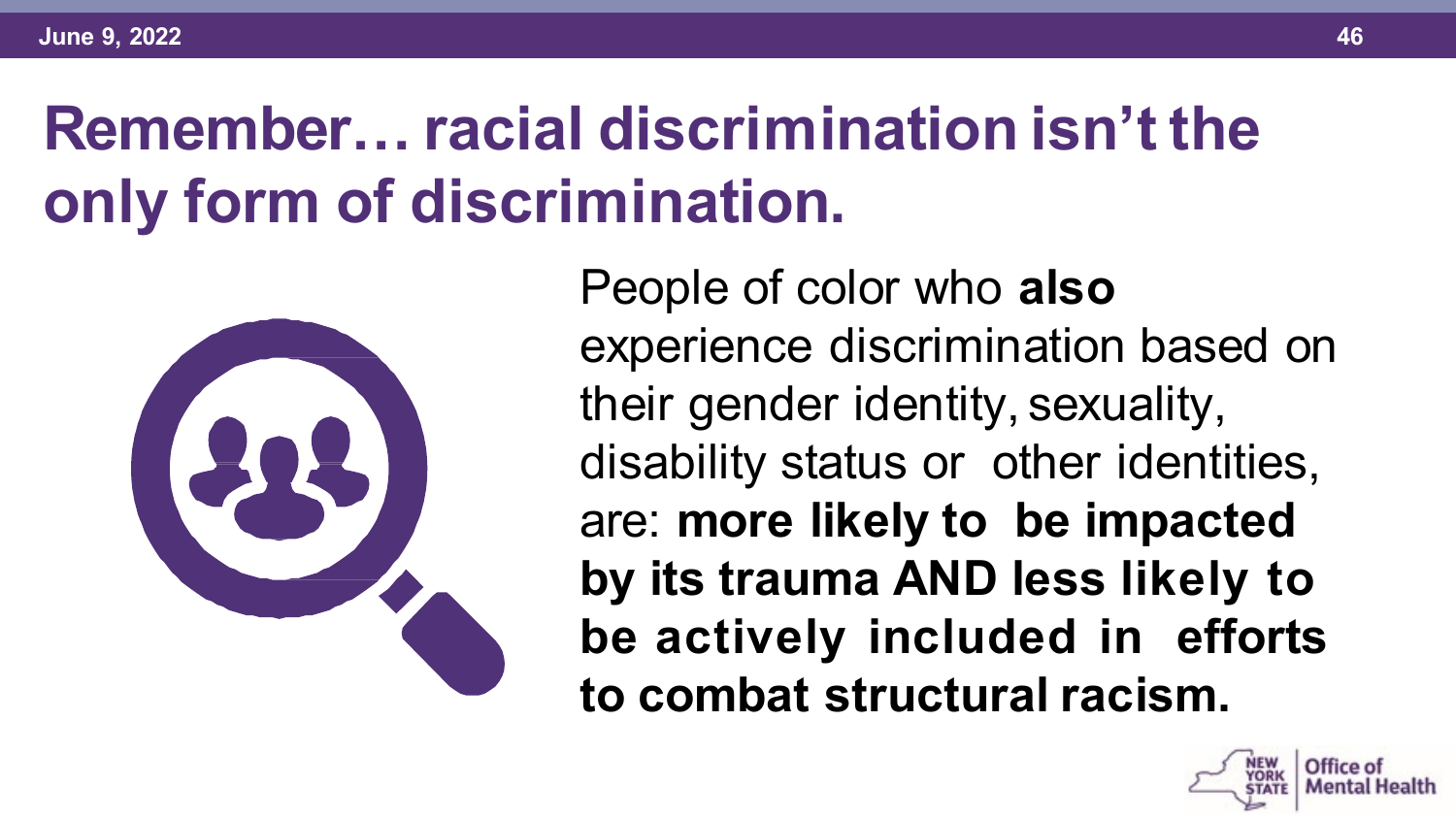# **Racism impacts mental health. If you are struggling, please reach out.**

# **You are not alone.**

**Crisis Text Line: Text GOT5 to 741741** 

**National Suicide Prevention Lifeline:** 1-800-273-TALK (8255)

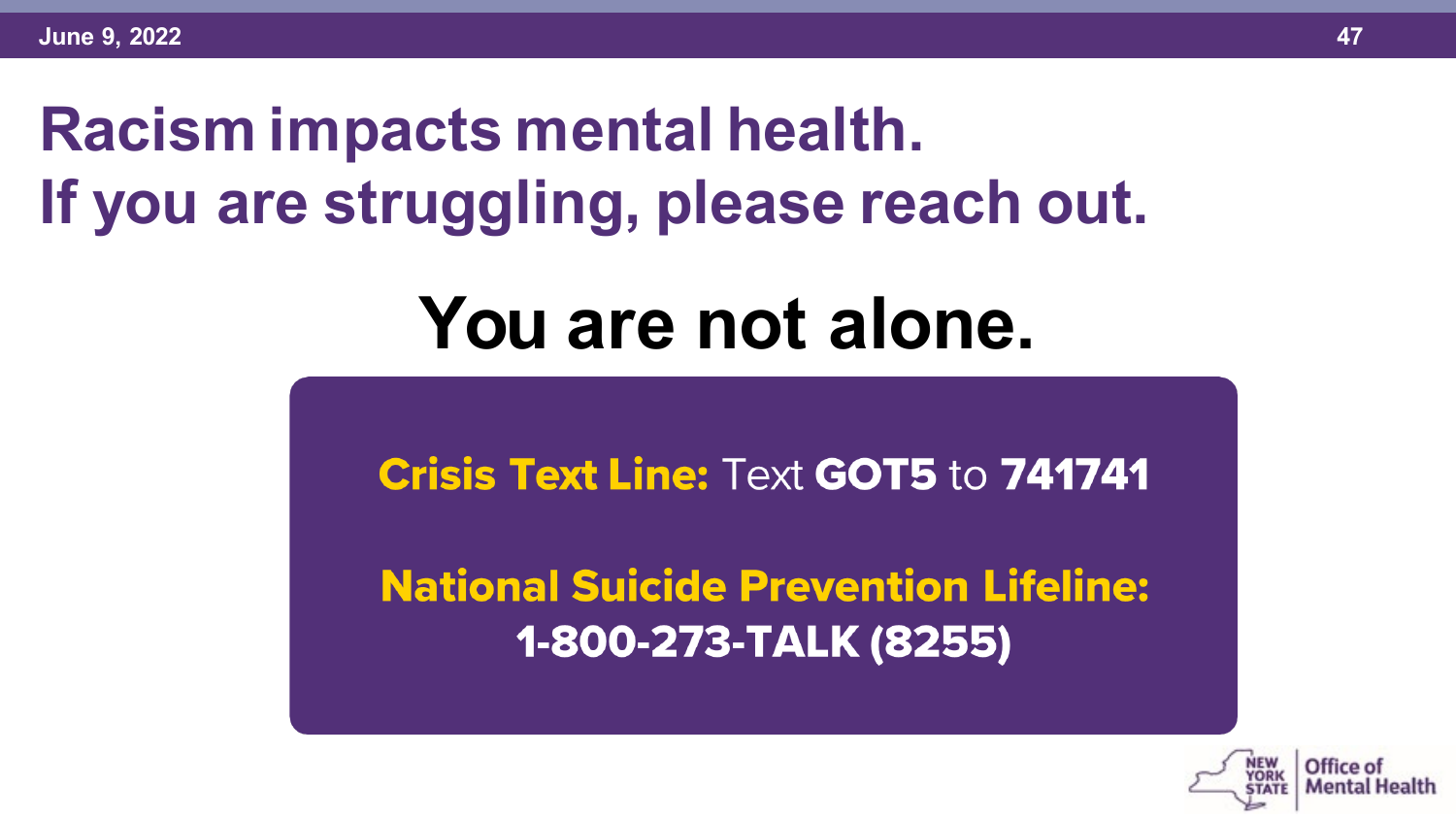

- If you're experiencing racism, it is not your responsibility to fight against it or battle the systems that support its structure.
- But it is important to learn how to cope with its effects. Selfcare and self-love can be healing and anti-racist acts.

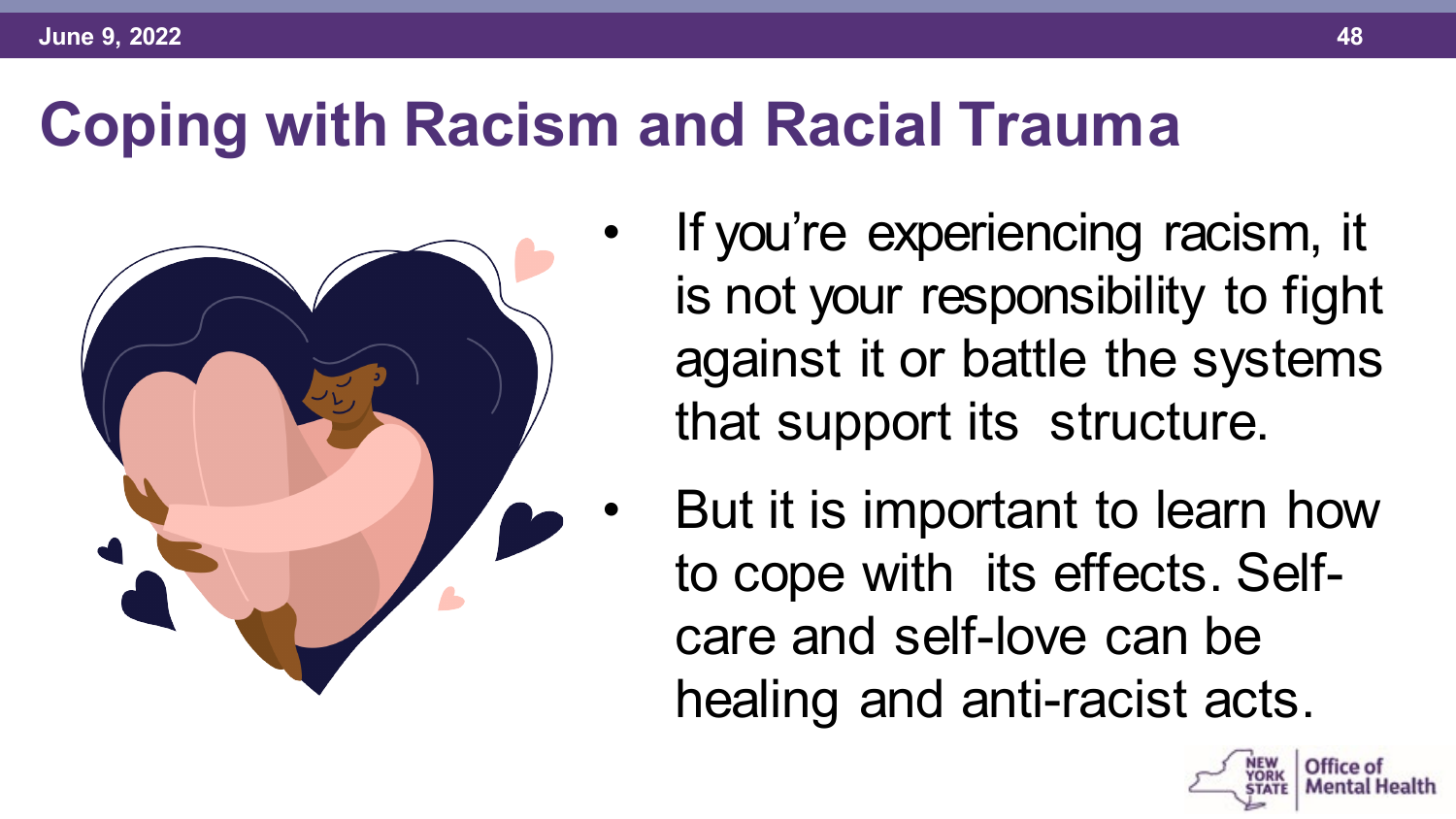#### **Find a role model or mentor.**

This connection can be a powerful part of coping.



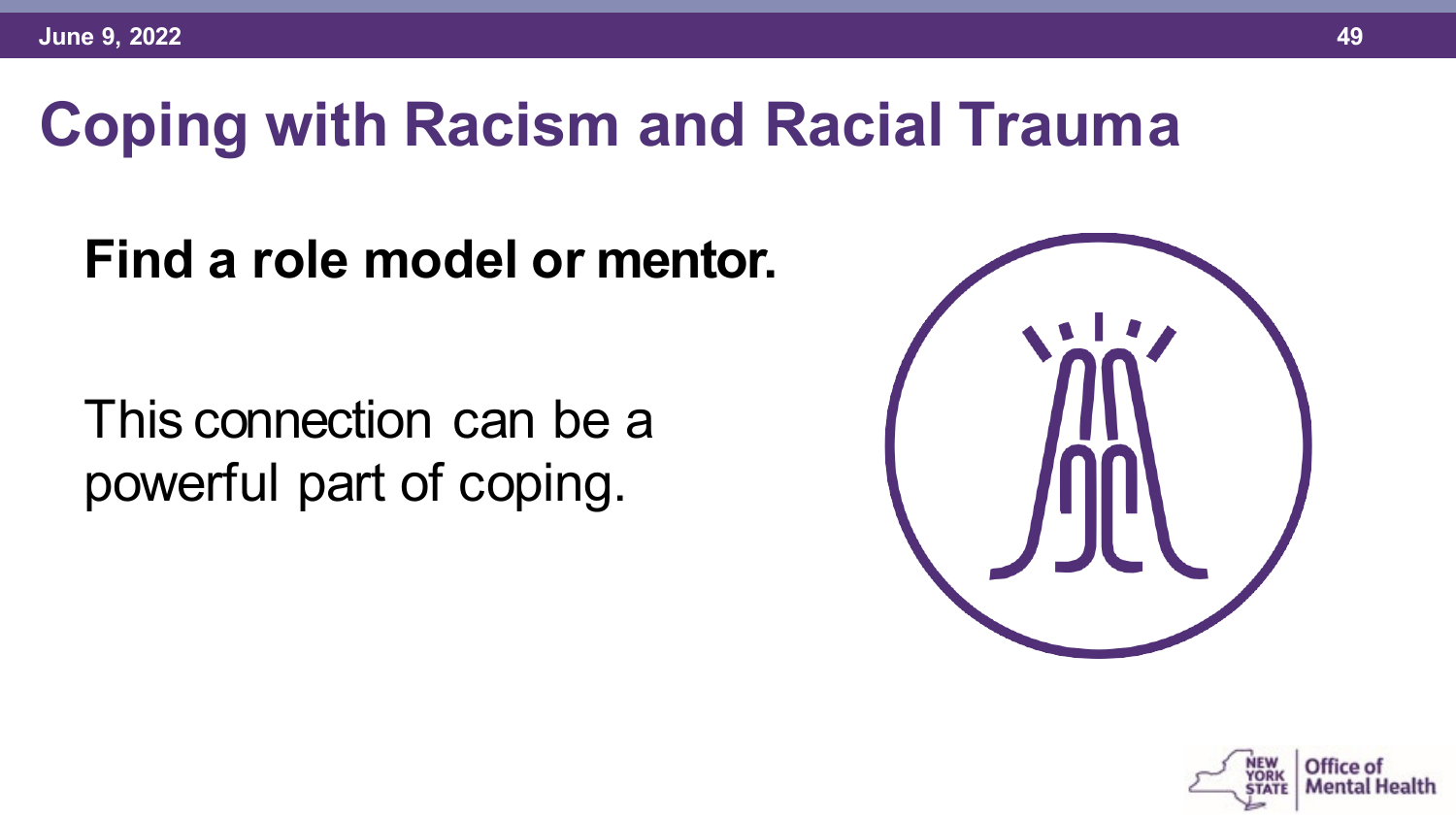#### **Talk about your experiences.**

People who don't acknowledge the racial discrimination they've experienced are often at higher risk for mental health struggles.



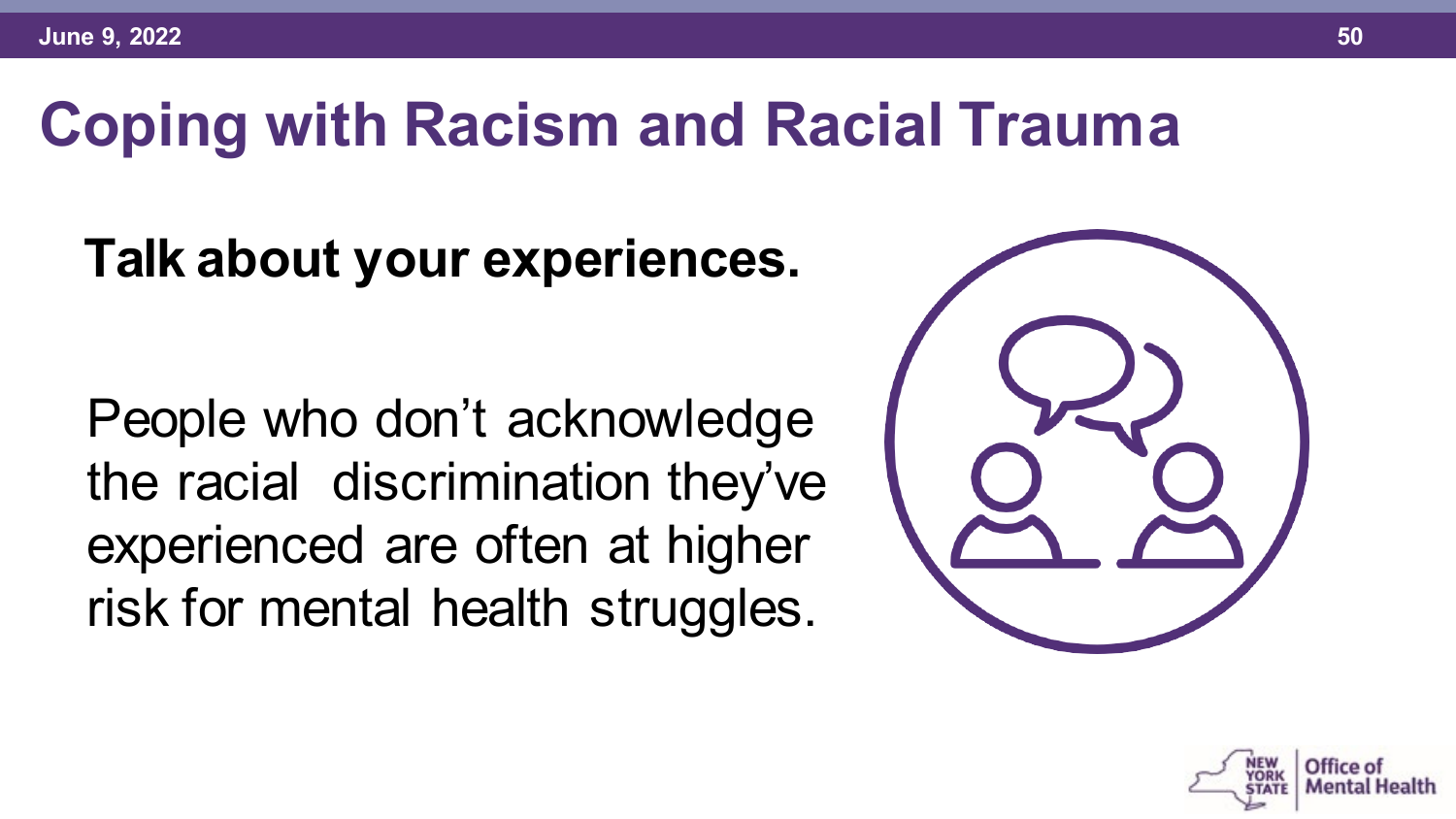#### **Name what you are feeling as you feel it.**

When your emotions are a reaction to racism, label the connection. It can be empowering and validating.



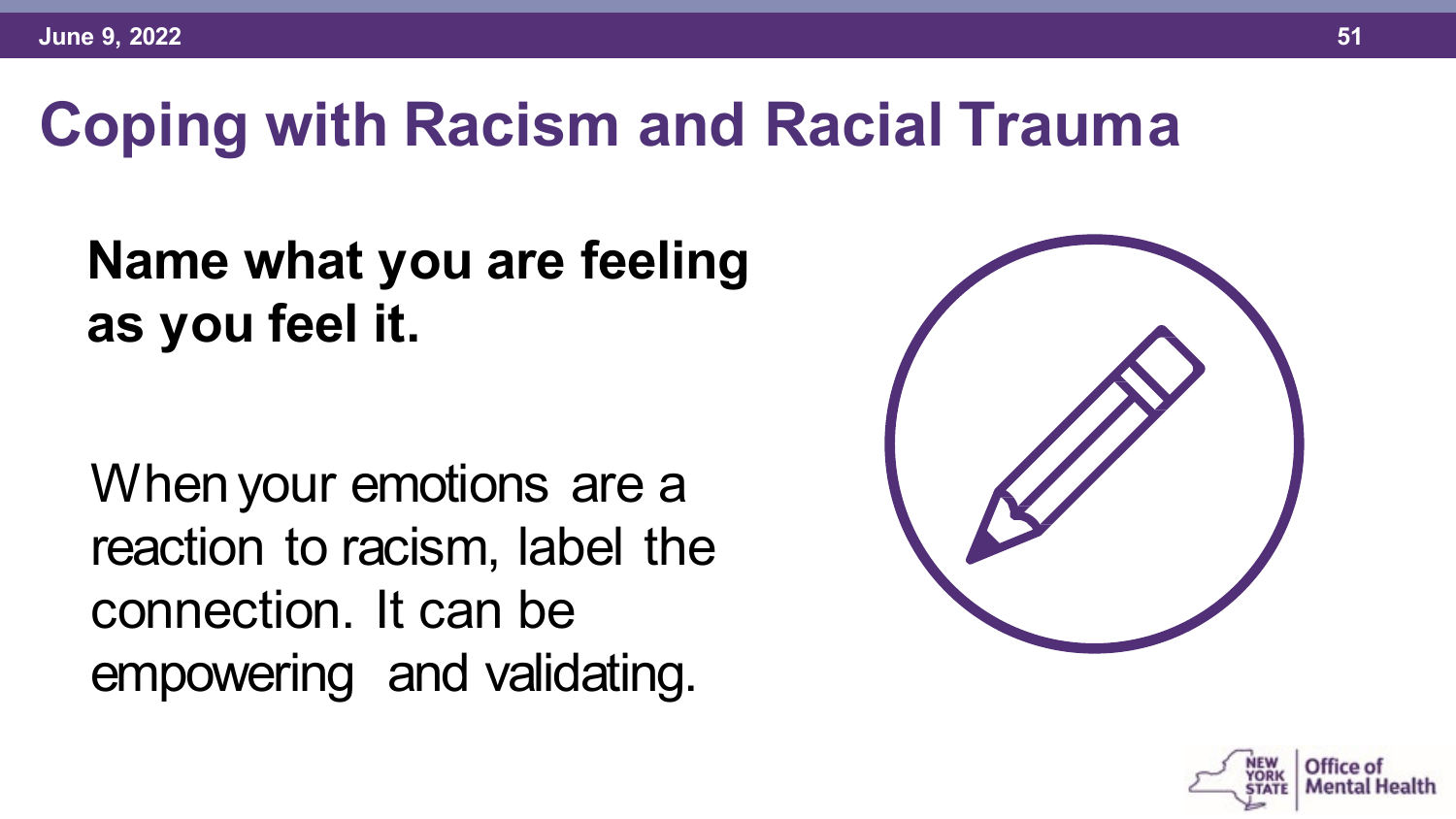#### **Remind yourself that taking time to pause can improve your health**.

Rest is an act of self-care and healing.



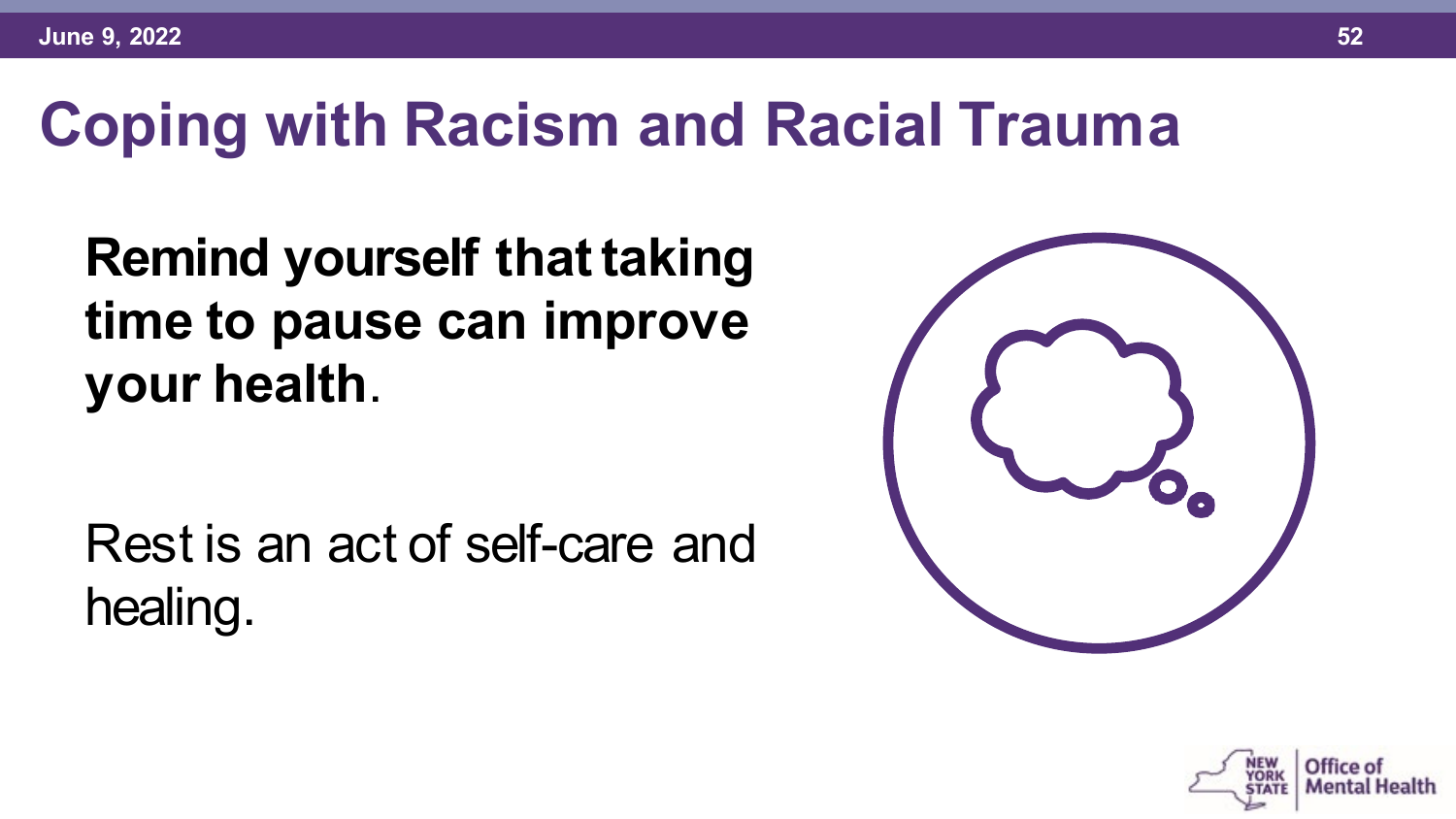**Connect with others who understand whatyou experience and can provide social support.**

Peer interaction is one of the most effective ways to cope. This connection could be with a friend, family member, or a mental health professional.



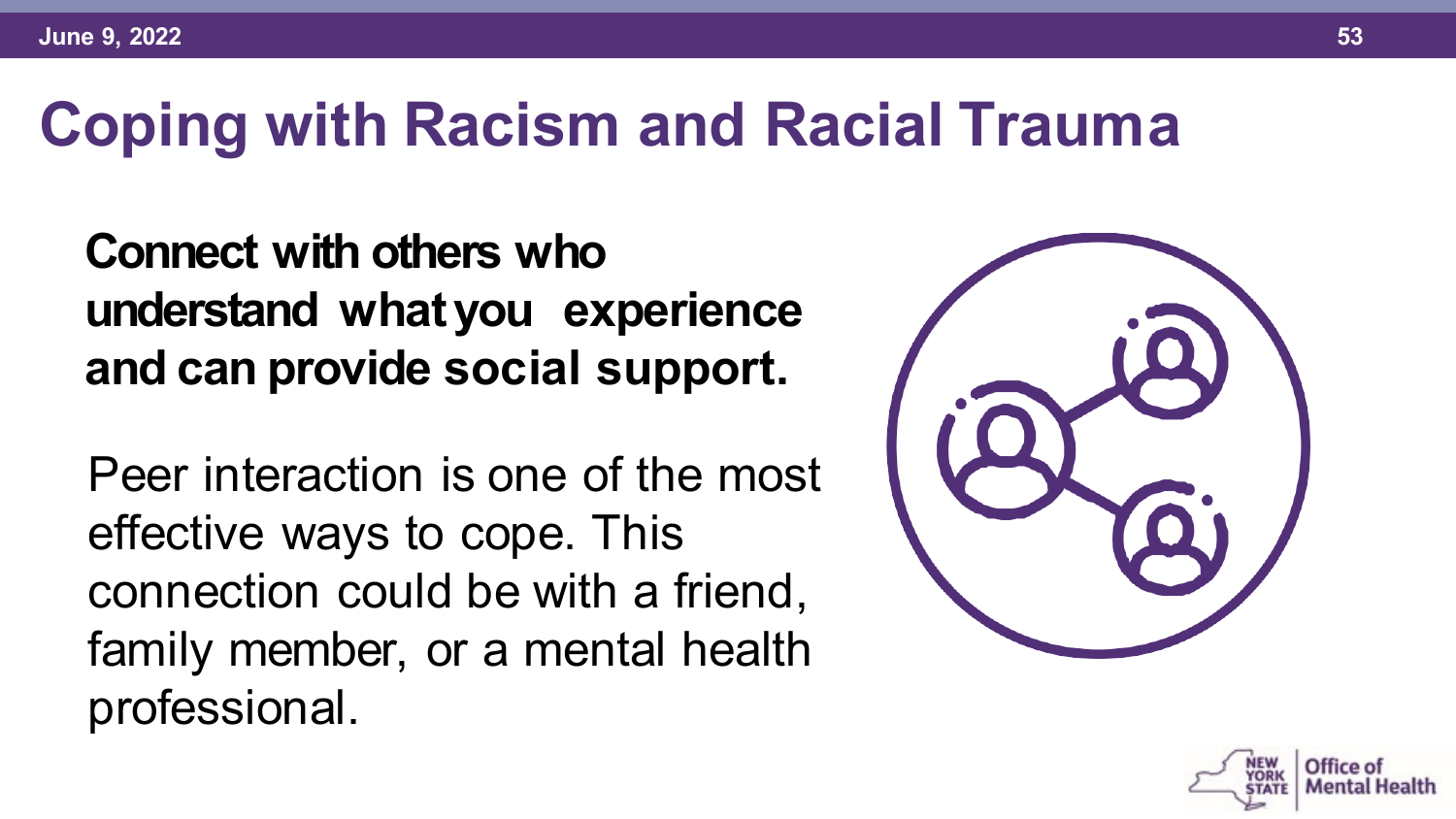#### **Identify yourspecific triggers**

(Places, people, or situations) and think about how to cope with them. Role-playing how to react may help with anxiety and help you process the trauma.



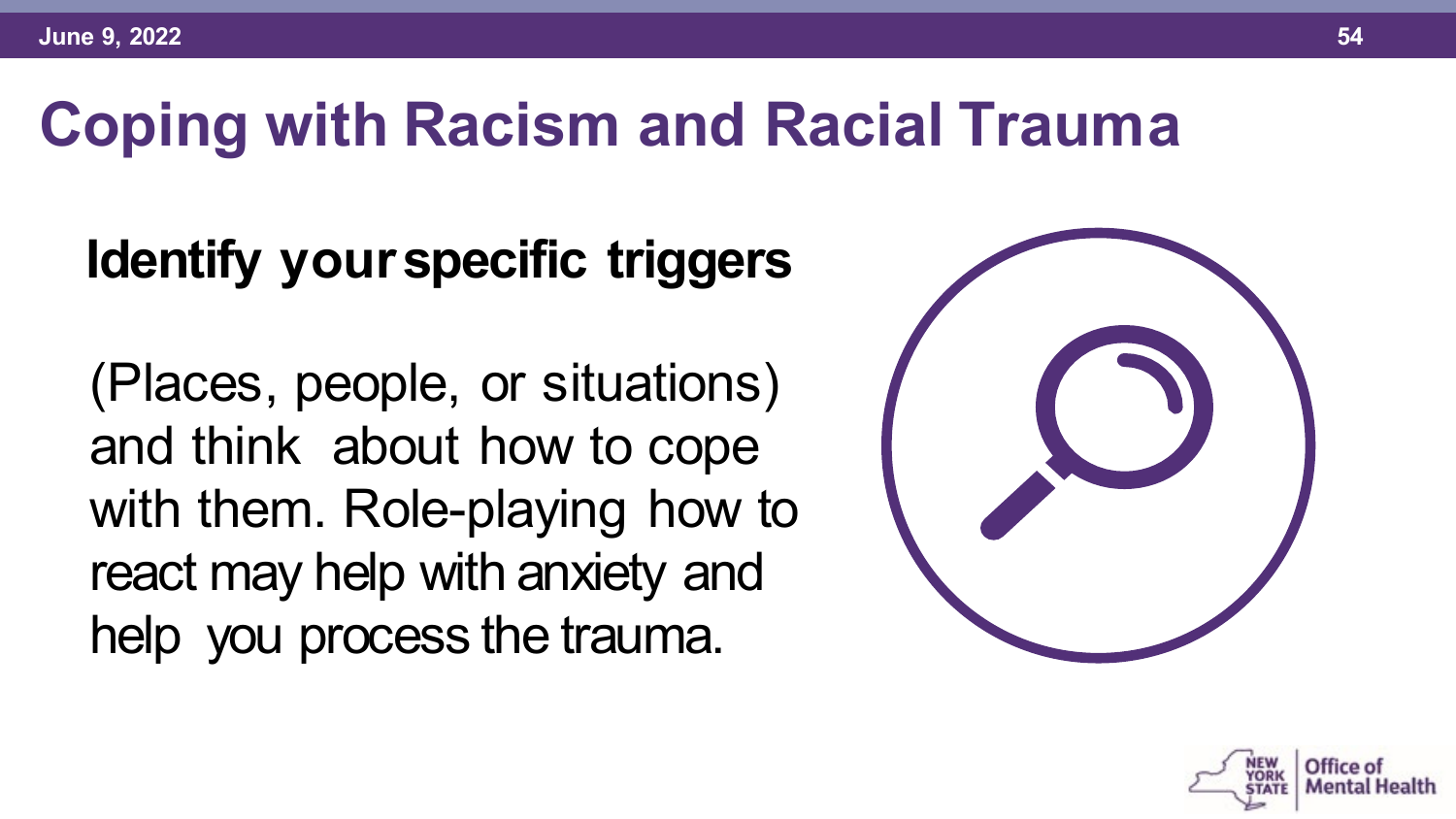#### **Consider getting involved in activism and problemsolving.**

It can help boost your sense of control, confidence and contribution. It can also help connect you to others who can validate and support you.



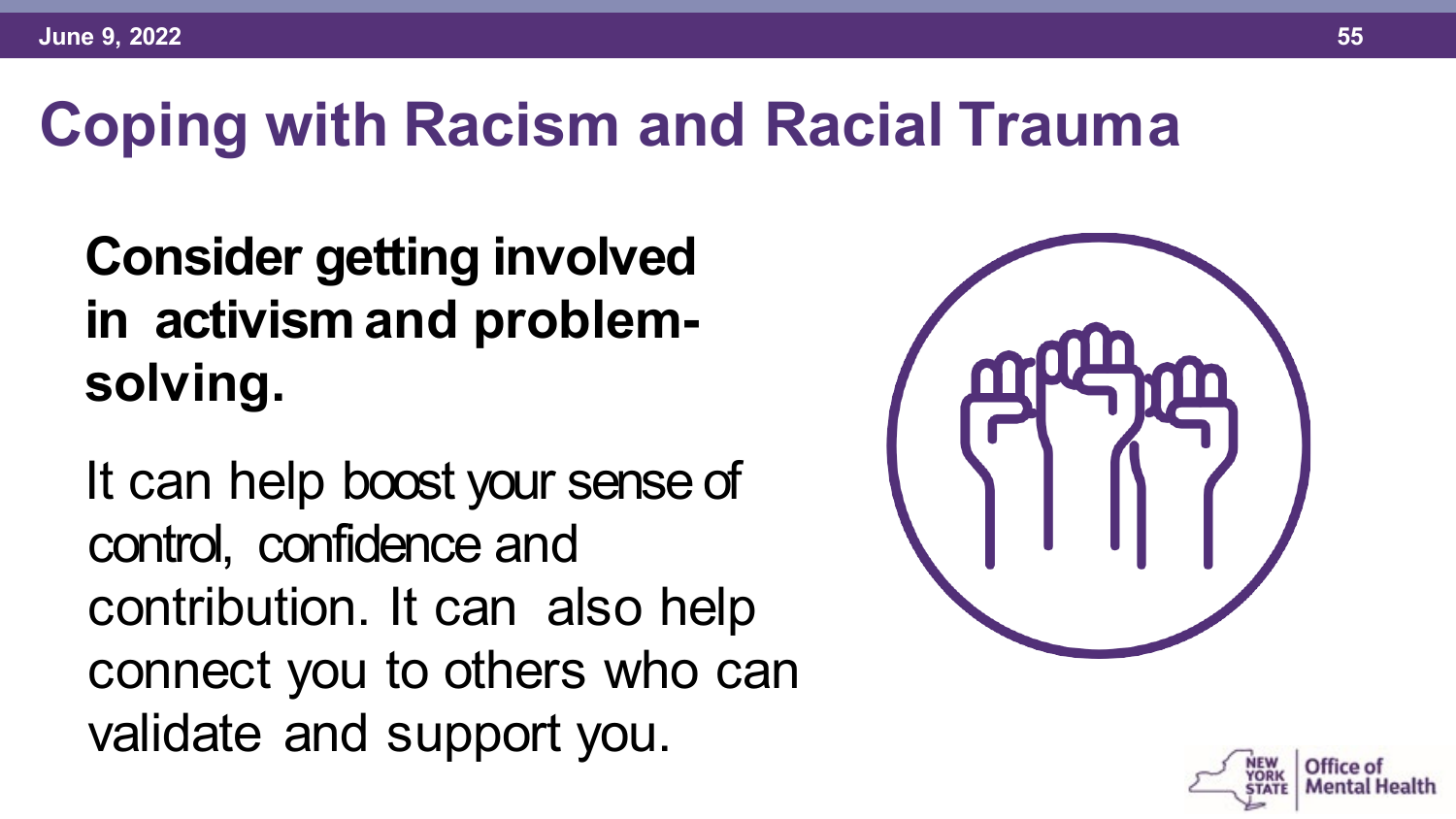#### **Post-Traumatic Stress Reactions**

**Being unable to manage your responses to the disaster and resume your regular activities may be symptoms of post-traumatic stress disorder (PTSD), a real and treatable illness.** 

- Intrusive Reactions, meaning ways the traumatic experience comes back to mind.
- Avoidance and Withdrawal Reactions, including avoiding people, places and things that are reminders of the attacks, withdrawal reactions, including feeling emotionally numb, detached or estranged from others, and losing interest in usual pleasurable activities.
- Physical Arousal Reactions, including sleep difficulties, poor concentration, irritability, jumpiness, nervousness, and being "on the lookout for danger."

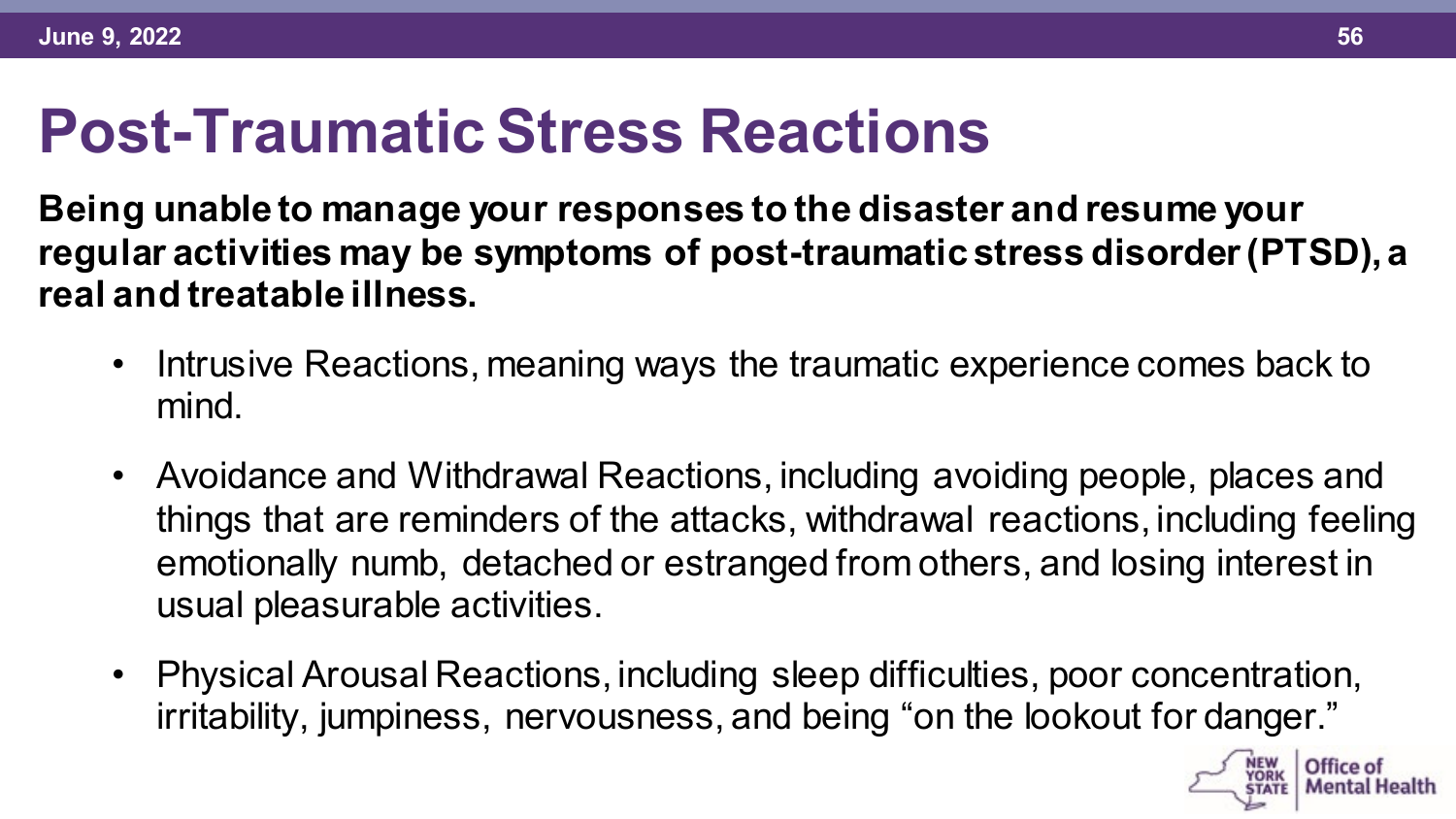#### **Depression and Traumatic Grief**

- Traumatic grief is more common when a loss was under unexpected or tragic circumstances. Preoccupation with the death and the circumstances may be experienced.
- Depression may include serious, long-term experiences of sadness or irritability, inability to enjoy pleasurable activities, fatigue, and thoughts of suicide

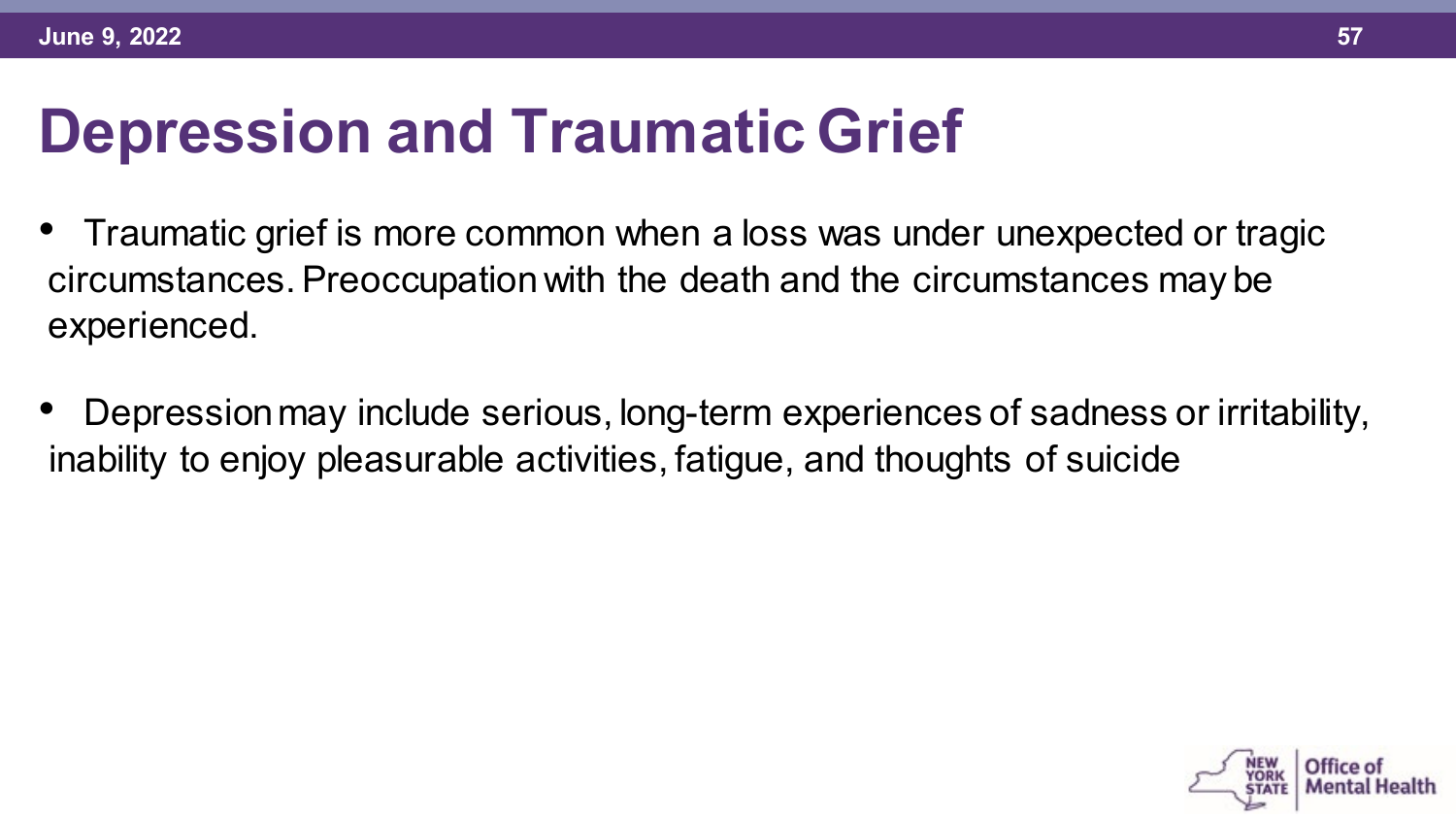# **Seeking Help**

- These reactions are common and understandable, and they are serious.
- Help is available in many forms.
- Asking for help is a sign of strength, not a sign of weakness.
- When reactions last for months or interfere with functioning, reach out for help

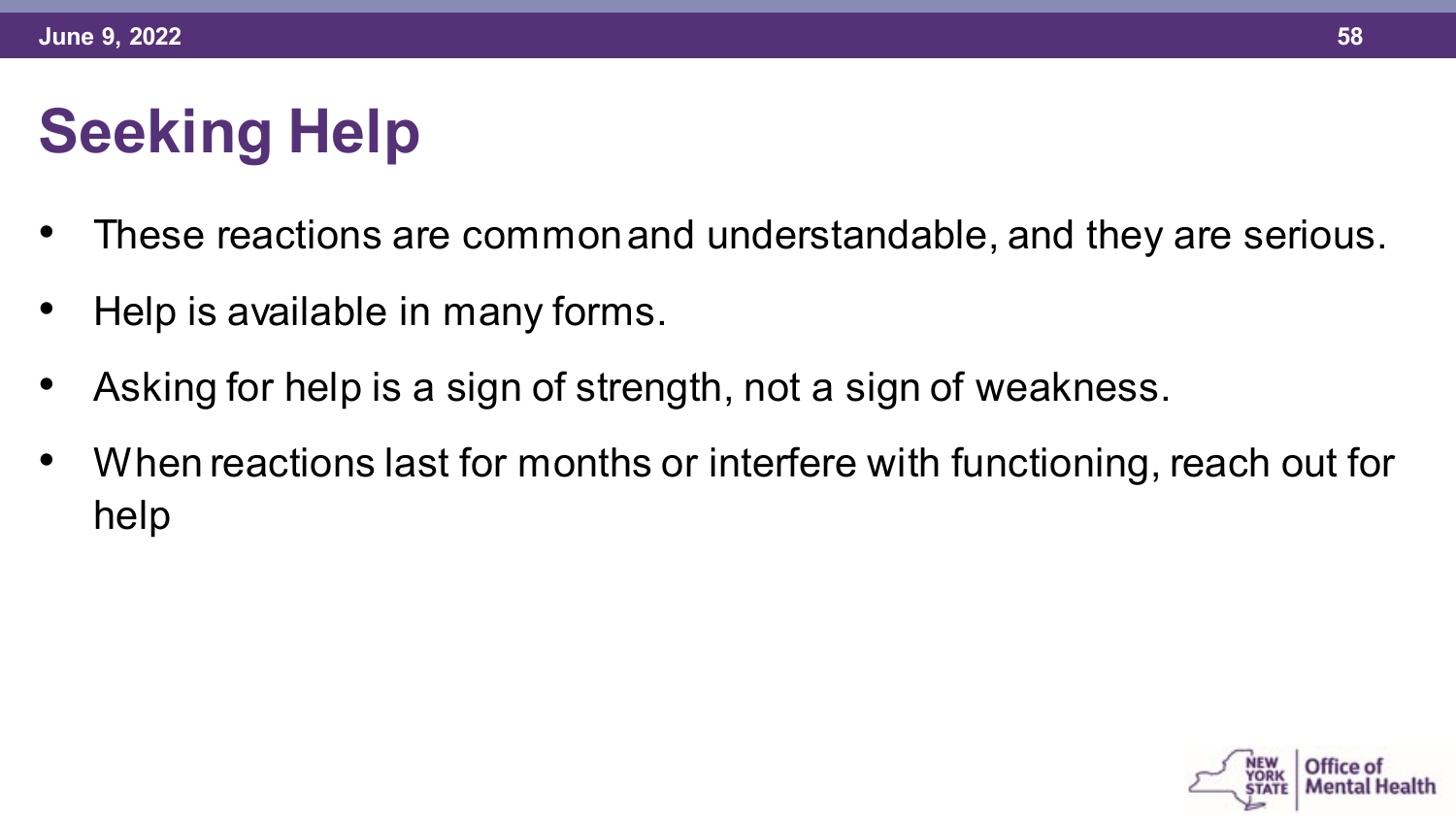# **Seeking Help**

- Reach out to an EAP service or manager; call a hotline; or speak to a mental health provider, health provider, or a trusted colleague.
- National Suicide Prevention Lifeline (800) 273-8255,
- Chat with Lifeline Disaster Distress Helpline, Call or text (800)985-5990 (For Spanish, press "2") to be connected to a trained counselor 24/7/365.
- Reach out to your child's pediatrician and school mental health supports.
- You and your pediatrician can get support at Project Teach: https://projectteachny.org/

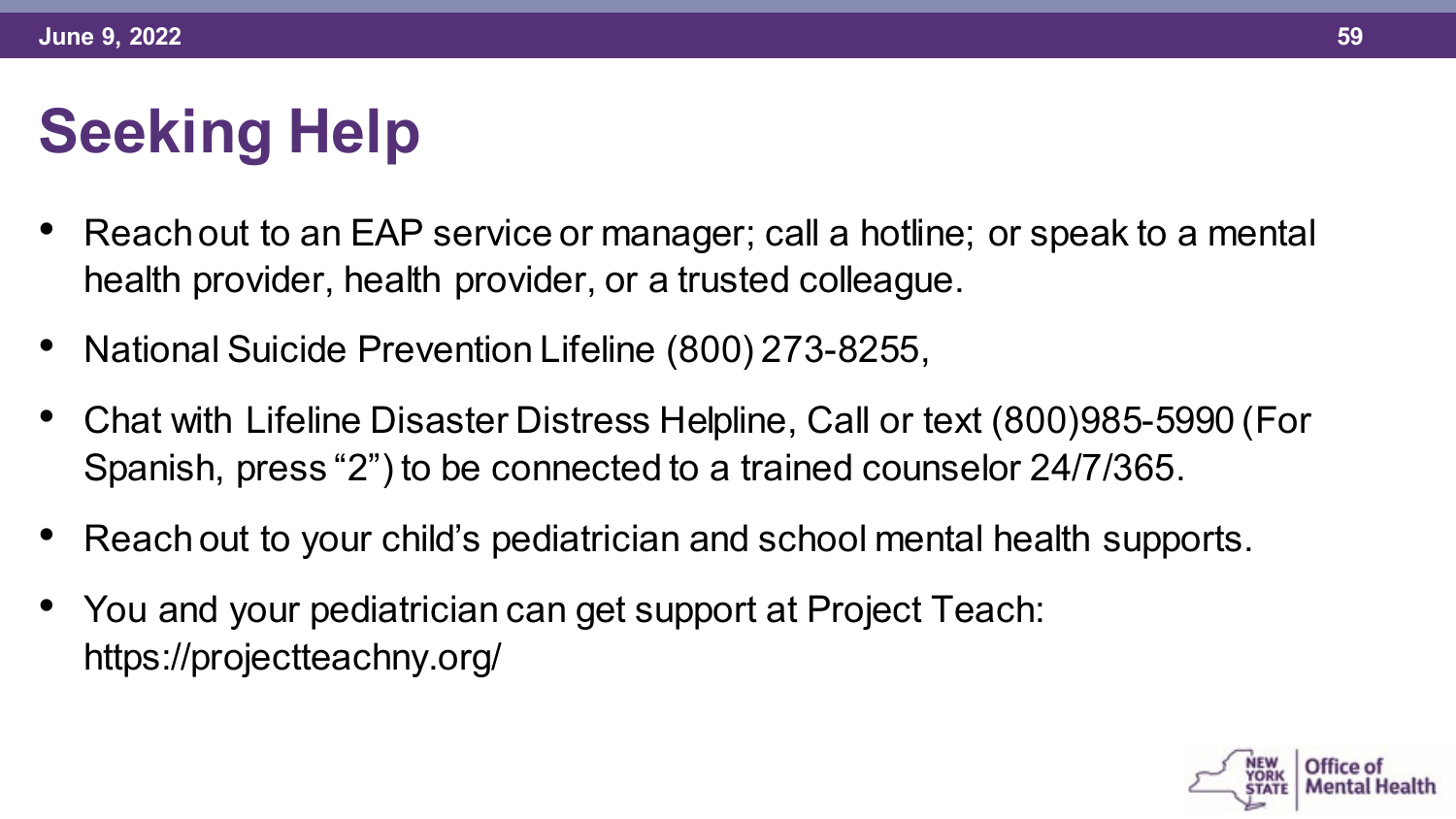#### **Buffalo Resources**

*Clinical Mental Health Services -*

#### **Endeavor Health Services**

Central Intake: (716) 895-6701 Central Intake email address: [Centralintake@ehsny.org](mailto:Centralintake@ehsny.org)

**Best Self Behavioral Health** Central Intake: (716) 884-0888

**Spectrum Human Services** Central Intake: (716) 539-5500 *Mental Health Crisis Services -*

**(Adults) Crisis Services -** (716) 834-3131

**(Under 18) Spectrum C.A.R.E.S.-** (716) 882- 4357

**Spectrum 24/7 Help Line -** (716) 710-5172

*Project Hope Resources -* **Buffalo Urban League Project Hope -** (716) 250-2478 **Spectrum Project Hope -** (716) 566 - 6506

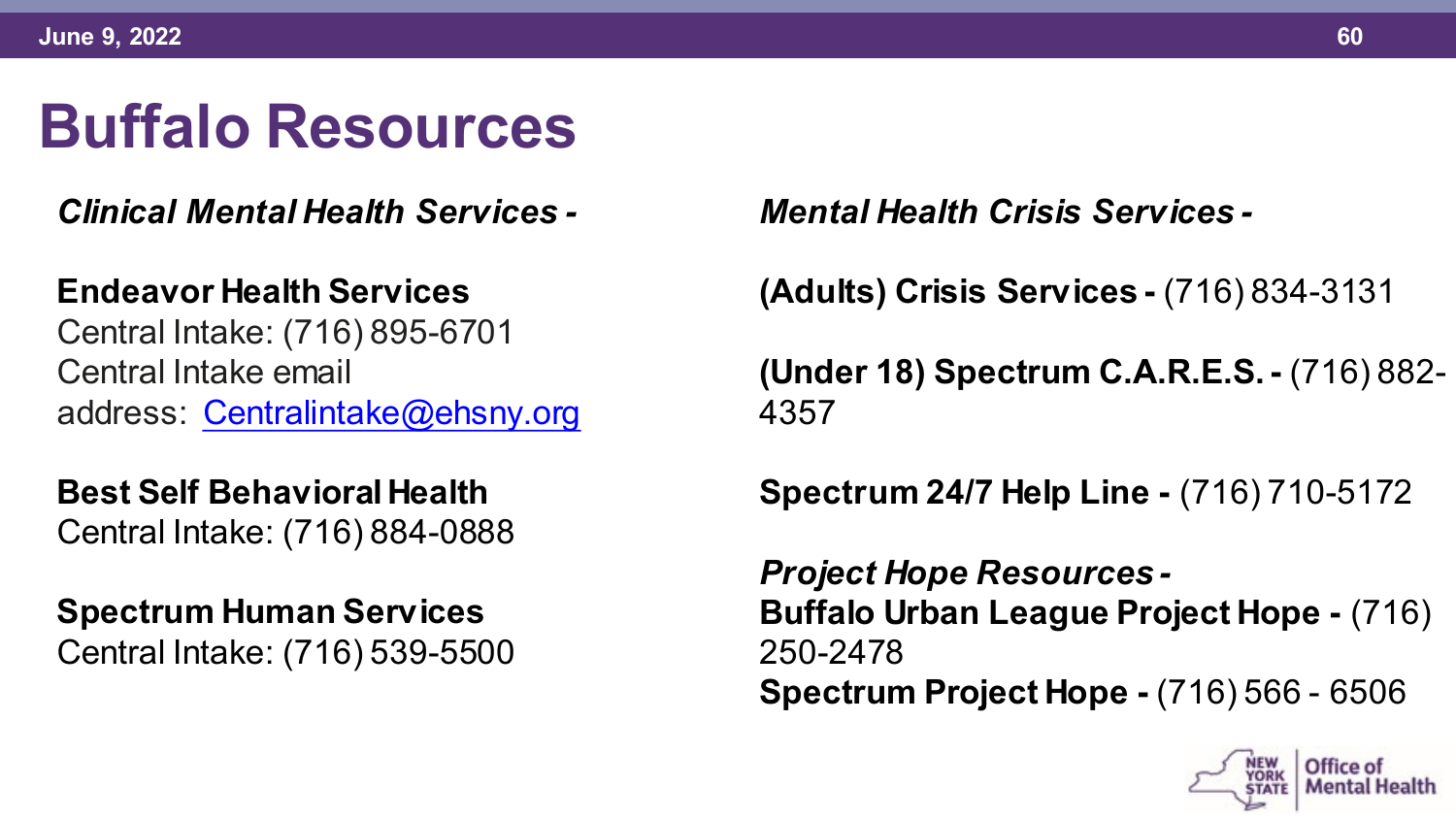#### **Resources**

**Disaster Distress Helpline**: 1-800-985-5990 (English/Spanish); TTY: 1-800-846-8517.

**24-hour Crisis Text Line**: Text GOT5 to 741741 to Connect with a Crisis Counselor, Free 24/7 support.

**24-Hour Support for Deaf or hard of hearing American Sign Language users**: The national Disaster Distress Helpline (DDH) is now offering direct crisis counseling and support for Deaf or hard of hearing American Sign Language users via a dedicated videophone option.

**National Suicide Prevention Lifeline:** The SAMHSA-funded National Suicide Prevention Lifeline is a source of support available 24/7 to people in crisis, including challenging reactions to disasters. Call 1–800–273–TALK (1–800–273–8255), or, for support in Spanish, call 1–888–628–9454. [https://suicidepreventionlifeline.org.](https://suicidepreventionlifeline.org/)

**New York Project Hope Emotional Support Helpline:** 7 days a week, 8am-10pm 1-844-863-9314 or visit [https://nyprojecthope.org](https://nyprojecthope.org/)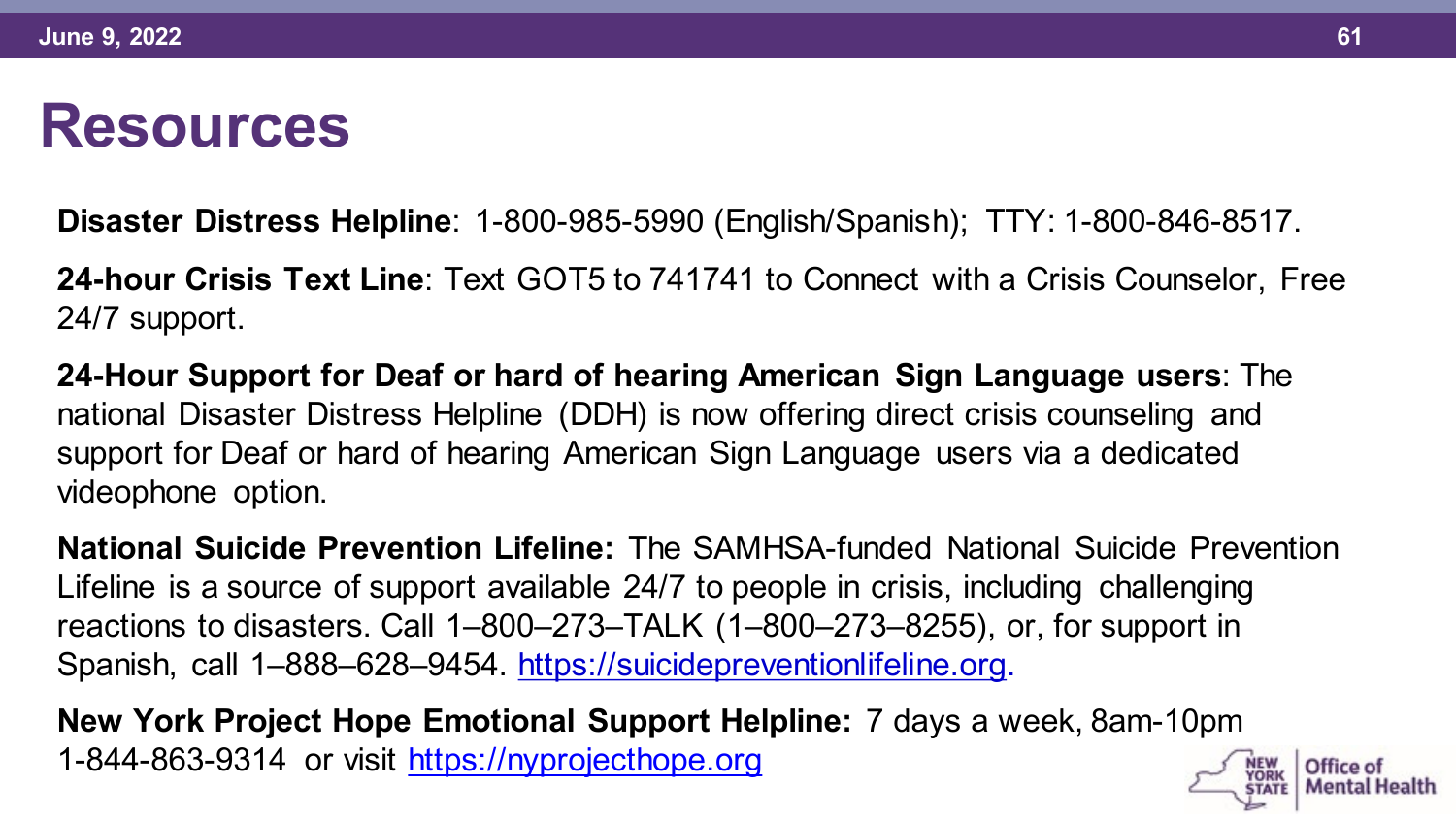#### **Resources**

For the most up to date information about what is occurring in Buffalo as well as available resources for those impacted visit the [Governor's Website.](https://www.ny.gov/resources-services-residents-impacted-buffalo-shooting)

[New York State Office of Mental Health](https://omh.ny.gov/omhweb/disaster_resources/emergency-mental-health-resources.html)

[Coping Tips for Traumatic Events and Disasters](https://www.samhsa.gov/find-help/disaster-distress-helpline/coping-tips)

[Tips for Survivors of a Disaster or Other Traumatic Event: Managing Stress](https://store.samhsa.gov/product/Tips-for-Survivors-of-a-Disaster-or-Other-Traumatic-Event-Managing-Stress/SMA13-4776)

[Psychological First Aid](https://www.nctsn.org/resources/psychological-first-aid-pfa-field-operations-guide-2nd-edition)

[Coping with Stress Following a Mass Shooting](https://www.cstsonline.org/assets/media/documents/CSTS_FS_Coping_with_Stress_Following_Mass_Shooting.pdf)

[The Mental Health Effects of Racism](https://omh.ny.gov/omhweb/cultural_competence/the_mental_health_effects_of_racism.pdf)

[Leadership Communication: Anticipating And Responding To Stressful Events](https://www.cstsonline.org/resources/resource-master-list/leadership-communication-anticipating-responding-stressful-events)

[Grief Leadership: Leadership In The Wake Of Tragedy](https://www.cstsonline.org/resources/resource-master-list/grief-leadership-leadership-in-the-wake-of-tragedy)